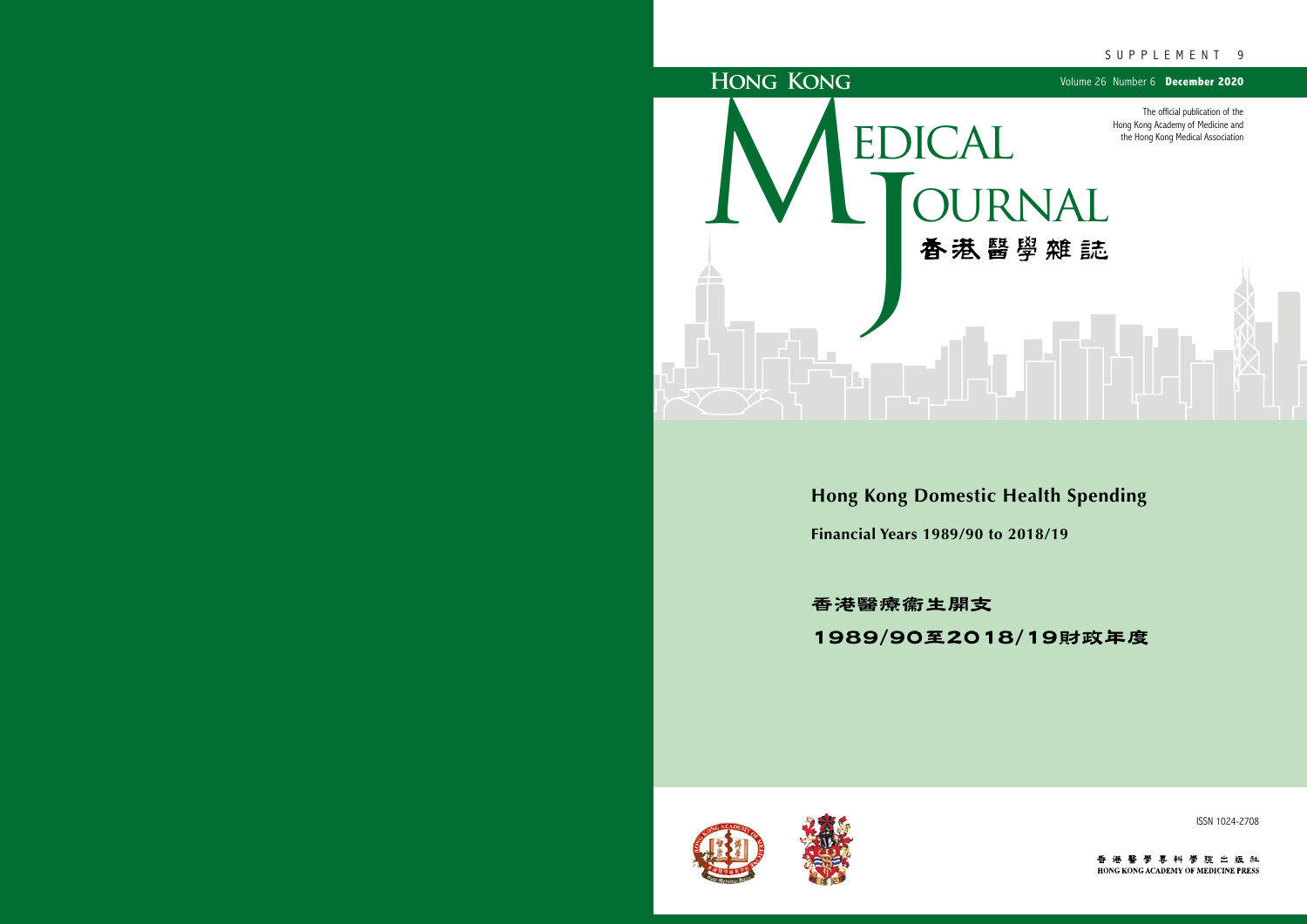# **HONG KONG**

EDICAL **JURNAL** 香港醫學雜誌

#### **Editor-in-Chief** Martin CS Wong 黃至生 **Senior Editors**

LW Chu 朱亮榮 Albert KK Chui 徐家強 Michael G Irwin Eric CH Lai 賴俊雄 KY Leung 梁國賢 Anthony CF Ng 吳志輝 TW Wong 黃大偉 **EDITORS**<br>han 陳健生 KS Chan Sherry KW Chan Jason PY Cheung 鍾培<br>Kelvin KL Chong 莊金 Kelvin KL Chong 莊金隆 Velda LY Chow 周令宇 **Jacqueline PW Chung 鍾佩樺<br>James TK Fung 馮德焜**<br>Brian SH Ho 何思灝 Ellis KL Hon 韓錦倫 Junjie Huang 黃俊杰 KW Huang 黃凱文 WK Hung 熊維嘉<br>Bonnie CH Kwan 關清霞 Ho Lam 林 賀 Arthur CW Lau 劉俊穎 PY Lau 婁培友 Danny WH Leung 梁惠強康<br>
WK Leung 梁惠強<br>
Kenneth KW Li 李啟煌<br>
Janice YC Lo 羅懿之<br>
Herbert HF Loong 龍浩幹<br>
Rashid Lui 雷諾<br>
Insp. KH Lui 桂諾區 Janice YC Lo 羅懿之 Herbert HF Loong 龍浩鋒<br>Rashid Lui 雷諾信 James KH Luk 陸嘉熙 Arthur DP Mak 麥敦平 Henry KF Mak 麥嘉豐 Martin W Pak 白 威 Walter WK Seto 司徒偉基 William YM Tang 鄧旭明<br>Jeremy YC Teoh 張源津 Jeremy YC Teoh 張源津 KY Tse 謝嘉瑜 Harry HX Wang 王皓翔<br>HL Wong 黃學良<br>Kenneth KY Wong 黃格元<br>Patrick CY Woo 胡釗逸 Hao Xue 薜 浩 Jason CS Yam 任卓昇 Bryan PY Yan 甄秉言 TK Yau 游子覺 Kelvin KH Yiu 姚啟恒 Vivian MY Yuen 袁文英 **Epidemiology Advisers** Daniel SY Ho 何世賢<br>Eman Leung 梁以文 Eman Leung 梁以文 Edmond SK Ma 馬紹強 Gary Tse 謝家偉<br>Shelly LA Tse 謝立亞 Ian YH Wong 王逸軒 Esther YT Yu 余懿德 Hunter KL Yuen 袁國禮 **Statistical Advisers** Marc KC Chong 莊家俊 William B Goggins<br>Eddy KF Lam 林國輝<br>Carlos KH Wong 黃競浩 **Honorary Advisers** David VK Chao 周偉強<br>Paul BS Lai 賴寶山

# **Hong Kong domestic health spending: financial years 1989/90 to 2018/19**

*PY Lee, JM Johnston, PSL Lee, KKC Lam, LHF Chan, ATL Cheung, DWS Lam, VKH Leung, AOK Fan*

## **CONTENT**

| Abstract                                                                                | $\overline{2}$ |
|-----------------------------------------------------------------------------------------|----------------|
| Introduction                                                                            | 3              |
| Current expenditure on health by financing scheme                                       | 3              |
| Current expenditure on health by function                                               | $\overline{4}$ |
| Current expenditure on health by provider                                               | $\overline{4}$ |
| Current expenditure on health by function and provider                                  | $\overline{4}$ |
| Current expenditure on health by provider and financing scheme                          | 5              |
| Current expenditure on health by function and financing scheme                          | 5              |
| International comparisons                                                               | 6              |
| Major differences between Hong Kong Domestic Health Accounts<br>and Government Accounts | 7              |
| Acknowledgements                                                                        | 7              |
| References                                                                              | 7              |
| Figures                                                                                 | 8              |
| <b>Tables</b>                                                                           | 12             |
| Disclaimer                                                                              | 24             |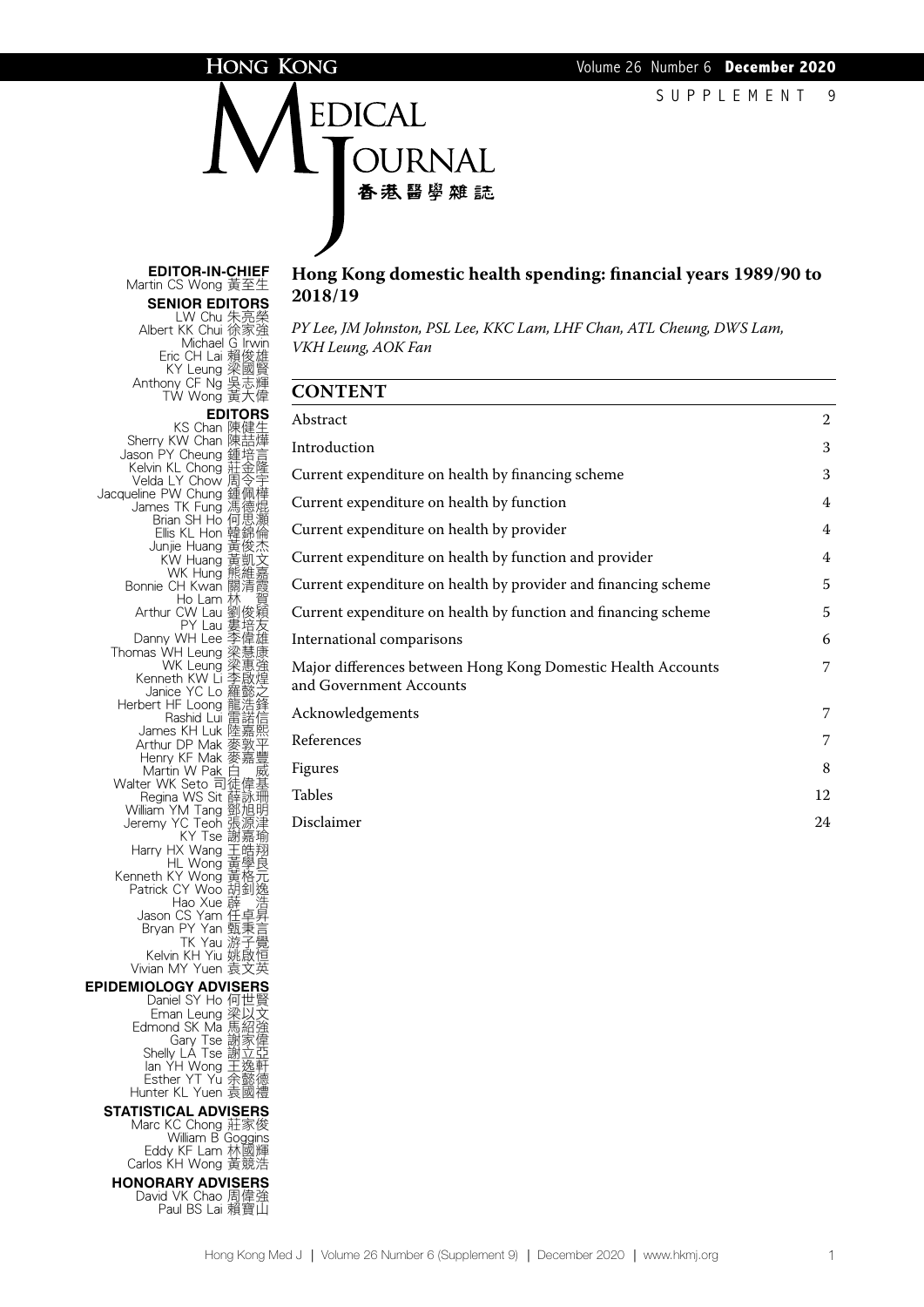# **Hong Kong domestic health spending: financial years 1989/90 to 2018/19**

<sup>1</sup> PY Lee, <sup>1</sup> JM Johnston \*, <sup>2</sup> PSL Lee, <sup>3</sup> KKC Lam, <sup>4</sup> LHF Chan, <sup>4</sup> ATL Cheung, <sup>2</sup> DWS Lam, <sup>2</sup> VKH Leung, **2 AOK Fan**

<sup>1</sup> School of Public Health, Li Ka Shing Faculty of Medicine, The University of Hong Kong

*2 Research Office, Food and Health Bureau, Government of the Hong Kong Special Administrative Region*

*3 Department of Health, Government of the Hong Kong Special Administrative Region*

<sup>4</sup> Hospital Authority, Government of the Hong Kong Special Administrative Region

\* Correspondence and reprint request: Dr Janice M Johnston, School of Public Health, G/F, Patrick Manson Building, The University of Hong Kong, 7 Sassoon Road, Pokfulam, Hong Kong. Email: jjohnsto@hku.hk

Hong Kong Med J 2020;26(Suppl 9):S2-23

# **Abstract**

This report presents the latest estimates of Hong Kong domestic health spending for financial years 1989/90 to 2018/19, cross-stratified and categorised by financing scheme, function, and provider compiled based on the guidelines given in *A System of Health Accounts 2011*.

Current expenditure on health (CEH) was HK\$170 022 million in 2018/19, representing an increase of HK\$12 995 million or 8.3% over the preceding year. CEH growth was faster relative to gross domestic product (GDP) leading to a rise in CEH as a percentage of GDP from 5.8% in 2017/18 to 5.9% in 2018/19. CEH at current prices has doubled in the past 10 years.

During the period 1989/90 to 2018/19, CEH per capita (at constant 2018 prices) grew at an average annual rate of 4.8%, which was faster than the average annual growth rate of per capita GDP (2.7%) by 2.1 percentage points.

In 2018/19, government and non-government schemes CEH increased by 10.1% and 6.4%, respectively, when compared with 2017/18, reaching HK\$85 590 million and HK\$84 432 million, respectively. Consequently, share of government schemes increased from 49.5% to 50.3% over the year. Of non-government schemes, the largest was the household out-of-pocket payment scheme (31.6% of CEH). The insurance schemes (16.8%), including employer-based and privately purchased, was the second largest as a result of the expansion of the insurance market.

Analysed by function, curative care accounted for the largest share of CEH (65.6%) and comprised outpatient care (32.0%), inpatient care (27.9%), day care (5.1%) and home-based care (0.5%). Notwithstanding its small share, the total expenditure for day care shows an increasing trend over the period 1989/90 to 2018/19, likely as a result of policy directives to shift the emphasis from inpatient to day care. In addition to the HK\$170022 million CEH, HK\$7425 million was spent on gross fixed

capital formation (ie, infrastructure, machinery, and equipment, etc), which was a drop of 24.7% because of the completion of a few major construction projects.

Analysed by provider, hospitals accounted for an increasing share of CEH from 33.8% in 1989/90 to 50.6% in 2008/09 and remained at around 50% in the subsequent periods. As a result of the epidemics that are of public health importance (eg, avian flu, SARS, swine flu, and pandemic influenza) and the expansion of the private health insurance market in the last two decades, payment to providers of preventive care, health care system administration and financing accounted for increasing, though less significant, shares of CEH over the period.

Analysed by financing scheme and provider, government schemes CEH was mostly incurred at hospitals (71.4%), whereas non-government schemes CEH was mostly incurred at providers of ambulatory health care (37.7%) and hospitals (29.1%).

Although both government and nongovernment schemes CEH were mostly spent on personal health care services and goods (90.0% of CEH altogether), the distribution among functional categories differed. Government schemes expenditure was targeted at inpatient care (45.2%) and substantially less on outpatient care (28.5%). In comparison, non-government schemes expenditure was mostly concentrated on outpatient care (40.9%), followed by inpatient care (25.6%) and medical goods (18.5%).

Compared to other economies, although Hong Kong has devoted a relatively low percentage of GDP to health care, it is commensurate with the public revenue collected.

# **Introduction**

This article presents the latest estimates of domestic health spending in Hong Kong, following the previous figures published in February 2020.<sup>1</sup> It provides updated estimates of current expenditure on health (CEH) for the financial years 1989/90 to 2018/19 based on the updated conceptual framework for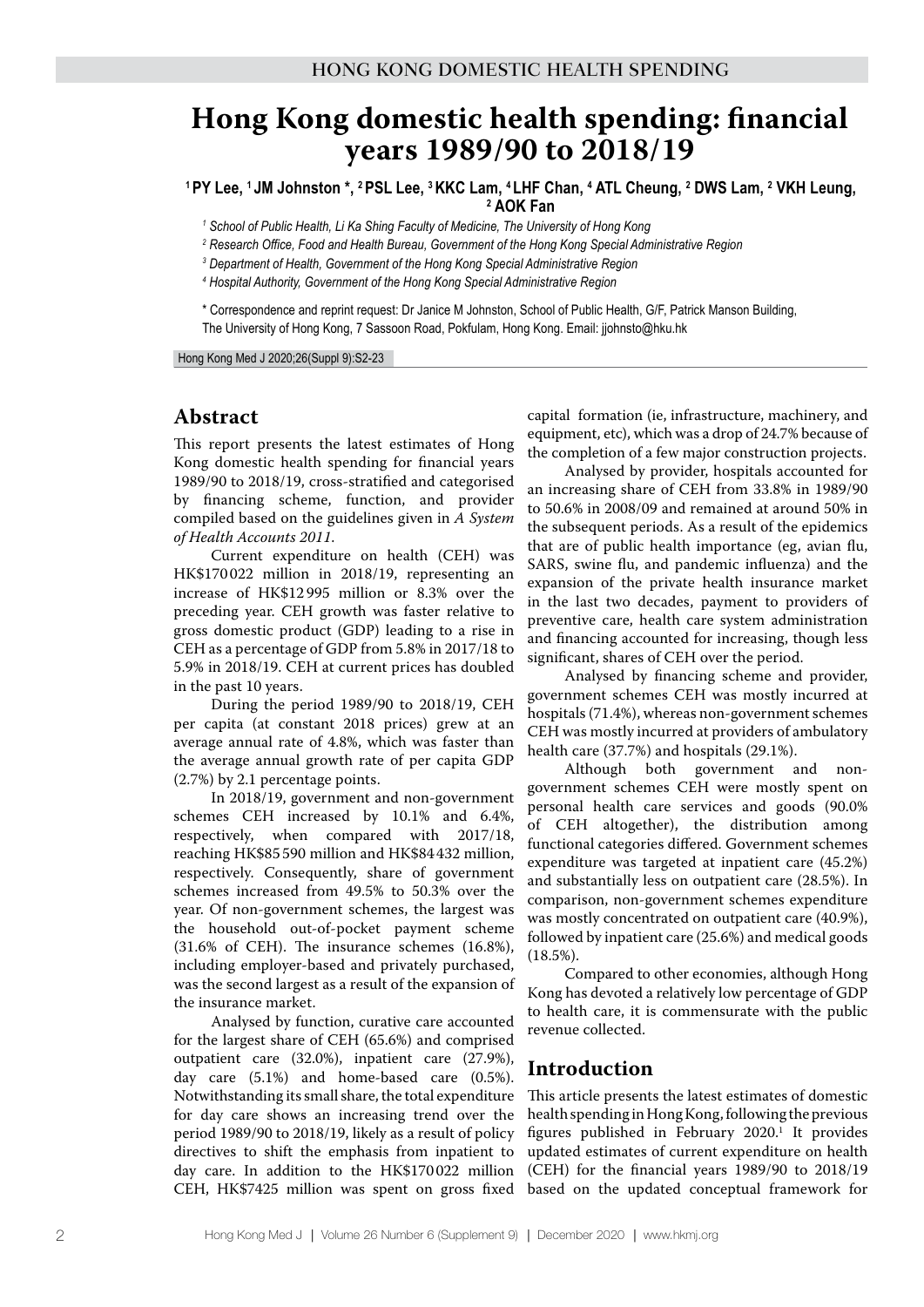Hong Kong Domestic Health Accounts (HKDHA)2 adopted from the latest international guidelines given in *A System of Health Accounts 2011*. 3 We have also revised the previous estimates for the years 1989/90 to 2017/18 as more accurate data became available, allowing for retrospective comparisons and longerterm secular trend or time-series analysis.

The HKDHA is a set of statistics on government and non-government health care expenditure in Hong Kong.4 It provides a detailed and complete picture of health care expenditure and facilitates comparison with other economies that adopt the same framework in calculating their health expenditure. Under the HKDHA, CEH consists of all expenditure or outlays for medical care, disease prevention, health promotion, rehabilitation, long-term care (health), community health activities, health administration and regulation, and administration of financing schemes, with the predominant objective of improving health. In addition, estimates of capital account and health care related functions are an integral part of HKDHA.

The HKDHA is a product of collaborative effort by many government bureaux/departments, public organisations, and private institutions. It is compiled from a multitude of information sources. Most public expenditure data were derived from financial accounts, whereas private expenditure data came largely from survey estimates, and are subject to more uncertainties and reporting/recording errors.

The information contained in this report represents a basis for assessing and understanding trends and levels of health spending in Hong Kong. It enables the public, policy makers and researchers to assess the performance of the local health system over time, and to evaluate health expenditure-related policies.

As recommended by *A System of Health Accounts 2011*, gross fixed capital formation under capital account is not combined with CEH to form an aggregate. Detailed analyses given in this article are based on CEH only.

# **Current expenditure on health by financing scheme**

#### **Current expenditure on health**

In the financial year 2018/19, CEH was HK\$170 022 million, which was an increase of HK\$12 995 million or 8.3% over the preceding year. Over a 10-year period, CEH at current prices doubled.

In real terms, CEH grew by 4.7% in the same year, less than the average annual rate of 5.8% throughout the period 1989/90 to 2018/19 (Fig 1 & Table 1). In comparison, GDP in real terms had a lower growth (1.9%) in 2018/19 over the preceding year, such that, CEH as a percentage of GDP rose from 5.8% in 2017/18 to 5.9% in 2018/19 (Table 1).

#### **Current expenditure on health per capita**

During the period 1989/90 to 2018/19, CEH per capita grew steadily from HK\$5786 to HK\$22 670 at constant 2018 prices, faster than the GDP per capita growth by 2.1 percentage points per annum on average (4.8% vs 2.7%). Disregarding the effects of the establishment of the Hospital Authority and the booming economy in the early to mid-1990s, CEH per capita in real terms grew at 4.0% per annum on average since 1997/98, against the economic cycles during the period (Fig 2 & Table 2).

### **Current expenditure on health by government and non-government schemes**

In 2018/19, government and non-government financing schemes expenditure increased by 10.1% and 6.4%, respectively, when compared with 2017/18, reaching HK\$85 590 million and HK\$84 432 million, respectively. Consequently, government schemes share of CEH increased from 49.5% to 50.3% over the year (Table 3).

During the period 1989/90 to 2002/03, government schemes expenditure at constant 2018 prices grew at an average rate of 10.9% per annum (from HK\$12 104 million to HK\$46 651 million), compared with a corresponding increase of 3.8% per annum (from HK\$20 797 million to HK\$33 767 million) for non-government schemes expenditure, resulting in a growing share of government schemes expenditure from 36.8% in 1989/90 to 58.0% in 2002/03. From 2002/03, the average growth rate of government schemes expenditure at constant 2018 prices gradually slowed to 3.8% per annum at 2018/19, compared with a corresponding increase of 5.9% per annum for non-government schemes expenditure (Fig 3 & Table 3).

The relative increase in the government schemes share of CEH from 1989/90 through the early 1990s reflected the initial expansion of services offered by the newly established and consolidated Hospital Authority system. The step change in the relative proportions of CEH between 1997/98 and 1998/99 and the continued increase in government schemes share until 2002/03 was likely a result of the Asian financial crisis and subsequent depressed economic cycle, followed by the SARS epidemic in 2003.

The observed decrease in government schemes share following 2002/03 was the result of downward adjustment of Hospital Authority expense (and hence subvention) initially. However, the ongoing decrease in share may reflect the expansion of the private market as evident from the higher growth of non-government schemes expenditure in real terms at a rate of 5.9% per annum since 2002/03, as compared with the growth of government schemes expenditure at 3.8% per annum.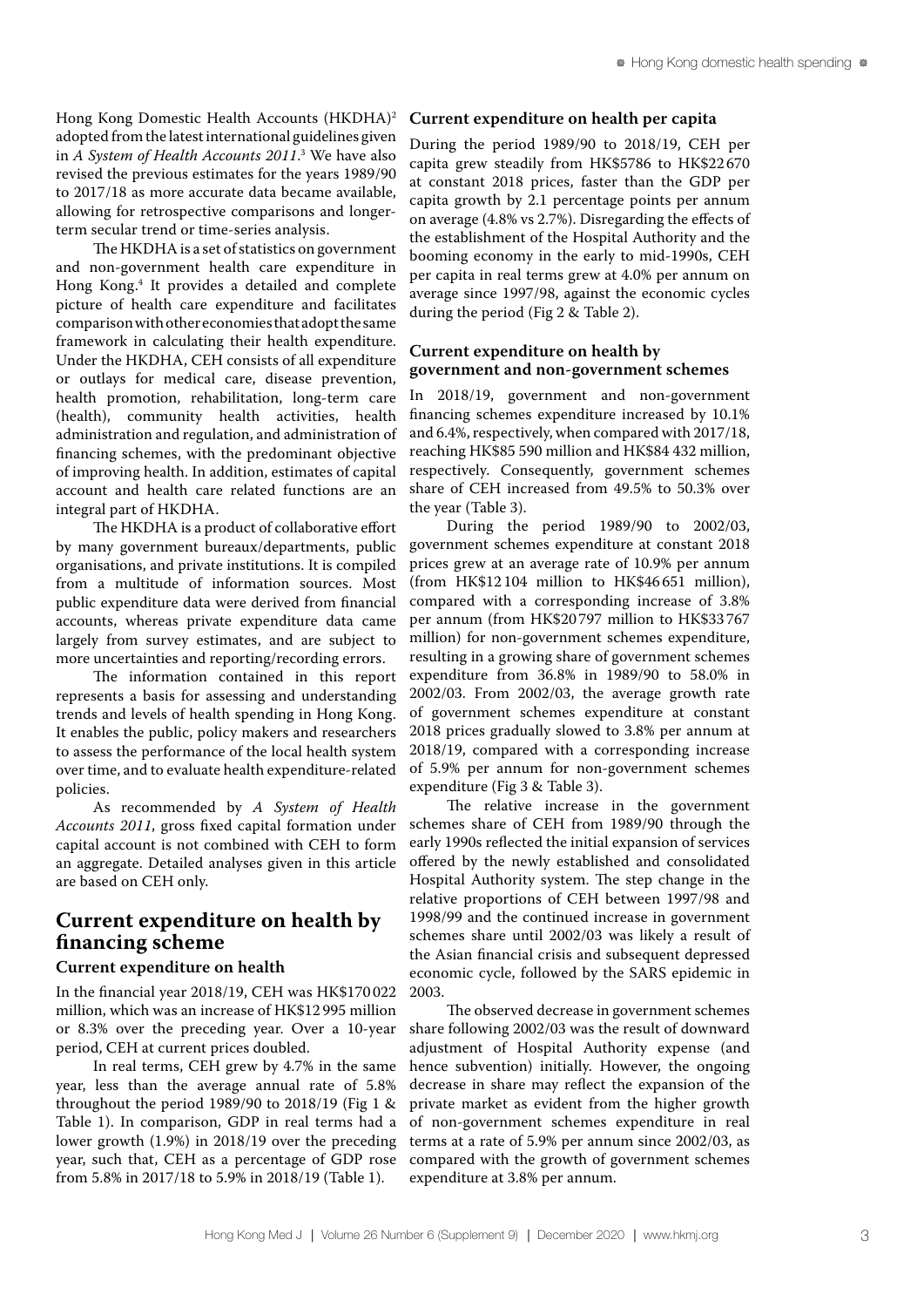#### **Expenditure on health by financing scheme**

As shown in Table 4, government schemes and household out-of-pocket payment altogether accounted for 81.9% to 88.9% of CEH throughout the period. Although government schemes overtook household out-of-pocket payment as the major financing scheme since 1992/93, the diverging trends in relative proportions of government schemes expenditure and household out-of-pocket payment reversed in 2003/04, from the largest difference of 28.4 percentage points in 2002/03 to 18.7 percentage points in 2018/19. The insurance schemes, grew from 5.0% in 1989/90 to 16.8% in 2018/19, was the next largest financing scheme. During the period, a growing number of households (mostly in the middle to high income groups) and employers participated in pre-payment plans to finance health care. As such, insurance schemes play an increasingly important role among non-government schemes (from 7.8% of non-government schemes expenditure in 1989/90 to 33.9% in 2018/19), whereas shares of both household out-of-pocket payment and enterprise financing schemes within non-government schemes decreased gradually from 79.8% to 63.6% and 12.3% to 1.9%, respectively, over the period (Fig 4).

# **Current expenditure on health by function**

Of the HK\$170 022 million CEH in 2018/19, curative care accounted for the largest share of CEH (65.6%), including outpatient care (including accident and emergency) [32.0%], inpatient care (27.9%), day care (5.1%), and home-based care (0.5%). The second largest share was for medical goods (9.9%). The remaining CEH was distributed among rehabilitative care (6.6%), long-term care (health) [5.4%], preventive care (2.9%), ancillary services (2.5%), and others (referring to governance, and health system and financing administration and other health care services not elsewhere classified) [7.1%] (Fig 5 & Table 5).

As a share of CEH, expenditure on inpatient curative care increased from 1989/90 to 1998/99 (from 23.4% to 29.0%) and remained relatively stable at 28% to 30% thereafter. In comparison, the share of expenditure on outpatient curative care reduced steadily from 44.0% in 1989/90 to 32.0% in 2018/19. Expenditure on day curative care, on the other hand, showed a slowly increasing trend relative to CEH over the period 1989/90 to 2018/19, most likely a result of policy directives to shift the emphasis from inpatient to day patient care, in line with the international trend (Table 5).

#### **Capital account and health care related functions**

Capital account (consisting of gross fixed capital

formation, research and development in health, and education and training of health personnel) and health care–related functions (consisting of food and drinking water control, environmental interventions, and long-term care [social]) that do not fall under the formal definition of CEH altogether accounted for 11.7% to 15.3% of overall health expenditure during the period 1989/90 to 2018/19. Of these, shares of gross fixed capital formation, education and training of health personnel, and food and drinking water control were gradually decreasing while the others were gradually increasing (Table 5).

# **Current expenditure on health by provider**

In 1989/90, the largest share of CEH was spent on providers of ambulatory health care (42.1%), followed by hospitals (33.8%). As a result of a slower growth in spending on ambulatory health care and a corresponding increase in the number, service spectrum, and quality of hospitals during the period, by 1991/92 the situation had reversed, with the share of hospitals (40.7%) surpassing that of providers of ambulatory health care (38.3%). The upward trend in hospitals share peaked at 50.6% in 2008/09, after which the share remained at about 50% in subsequent periods (Fig 6 & Table 6).

Relative to CEH, share of residential longterm care facilities (which mainly provide long-term nursing care) increased from 1.9% to 4.2% during the period 1989/90 to 2018/19. As a result of the epidemics that are of public health importance (eg, avian flu, SARS, swine flu, pandemic influenza) and expansion of private health insurance market in the last two decades, spending on providers of health care system administration and financing accounted for increasing, though less significant, shares of CEH from 3.2% in 1989/90 to 6.2% in 2018/19. Retailers and other providers of medical goods share of CEH gradually decreased to 9.3% in 2018/19 from 12.6% in 1989/90.

# **Current expenditure on health by function and provider**

Table 7 shows the CEH by function and provider in 2018/19.

#### **Provider structure of spending by function**

The largest share of CEH by health care function was inpatient care (HK\$60 271 million or 35.4%). Hospitals (89.4%) accounted for most of this expenditure, followed by residential long-term care facilities (10.3%) and providers in the rest of the world (0.3%).

The next largest share of CEH by function was outpatient care (HK\$58 926 million, 34.7%), mainly provided by providers of ambulatory health care and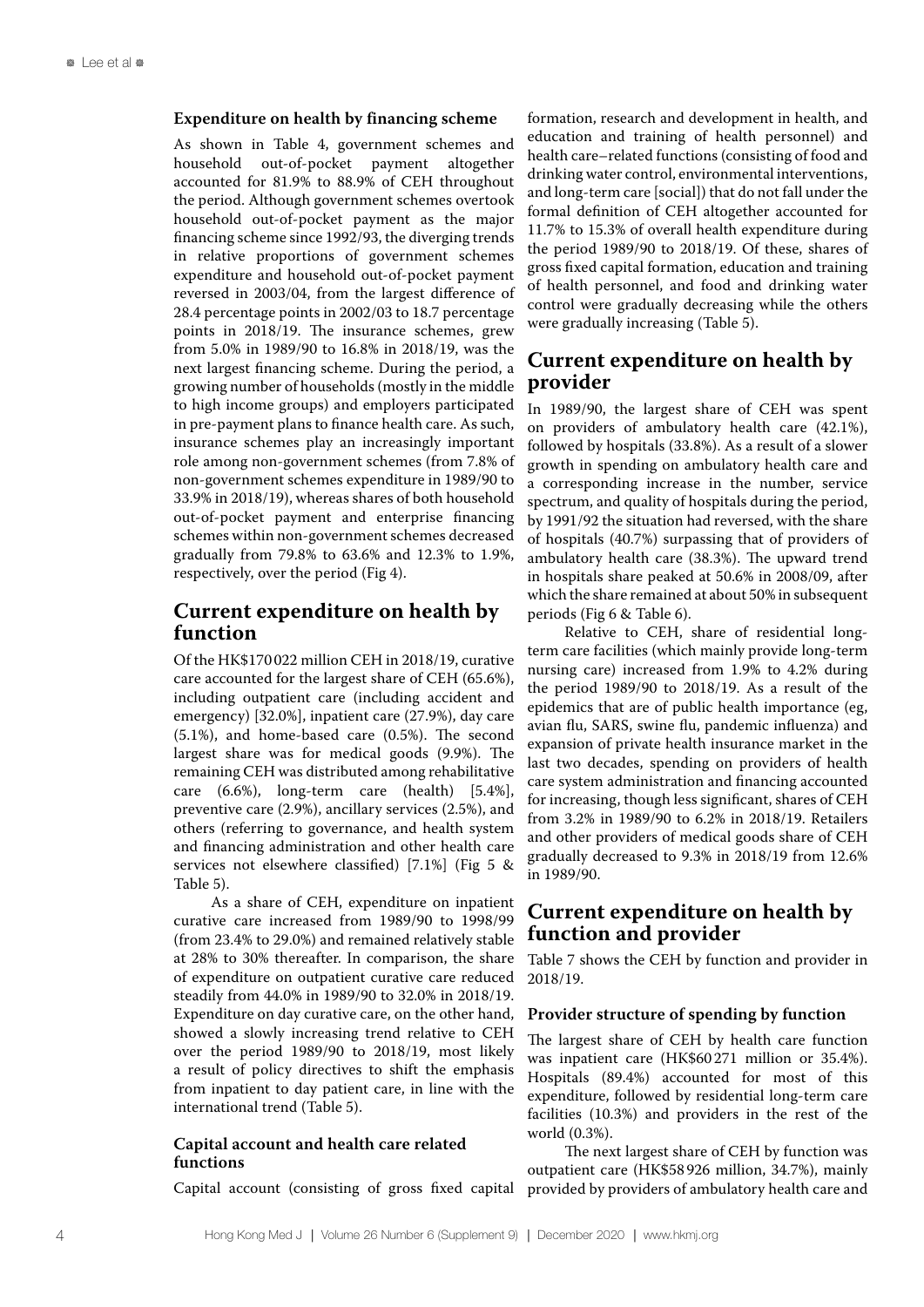hospitals (61.4% and 37.0%, respectively). Further breakdown of providers of ambulatory health care showed that western medical practitioners accounted for the largest share of outpatient care (36.7%), followed by dental practices (11.1%), Chinese medical practitioners (9.0%), other health care practitioners (4.2%), and ambulatory health provided group medical benefits is segregated into care centres (0.3%).

Of the HK\$10 042 million on services of day care (5.9% of CEH), 84.6% was allocated to hospitals, 10.0% to residential long-term care facilities, and 5.4% to providers of ambulatory health care.

Expenditure on ancillary services was HK\$4328 million (2.5% of CEH), of which 60.9% was paid to patient transportation and emergency rescue, with the remaining 39.1% to medical laboratories, blood bank, and diagnostic imaging facilities.

HK\$2555 million (1.5% of CEH) was spent on home-based care. Most of this expenditure (83.0%) was incurred at providers of home health care services and 17.0% at ambulatory health care centres.

#### **Functional structure of spending by provider**

50.4% of CEH was paid to hospitals (HK\$85 736 million). By health care function, 62.8% of hospital expenditure was incurred in inpatient care, 25.4% in outpatient care and 9.9% in day care.

The next largest share (24.1%) of CEH was spent on providers of ambulatory health care (HK\$40 993 million), of which, 88.3% was for outpatient care, 6.2% for home-based care, and the remaining 5.5% for other services.

# **Current expenditure on health by provider and financing scheme**

Table 8 shows the CEH by provider and financing scheme in 2018/19.

# **Spending structure of the financing schemes**

Government schemes CEH amounted to HK\$85 590 million (50.3% of CEH) and was mostly incurred at hospitals (71.4%), whereas non-government schemes CEH (HK\$84 432 million or 49.7% of CEH) was mostly incurred at providers of ambulatory health care (37.7%). This reflects the mixed health care economy of Hong Kong where public hospitals generally accounted for about 90% of total bed-days (or 80% of admissions) and private doctors provided about 70% of outpatient care.

Other major providers financed by government schemes included providers of ambulatory health care (10.7%), residential long-term care facilities (6.9%), preventive care (5.3%), providers of ancillary services (3.8%), and health care system administration and financing (1.3%). Apart from paying for providers of ambulatory health care (37.7%), non-government schemes funded goods and services provided by hospitals (29.1%), retailers and other providers of medical goods (18.1%), and health care system administration and financing (including private insurance) [11.1%].<br>Employer-based insurance

Employer-based insurance (employeremployer-based insurance schemes [HFS.2.1.1] and enterprises [except health care providers] financing schemes [HFS.2.3.1]) channelled 41.9% and 31.5% of their funds through hospitals and providers of ambulatory health care, respectively, whereas privately purchased insurance channelled 32.3% and 24.2%, respectively. Household out-of-pocket payment funded a wide range of providers, the largest share being paid to providers of ambulatory health care (43.2%), followed by retailers and other providers of medical goods (28.5%) and hospitals (24.1%), mostly for private care but with a small share going to public hospitals as co-payments.

#### **How the different providers are financed**

Of the HK\$85 736 million (50.4% of CEH) spent on hospitals, 71.3% came from government schemes, 15.1% from household out-of-pocket payment, 6.4% from employer-based insurance, and 5.8% from privately purchased insurance.

The next largest share of CEH was used to finance providers of ambulatory health care (HK\$40 993 million or 24.1%) followed by retailers and other providers of medical goods (HK\$15 764 million or 9.3%). Providers of ambulatory health care was financed by a mix of financing schemes which included household out-of-pocket payment (56.6%), government schemes (22.4%), employer-based insurance (10.1%), privately purchased insurance (9.1%), and other non-government schemes (1.8%). In contrast, retailers and other providers of medical goods were predominately financed by household out-of-pocket payment (97.0%), followed by government schemes (3.0%).

For residential long-term care facilities and providers of preventive care, most expenditure was paid by government schemes (81.4% and 98.4%, respectively).

# **Current expenditure on health by function and financing scheme**

Tables 9 to 11 show the CEH by function and financing scheme in 2018/19.

#### **Functional structure of spending by financing scheme**

Although both government and non-government schemes spending were mostly spent on personal health care services and goods (92.5% and 87.4%, respectively), the distribution by functional category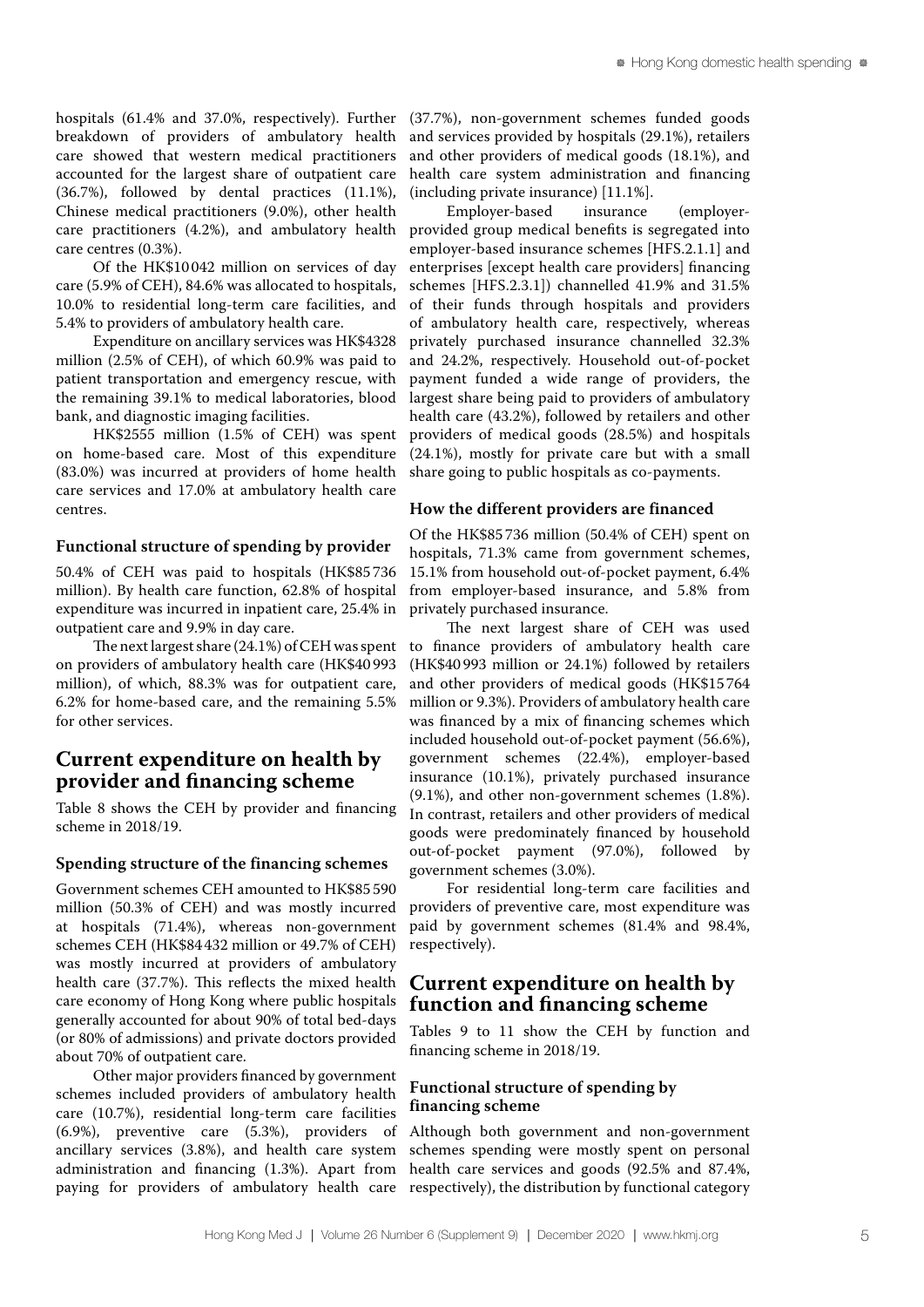differed. Government schemes were targeted at inpatient care (45.2%) and outpatient care (28.5%) [Table 9].

In comparison, non-government schemes were mostly spent on outpatient care (40.9%), inpatient care (25.6%), and medical goods (18.5%).

Household out-of-pocket payment was spent on various functions. The largest share was for outpatient care (48.2%), followed by medical goods (29.0%) and inpatient care (19.9%).

Insurance schemes (including both employerbased and privately purchased insurances) funded inpatient care (36.7%) and outpatient care (27.5%).

#### **How the different functions are financed**

Government schemes funded 64.2% of expenditure on inpatient care. The remainder was from household out-of-pocket payment (17.8%), employer-based insurance (9.1%), privately purchased insurance (8.3%), and other non-government schemes (0.6%). Funding for outpatient care was relatively even: 44.0% from household out-of-pocket payment, 41.5% from the government schemes, 7.0% from employer-based insurance, 6.4% from privately purchased insurance, and 1.2% from other non-government schemes.

For day care, home-based care and preventive care, the major funding was from the government schemes (90.0%, 98.7%, and 93.4%, respectively), followed by household out-of-pocket payment (9.9%, 1.3%, and 6.0%, respectively). Medical goods were predominately funded by household out-of-pocket payment (92.4%), followed by government schemes (7.6%). Ancillary services were funded by government schemes (74.8%), followed by insurance schemes (11.2% by employer-based insurance and 10.1% by privately purchased insurance) and household outof-pocket payment (3.0%). Governance, and health system and financing administration were mainly funded by insurance schemes (59.9% by privately purchased insurance and 28.6% by employer-based insurance), followed by government schemes (10.9%).

When stratified by public versus private providers (Tables 10 and 11), public care was largely funded by government schemes (mostly above 90% for individual function and 94.6% overall). The subsidy levels of inpatient and outpatient care, which consumed about 73.5% of government schemes funds at public facilities, were 96.4% and 88.5%, respectively, and the remainder was from household out-of-pocket payment.

In contrast, household out-of-pocket payment, employer-based insurance and privately purchased insurance were the major payers in the private market, making up 86.7% of CEH. As for private inpatient care (including long-term care provided in nursing homes), 80.6% of expenditure was funded

by non-government schemes, through household out-of-pocket payment (37.4%), employer-based insurance (21.9%), privately purchased insurance (19.8%), and other non-government schemes (1.5%), whereas the government schemes paid for 19.4%. Private outpatient care was funded almost exclusively (92.4%) by non-government schemes, namely household out-of-pocket payment (67.4%),<br>employer-based insurance (12.1%), privately insurance  $(12.1\%)$ , purchased insurance (10.9%), and other nongovernment schemes (2.1%).

# **International comparisons**

Comparisons of CEH were made between Hong Kong and selected economies using the World Health Organization Global Health Expenditure Database accessed in September 2019.<sup>5</sup> Such comparison cannot show whether a particular level of expenditure is appropriate. However, comparisons are useful in pointing out certain general patterns in spending. Hence, readers should be mindful that comparisons of health expenditures and source of financing between countries or regions reflect each economy's own specific circumstances, societal values, and solutions.

Table 12 provides CEH as a percentage of GDP for Hong Kong and selected economies in 2008, 2013, and 2018. In the last decade, CEH as a percentage of GDP in Hong Kong was among the lowest, albeit commensurate with its public revenue base. Nonetheless, the Hong Kong health care system achieved service quality and health outcome that fared well by global standards, at relatively low CEH as a percentage of GDP, perhaps suggestive of cost efficiency and effectiveness. Besides, Hong Kong public health expenditure should be considered in conjunction with its low tax regime and stringent control on government expenditure. When scaled by the public revenue base, Hong Kong public spending was consistent with that observed in other economies (ie, close to the regression line) [Fig 7].

In contrast, household out-of-pocket expenditure and voluntary insurance (ie, sum of employer-based medical insurance and individually purchased personal insurance) accounted for a large share of CEH in comparison with other economies, given that Hong Kong does not have mandatory insurance scheme, ie, social health insurance (Table 13).

# **Major differences between HKDHA and the Government Accounts**

Notably, public health expenditure (ie, government schemes) under the HKDHA covers a wider scope and is therefore often higher than government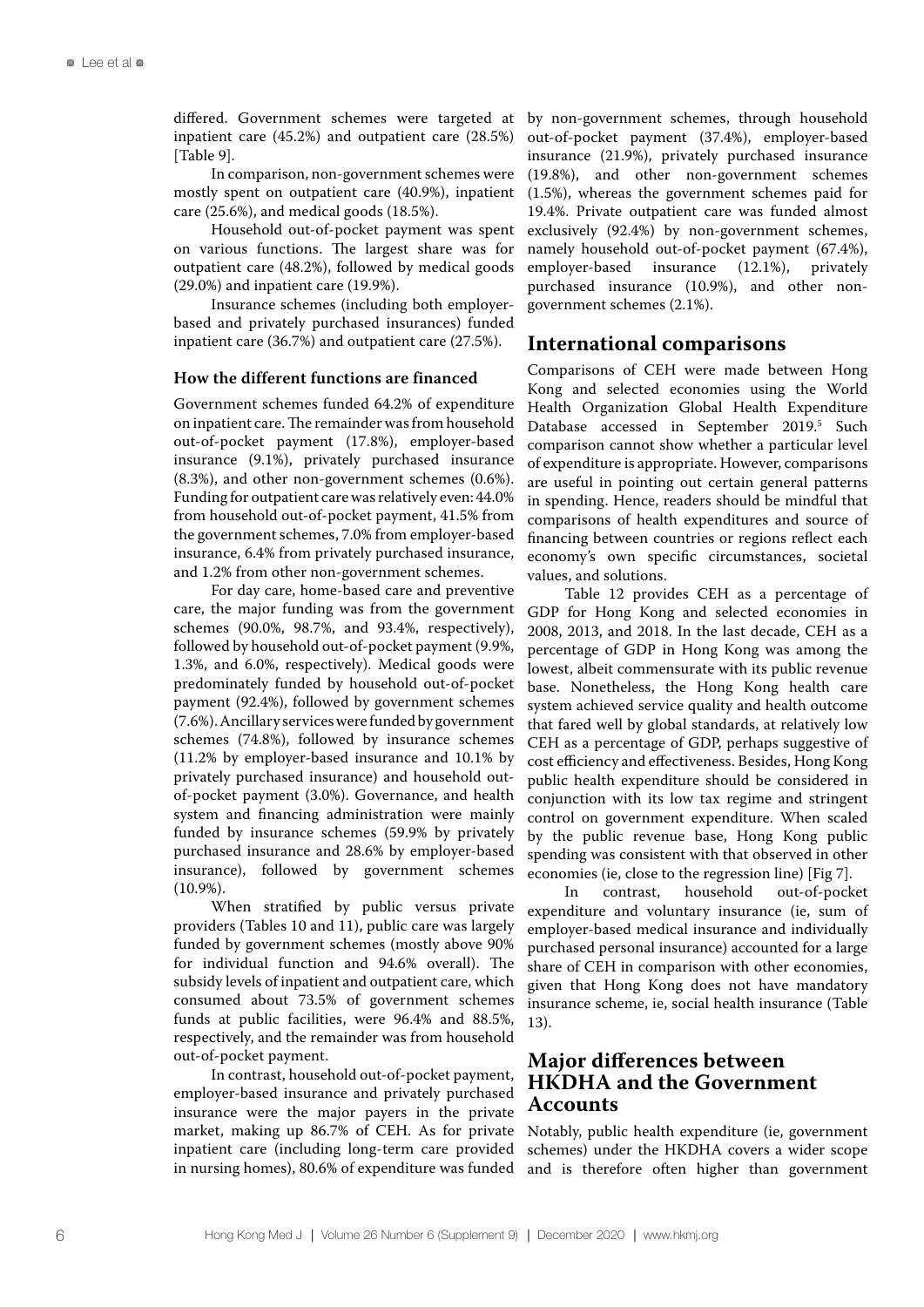expenditure under the health policy area group in the Government Accounts.

Under the Government Accounts, only direct expenditure by the Food and Health Bureau and the Department of Health (including the Bureau's allocation to the Hospital Authority), and expenditure directly related to health by other departments (such as the Government Laboratory) are counted as government expenditure under the health policy area group.

Under the HKDHA framework, apart from those classified as health expenditure under the Government Accounts, public health expenditures also cover other health care–related functions performed by other government departments. For example, the HKDHA includes health expenditure on nursing homes, rehabilitation, and medical social services under the Social Welfare Department, and ambulance service under the Fire Services Department and Auxiliary Medical Service. These are not included in the government expenditure under the health policy area group in the Government Accounts.

The HKDHA is more comprehensive than the Government Accounts in the documentation of public health expenditure. As a result of the above differences, the HKDHA estimates on public health expenditure are essentially higher than the corresponding Government Accounts estimates. Table 14 is a comparison of the estimated public health expenditures under HKDHA and Government Accounts.

# **Acknowledgements**

We thank colleagues on the Domestic Health Accounts Steering Committee, including Sharon Ng (Census and Statistics Department), EK Yeoh, Benjamin Yip (The Chinese University of Hong Kong), Eric Sun (Department of Health), Kelvin Poon, Derek Li, Robert Ma, and Eva Tsui (Hospital Authority), for participating in the updating exercise and providing important input. In addition, we are grateful to the following organisations for facilitating data collection and compilation: Hong Kong Private Hospitals Association, IQVIA, the Insurance Authority, and other data providers.

The opinions expressed here are the authors' and do not necessarily reflect those of the Government or any of the participating institutions and organisations.

#### **References**

- 1. Lee PY, Johnston JM, Lee PSL, et al. Hong Kong domestic health spending: financial years 1989/90 to 2017/18. Hong Kong Med J 2020;26(Suppl 2):S1-24.
- 2. Hong Kong Domestic Health Accounts. http://www. fhb.gov.hk/statistics/en/dha/dha\_summary\_report.htm. Accessed 1 July 2020.
- 3. OECD, Eurostat, WHO. A System of Health Accounts 2011 (Revised edition). Paris: OECD Publishing; 2017.
- 4. Guidelines for the implementation of the SHA 2011 framework for accounting health care financing; 2013.
- 5. Global Health Expenditure Database. http://apps.who.int/nha/ database/Select/Indicators/en. Accessed 1 December 2020.
- 6. Government at a Glance 2017. http://stats.oecd.org/. Accessed 1 December 2020.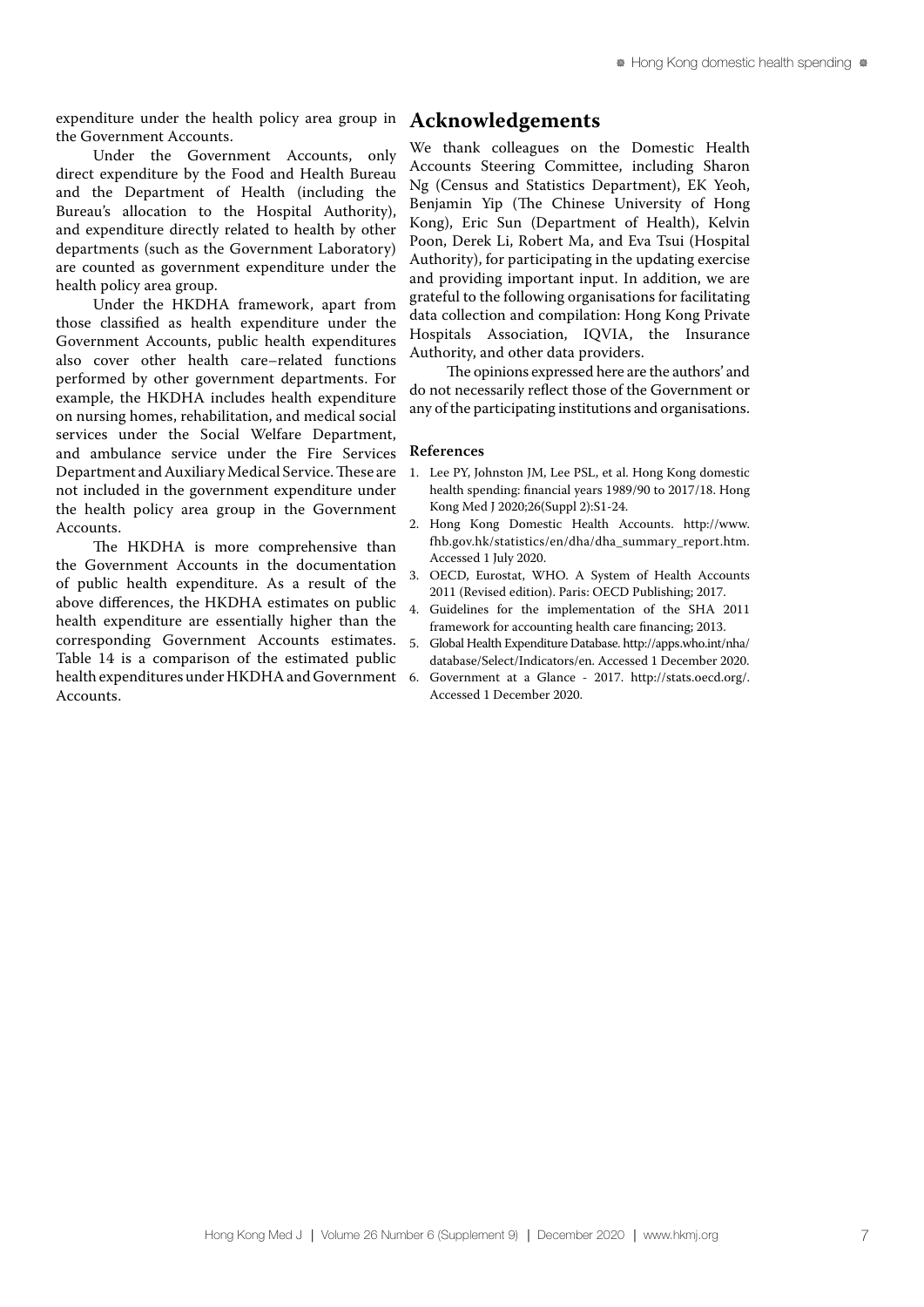

FIG 1. Current expenditure on health, 1989/90 to 2018/19



.<br>FIG 2. Per capita current expenditure on health (CEH) and gross domestic product (GDP) at constant 2018 prices, 1989/90 to 2018/19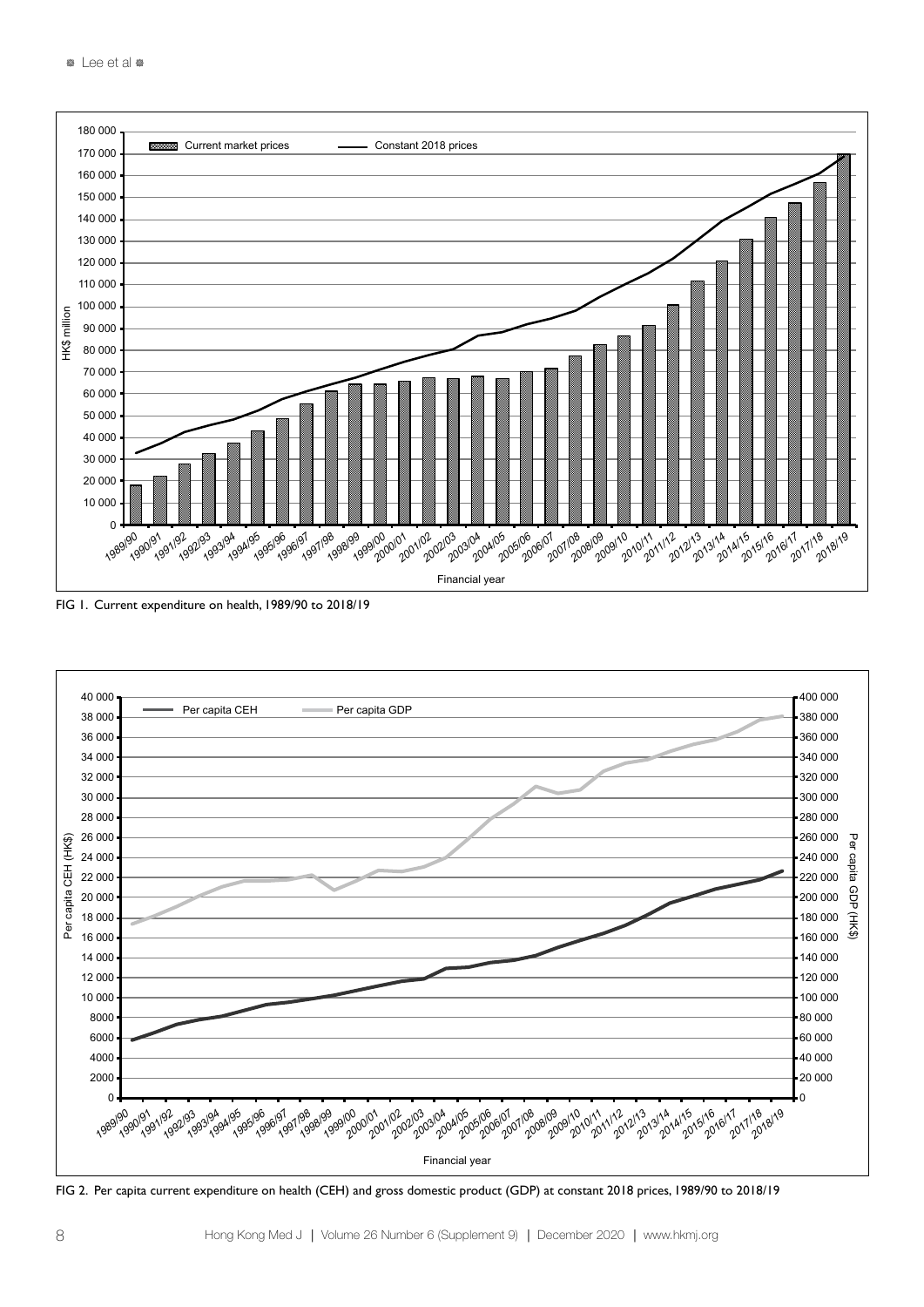

FIG 3. Government and non-government schemes current expenditure on health, 1989/90 to 2018/19<br>FIG 3. Government and non-government schemes current expenditure on health, 1989/90 to 2018/19 8/19<br>2011 tanggal Pic<br>1994<br>1994 - Pica  $3/19$ 



FIG 4. Non-government schemes current expenditure on health, 1989/90 to 2018/19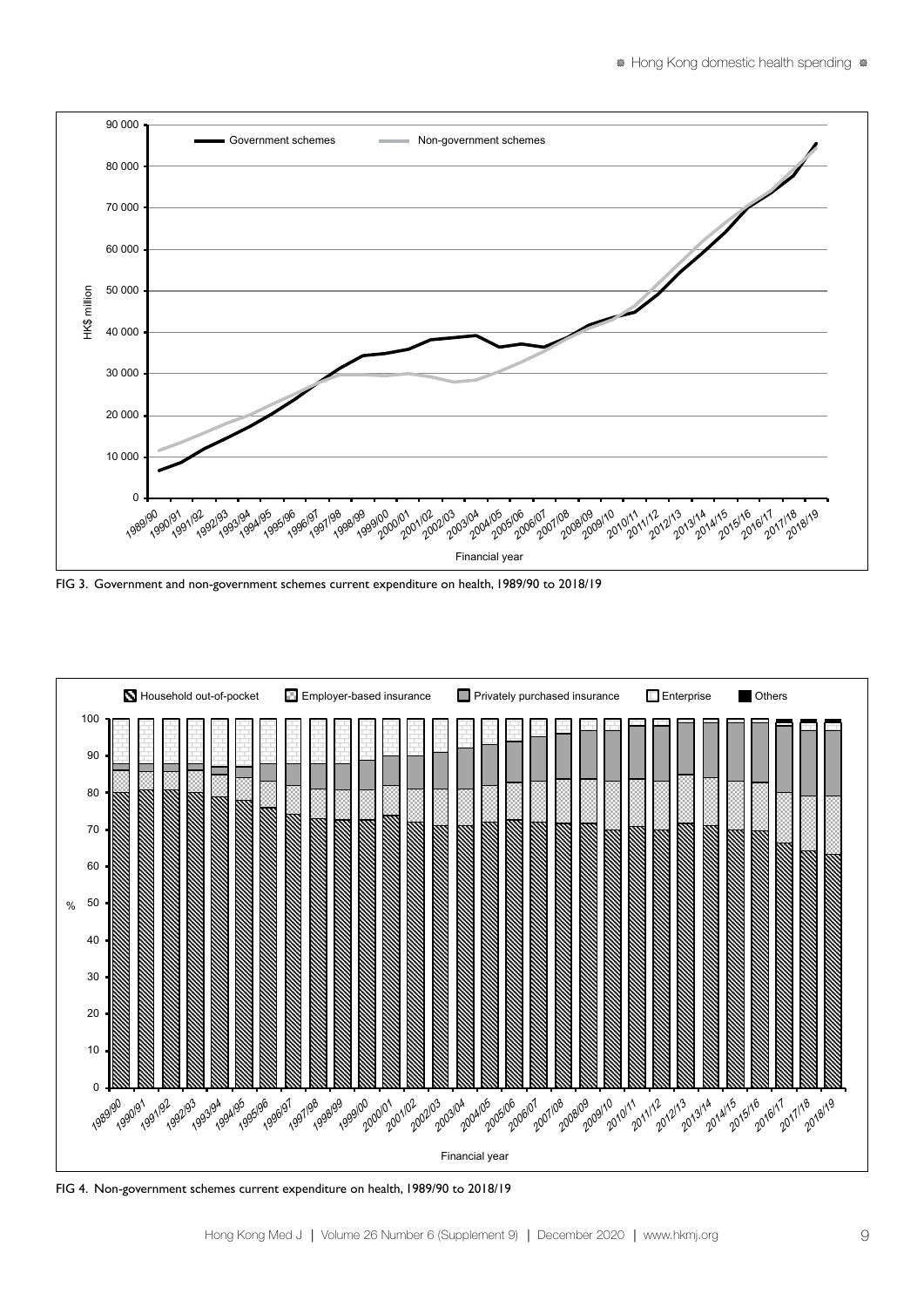

FIG 5. Current expenditure on health by function, 2018/19



FIG 6. Current expenditure on health by provider, 1989/90 to 2018/19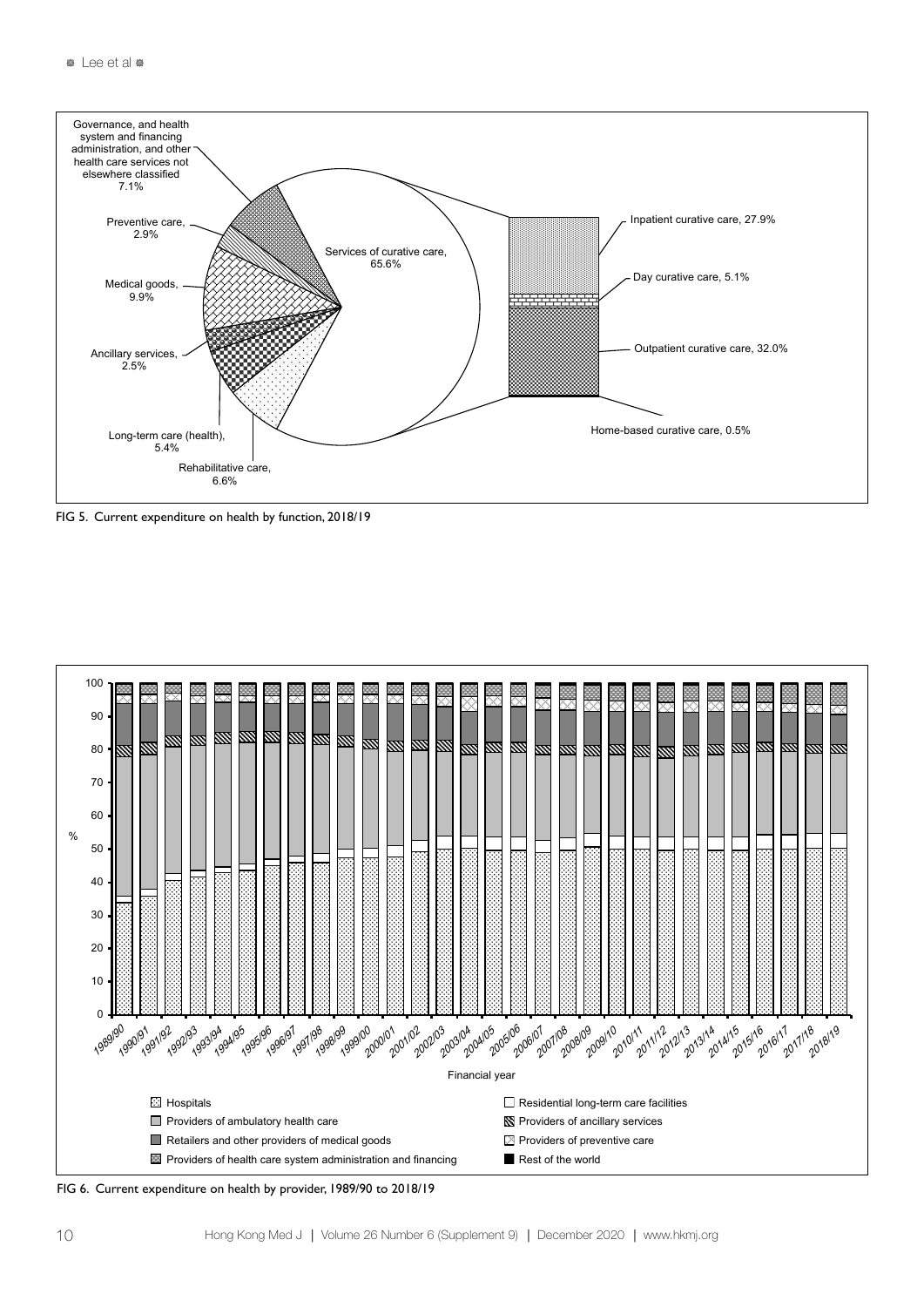

FIG 7. Public expenditure on health and public revenue per capita in Hong Kong and selected economies, 2018

Fiscal year starts on 1 April

† Data of 2017.

Note: For China, Saudi Arabia, Singapore, Taiwan, and United Arab Emirates data were extracted from the respective statistical authority. Public expenditure on health per capita extracted from World Health Organization Global Health Expenditure Database.<sup>5</sup> Public revenue per capita data were extracted from OECD.Stat.<sup>6</sup>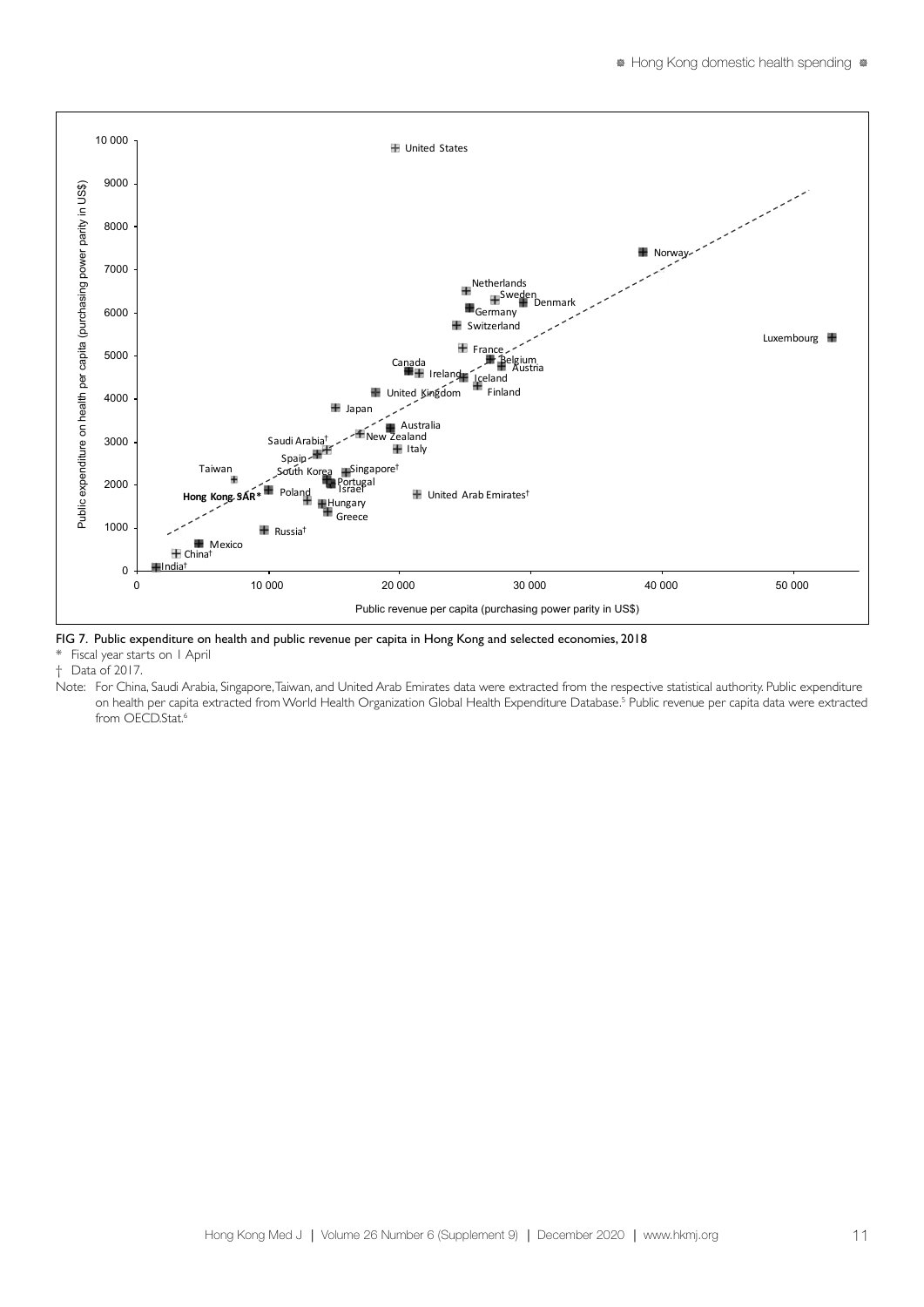TABLE 1. Current expenditure on health (CEH) and gross domestic product (GDP), 1989/90 to 2018/19

| Financial year |                      |                     | At current market prices |                     |                      |                     | At constant 2018 prices |                     | CEH as % of |
|----------------|----------------------|---------------------|--------------------------|---------------------|----------------------|---------------------|-------------------------|---------------------|-------------|
|                | CEH, HK\$<br>million | Annual<br>change, % | GDP, HK\$<br>million     | Annual<br>change, % | CEH, HK\$<br>million | Annual<br>change, % | GDP, HK\$<br>million    | Annual<br>change, % | GDP         |
| 1989/90        | 18 303               |                     | 549 666                  |                     | 32 900               |                     | 988 016                 |                     | 3.3         |
| 1990/91        | 22 105               | 20.8                | 617918                   | 12.4                | 37 130               | 12.9                | 1 037 939               | 5.1                 | 3.6         |
| 1991/92        | 27 785               | 25.7                | 719 477                  | 16.4                | 42 390               | 14.2                | 1 097 675               | 5.8                 | 3.9         |
| 1992/93        | 32 713               | 17.7                | 836 467                  | 16.3                | 45 615               | 7.6                 | 1 166 385               | 6.3                 | 3.9         |
| 1993/94        | 37 433               | 14.4                | 962 337                  | 15.0                | 48 352               | 6.0                 | 1 243 058               | 6.6                 | 3.9         |
| 1994/95        | 43 011               | 14.9                | 1 067 386                | 10.9                | 52 638               | 8.9                 | 1 306 278               | 5.1                 | 4.0         |
| 1995/96        | 49 072               | 14.1                | 1 139 319                | 6.7                 | 57 415               | 9.1                 | 1 333 032               | 2.0                 | 4.3         |
| 1996/97        | 55 626               | 13.4                | 1 270 280                | 11.5                | 61 333               | 6.8                 | 1 400 591               | 5.1                 | 4.4         |
| 1997/98        | 61 347               | 10.3                | 1 375 859                | 8.3                 | 64 339               | 4.9                 | 1 442 970               | 3.0                 | 4.5         |
| 1998/99        | 64 210               | 4.7                 | 1 291 361                | $-6.1$              | 67 451               | 4.8                 | 1 356 546               | $-6.0$              | 5.0         |
| 1999/00        | 64 596               | 0.6                 | 1 306 811                | 1.2                 | 70 955               | 5.2                 | 1 435 453               | 5.8                 | 4.9         |
| 2000/01        | 66 084               | 2.3                 | 1 335 305                | 2.2                 | 75 009               | 5.7                 | 1 515 645               | 5.6                 | 4.9         |
| 2001/02        | 67 539               | 2.2                 | 1 310 612                | $-1.8$              | 78 054               | 4.1                 | 1 514 653               | $-0.1$              | 5.2         |
| 2002/03        | 66 852               | $-1.0$              | 1 293 484                | $-1.3$              | 80 418               | 3.0                 | 1 555 955               | 2.7                 | 5.2         |
| 2003/04        | 68 043               | 1.8                 | 1 266 023                | $-2.1$              | 87 005               | 8.2                 | 1 618 829               | 4.0                 | 5.4         |
| 2004/05        | 67 104               | $-1.4$              | 1 330 921                | 5.1                 | 88 395               | 1.6                 | 1 753 202               | 8.3                 | 5.0         |
| 2005/06        | 70 062               | 4.4                 | 1 439 689                | 8.2                 | 92 163               | 4.3                 | 1 893 834               | 8.0                 | 4.9         |
| 2006/07        | 71 859               | 2.6                 | 1 529 844                | 6.3                 | 94 556               | 2.6                 | 2 013 033               | 6.3                 | 4.7         |
| 2007/08        | 77 156               | 7.4                 | 1 687 679                | 10.3                | 98 237               | 3.9                 | 2 148 807               | 6.7                 | 4.6         |
| 2008/09        | 82 739               | 7.2                 | 1 677 759                | $-0.6$              | 104 409              | 6.3                 | 2 117 172               | $-1.5$              | 4.9         |
| 2009/10        | 86 843               | 5.0                 | 1 692 995                | 0.9                 | 110 012              | 5.4                 | 2 144 656               | 1.3                 | 5.1         |
| 2010/11        | 91 432               | 5.3                 | 1817016                  | 7.3                 | 115 158              | 4.7                 | 2 288 532               | 6.7                 | 5.0         |
| 2011/12        | 101 034              | 10.5                | 1954 617                 | 7.6                 | 122 038              | 6.0                 | 2 360 948               | 3.2                 | 5.2         |
| 2012/13        | 111 527              | 10.4                | 2 063 036                | 5.5                 | 130 621              | 7.0                 | 2 416 224               | 2.3                 | 5.4         |
| 2013/14        | 121 265              | 8.7                 | 2 164 581                | 4.9                 | 139 405              | 6.7                 | 2 488 382               | 3.0                 | 5.6         |
| 2014/15        | 130 774              | 7.8                 | 2 296 258                | 6.1                 | 145 420              | 4.3                 | 2 553 418               | 2.6                 | 5.7         |
| 2015/16        | 140 833              | 7.7                 | 2 416 676                | 5.2                 | 151 912              | 4.5                 | 2 606 793               | 2.1                 | 5.8         |
| 2016/17        | 147 686              | 4.9                 | 2 531 300                | 4.7                 | 156 614              | 3.1                 | 2 684 334               | 3.0                 | 5.8         |
| 2017/18        | 157 026              | 6.3                 | 2 712 504                | 7.2                 | 161 324              | 3.0                 | 2 786 738               | 3.8                 | 5.8         |
| 2018/19        | 170 022              | 8.3                 | 2 858 489                | 5.4                 | 168 914              | 4.7                 | 2 839 863               | 1.9                 | 5.9         |

| Financial year |                         | At current market prices |                         |                     |                         | At constant 2018 prices |                         |                     |
|----------------|-------------------------|--------------------------|-------------------------|---------------------|-------------------------|-------------------------|-------------------------|---------------------|
|                | CEH per capita,<br>HK\$ | Annual change,<br>%      | GDP per<br>capita, HK\$ | Annual change,<br>% | CEH per capita,<br>HK\$ | Annual change,<br>%     | GDP per<br>capita, HK\$ | Annual change,<br>% |
| 1989/90        | 3219                    | ÷,                       | 96 667                  | ÷.                  | 5786                    | ÷.                      | 173 757                 |                     |
| 1990/91        | 3875                    | 20.4                     | 108 321                 | 12.1                | 6509                    | 12.5                    | 181 951                 | 4.7                 |
| 1991/92        | 4830                    | 24.7                     | 125 083                 | 15.5                | 7370                    | 13.2                    | 190 834                 | 4.9                 |
| 1992/93        | 5640                    | 16.8                     | 144 206                 | 15.3                | 7864                    | 6.7                     | 201 084                 | 5.4                 |
| 1993/94        | 6343                    | 12.5                     | 163 080                 | 13.1                | 8194                    | 4.2                     | 210 652                 | 4.8                 |
| 1994/95        | 7127                    | 12.3                     | 176 854                 | 8.4                 | 8722                    | 6.4                     | 216 436                 | 2.7                 |
| 1995/96        | 7971                    | 11.9                     | 185 072                 | 4.6                 | 9327                    | 6.9                     | 216 538                 | 0.05                |
| 1996/97        | 8644                    | 8.4                      | 197 386                 | 6.7                 | 9530                    | 2.2                     | 217 635                 | 0.5                 |
| 1997/98        | 9454                    | 9.4                      | 212 020                 | 7.4                 | 9915                    | 4.0                     | 222 361                 | 2.2                 |
| 1998/99        | 9812                    | 3.8                      | 197 344                 | $-6.9$              | 10 308                  | 4.0                     | 207 306                 | $-6.8$              |
| 1999/00        | 9778                    | $-0.4$                   | 197 807                 | 0.2                 | 10 740                  | 4.2                     | 217 279                 | 4.8                 |
| 2000/01        | 9915                    | 1.4                      | 200 346                 | 1.3                 | 11 254                  | 4.8                     | 227 404                 | 4.7                 |
| 2001/02        | 10 059                  | 1.5                      | 195 197                 | $-2.6$              | 11 625                  | 3.3                     | 225 586                 | $-0.8$              |
| 2002/03        | 9913                    | $-1.5$                   | 191795                  | $-1.7$              | 11 924                  | 2.6                     | 230 714                 | 2.3                 |
| 2003/04        | 10 109                  | 2.0                      | 188 094                 | $-1.9$              | 12 9 26                 | 8.4                     | 240 511                 | 4.2                 |
| 2004/05        | 9892                    | $-2.1$                   | 196 200                 | 4.3                 | 13 0 31                 | 0.8                     | 258 451                 | 7.5                 |
| 2005/06        | 10 283                  | 4.0                      | 211 309                 | 7.7                 | 13 5 27                 | 3.8                     | 277 965                 | 7.6                 |
| 2006/07        | 10 480                  | 1.9                      | 223 104                 | 5.6                 | 13789                   | 1.9                     | 293 569                 | 5.6                 |
| 2007/08        | 11 156                  | 6.5                      | 244 015                 | 9.4                 | 14 204                  | 3.0                     | 310 687                 | 5.8                 |
| 2008/09        | 11892                   | 6.6                      | 241 134                 | $-1.2$              | 15 006                  | 5.6                     | 304 288                 | $-2.1$              |
| 2009/10        | 12 455                  | 4.7                      | 242 800                 | 0.7                 | 15777                   | 5.1                     | 307 575                 | 1.1                 |
| 2010/11        | 13017                   | 4.5                      | 258 679                 | 6.5                 | 16 3 94                 | 3.9                     | 325 807                 | 5.9                 |
| 2011/12        | 14 287                  | 9.8                      | 276 404                 | 6.9                 | 17 257                  | 5.3                     | 333 863                 | 2.5                 |
| 2012/13        | 15 5 98                 | 9.2                      | 288 532                 | 4.4                 | 18 268                  | 5.9                     | 337 929                 | 1.2                 |
| 2013/14        | 16892                   | 8.3                      | 301 520                 | 4.5                 | 19419                   | 6.3                     | 346 624                 | 2.6                 |
| 2014/15        | 18 0 89                 | 7.1                      | 317 623                 | 5.3                 | 20 115                  | 3.6                     | 353 194                 | 1.9                 |
| 2015/16        | 19315                   | 6.8                      | 331 447                 | 4.4                 | 20 835                  | 3.6                     | 357 521                 | 1.2                 |
| 2016/17        | 20 130                  | 4.2                      | 345 024                 | 4.1                 | 21 347                  | 2.5                     | 365 883                 | 2.3                 |
| 2017/18        | 21 244                  | 5.5                      | 366 966                 | 6.4                 | 21 825                  | 2.2                     | 377 009                 | 3.0                 |
| 2018/19        | 22 8 19                 | 7.4                      | 383 638                 | 4.5                 | 22 670                  | 3.9                     | 381 139                 | 1.1                 |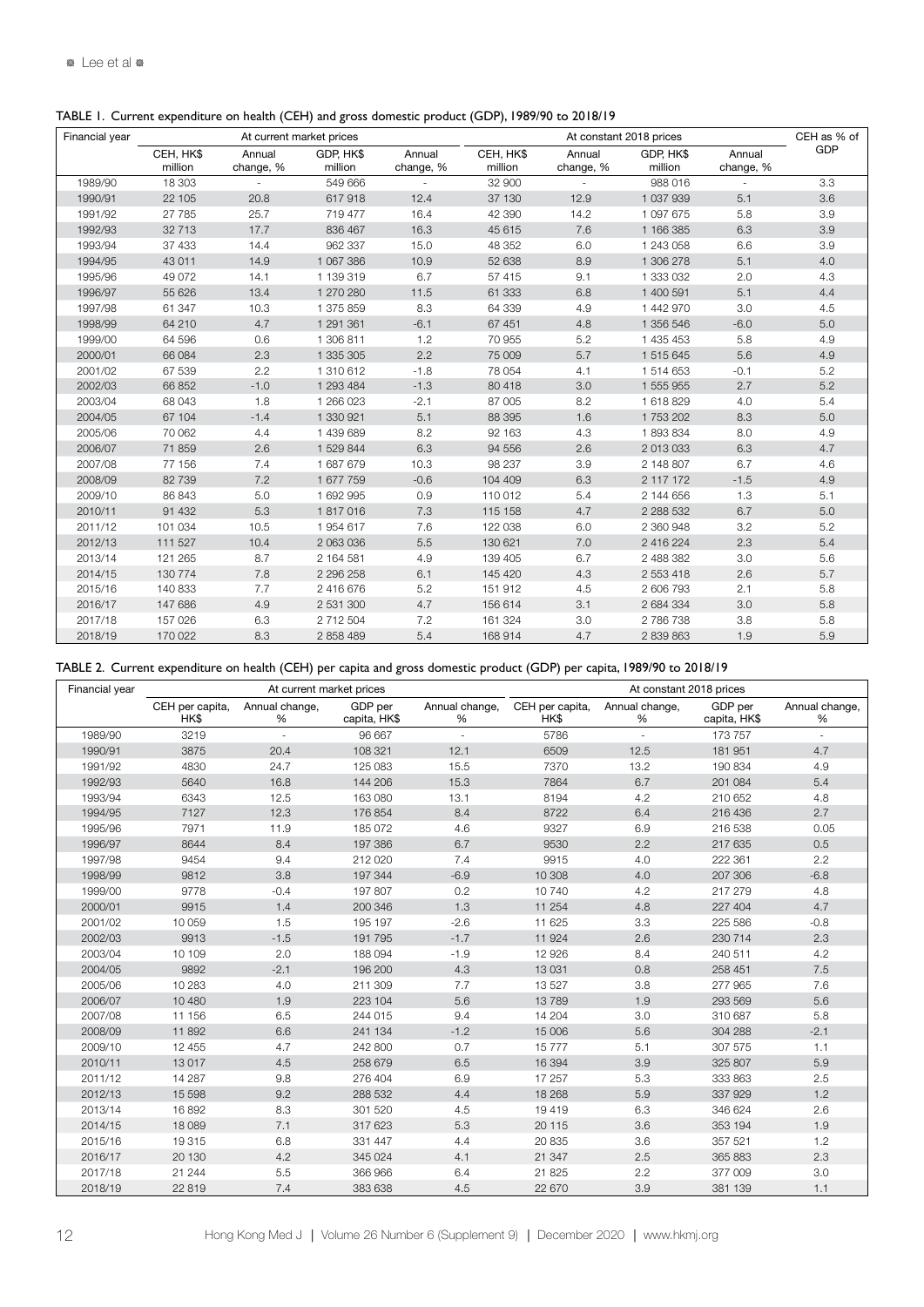|  | TABLE 3. Government and non-government schemes current expenditure on health, 1989/90 to 2018/19 |  |  |
|--|--------------------------------------------------------------------------------------------------|--|--|
|  |                                                                                                  |  |  |

| Financial year |                                        |                          | At current market prices                       |                          |                                        |                     | At constant 2018 prices                        |                          | Government          |
|----------------|----------------------------------------|--------------------------|------------------------------------------------|--------------------------|----------------------------------------|---------------------|------------------------------------------------|--------------------------|---------------------|
|                | Government<br>schemes,<br>HK\$ million | Annual<br>change, %      | Non-<br>qovernment<br>schemes.<br>HK\$ million | Annual<br>change, %      | Government<br>schemes,<br>HK\$ million | Annual<br>change, % | Non-<br>government<br>schemes.<br>HK\$ million | Annual<br>change, %      | schemes<br>share, % |
| 1989/90        | 6734                                   | $\overline{\phantom{a}}$ | 11 570                                         | $\overline{\phantom{a}}$ | 12 104                                 | ä,                  | 20 797                                         | $\overline{\phantom{a}}$ | 36.8                |
| 1990/91        | 8669                                   | 28.7                     | 13 4 35                                        | 16.1                     | 14 5 62                                | 20.3                | 22 567                                         | 8.5                      | 39.2                |
| 1991/92        | 12 076                                 | 39.3                     | 15 709                                         | 16.9                     | 18 4 24                                | 26.5                | 23 966                                         | 6.2                      | 43.5                |
| 1992/93        | 14 673                                 | 21.5                     | 18 040                                         | 14.8                     | 20 460                                 | 11.1                | 25 155                                         | 5.0                      | 44.9                |
| 1993/94        | 17 269                                 | 17.7                     | 20 163                                         | 11.8                     | 22 307                                 | 9.0                 | 26 045                                         | 3.5                      | 46.1                |
| 1994/95        | 20 304                                 | 17.6                     | 22 708                                         | 12.6                     | 24 848                                 | 11.4                | 27 790                                         | 6.7                      | 47.2                |
| 1995/96        | 23 9 29                                | 17.9                     | 25 142                                         | 10.7                     | 27 998                                 | 12.7                | 29 417                                         | 5.9                      | 48.8                |
| 1996/97        | 27 917                                 | 16.7                     | 27 709                                         | 10.2                     | 30 781                                 | 9.9                 | 30 551                                         | 3.9                      | 50.2                |
| 1997/98        | 31 440                                 | 12.6                     | 29 907                                         | 7.9                      | 32 973                                 | 7.1                 | 31 366                                         | 2.7                      | 51.2                |
| 1998/99        | 34 388                                 | 9.4                      | 29 822                                         | $-0.3$                   | 36 124                                 | 9.6                 | 31 328                                         | $-0.1$                   | 53.6                |
| 1999/00        | 34 944                                 | 1.6                      | 29 653                                         | $-0.6$                   | 38 384                                 | 6.3                 | 32 572                                         | 4.0                      | 54.1                |
| 2000/01        | 36 066                                 | 3.2                      | 30 018                                         | 1.2                      | 40 937                                 | 6.7                 | 34 072                                         | 4.6                      | 54.6                |
| 2001/02        | 38 240                                 | 6.0                      | 29 29 8                                        | $-2.4$                   | 44 194                                 | 8.0                 | 33 860                                         | $-0.6$                   | 56.6                |
| 2002/03        | 38 781                                 | 1.4                      | 28 071                                         | $-4.2$                   | 46 651                                 | 5.6                 | 33 767                                         | $-0.3$                   | 58.0                |
| 2003/04        | 39 381                                 | 1.5                      | 28 662                                         | 2.1                      | 50 356                                 | 7.9                 | 36 650                                         | 8.5                      | 57.9                |
| 2004/05        | 36 580                                 | $-7.1$                   | 30 524                                         | 6.5                      | 48 186                                 | $-4.3$              | 40 209                                         | 9.7                      | 54.5                |
| 2005/06        | 37 225                                 | 1.8                      | 32 837                                         | 7.6                      | 48 968                                 | 1.6                 | 43 195                                         | 7.4                      | 53.1                |
| 2006/07        | 36 457                                 | $-2.1$                   | 35 402                                         | 7.8                      | 47 972                                 | $-2.0$              | 46 584                                         | 7.8                      | 50.7                |
| 2007/08        | 38 697                                 | 6.1                      | 38 459                                         | 8.6                      | 49 270                                 | 2.7                 | 48 968                                         | 5.1                      | 50.2                |
| 2008/09        | 41 717                                 | 7.8                      | 41 023                                         | 6.7                      | 52 642                                 | 6.8                 | 51 767                                         | 5.7                      | 50.4                |
| 2009/10        | 43 736                                 | 4.8                      | 43 107                                         | 5.1                      | 55 404                                 | 5.2                 | 54 608                                         | 5.5                      | 50.4                |
| 2010/11        | 44 904                                 | 2.7                      | 46 527                                         | 7.9                      | 56 557                                 | 2.1                 | 58 601                                         | 7.3                      | 49.1                |
| 2011/12        | 49 335                                 | 9.9                      | 51 699                                         | 11.1                     | 59 591                                 | 5.4                 | 62 446                                         | 6.6                      | 48.8                |
| 2012/13        | 54 600                                 | 10.7                     | 56 928                                         | 10.1                     | 63 947                                 | 7.3                 | 66 674                                         | 6.8                      | 49.0                |
| 2013/14        | 59 261                                 | 8.5                      | 62 004                                         | 8.9                      | 68 126                                 | 6.5                 | 71 279                                         | 6.9                      | 48.9                |
| 2014/15        | 64 176                                 | 8.3                      | 66 598                                         | 7.4                      | 71 363                                 | 4.8                 | 74 057                                         | 3.9                      | 49.1                |
| 2015/16        | 70 139                                 | 9.3                      | 70 694                                         | 6.2                      | 75 657                                 | 6.0                 | 76 256                                         | 3.0                      | 49.8                |
| 2016/17        | 73 573                                 | 4.9                      | 74 113                                         | 4.8                      | 78 021                                 | 3.1                 | 78 593                                         | 3.1                      | 49.8                |
| 2017/18        | 77 704                                 | 5.6                      | 79 323                                         | 7.0                      | 79 830                                 | 2.3                 | 81 494                                         | 3.7                      | 49.5                |
| 2018/19        | 85 590                                 | 10.1                     | 84 432                                         | 6.4                      | 85 032                                 | 6.5                 | 83 882                                         | 2.9                      | 50.3                |

# TABLE 4. Current expenditure on health by financing scheme, 1989/90 to 2018/19

| Financial |               |                            |                                   |                                       | Financing scheme, HK\$ million (%)                 |                                   |                                     |                     |               |                  |
|-----------|---------------|----------------------------|-----------------------------------|---------------------------------------|----------------------------------------------------|-----------------------------------|-------------------------------------|---------------------|---------------|------------------|
| year      | Government    |                            |                                   |                                       |                                                    | Non-government schemes            |                                     |                     |               | <b>CEH Total</b> |
|           | schemes       |                            | Insurance schemes                 |                                       | Non-profit                                         | Enterprise                        | Household                           | Rest of the         | Subtotal      |                  |
|           | (HFS.1)       | Subtotal<br>(HFS.2.1)      | Employer-<br>based<br>(HFS.2.1.1) | Privately<br>purchased<br>(HFS.2.1.2) | institutions<br>serving<br>households<br>(HFS.2.2) | financing<br>schemes<br>(HFS.2.3) | out-of-pocket<br>payment<br>(HFS.3) | world (HFS.4)       |               |                  |
| 1989/90   | 6734 (36.8)   | 908(5.0)                   | 645 (3.5)                         | 263(1.4)                              | $8$ ( $<$ 0.05)                                    | 1423 (7.8)                        | 9231 (50.4)                         | $1$ (<0.05)         | 11 570 (63.2) | 18 303 (100)     |
| 1990/91   | 8669 (39.2)   | 1044(4.7)                  | 738 (3.3)                         | 306(1.4)                              | $8$ ( $<$ 0.05)                                    | 1635 (7.4)                        | 10 747 (48.6)                       | $<$ 0.5 ( $<$ 0.05) | 13 435 (60.8) | 22 105 (100)     |
| 1991/92   | 12 076 (43.5) | 1218 (4.4)                 | 857(3.1)                          | 361(1.3)                              | 11 $(< 0.05)$                                      | 1899 (6.8)                        | 12 580 (45.3)                       | $1$ (<0.05)         | 15 709 (56.5) | 27 785 (100)     |
| 1992/93   | 14 673 (44.9) | 1415(4.3)                  | 996 (3.0)                         | 418(1.3)                              | $12 (-0.05)$                                       | 2211 (6.8)                        | 14 402 (44.0)                       | $1$ (<0.05)         | 18 040 (55.1) | 32 713 (100)     |
| 1993/94   | 17 269 (46.1) | 1639 (4.4)                 | 1159(3.1)                         | 480 (1.3)                             | $12 (-0.05)$                                       | 2549 (6.8)                        | 15 961 (42.6)                       | $2 (-0.05)$         | 20 163 (53.9) | 37 433 (100)     |
| 1994/95   | 20 304 (47.2) | 2122 (4.9)                 | 1407 (3.3)                        | 716(1.7)                              | $15$ (<0.05)                                       | 2844 (6.6)                        | 17 725 (41.2)                       | $1$ (<0.05)         | 22 708 (52.8) | 43 011 (100)     |
| 1995/96   | 23 929 (48.8) | 3127 (6.4)                 | 1792 (3.7)                        | 1336 (2.7)                            | $16$ (< $0.05$ )                                   | 2999 (6.1)                        | 18 999 (38.7)                       | $<$ 0.5 ( $<$ 0.05) | 25 142 (51.2) | 49 072 (100)     |
| 1996/97   | 27 917 (50.2) | 3740 (6.7)                 | 2099 (3.8)                        | 1641 (2.9)                            | $25$ (< $0.05$ )                                   | 3356 (6.0)                        | 20 587 (37.0)                       | $<$ 0.5 ( $<$ 0.05) | 27 709 (49.8) | 55 626 (100)     |
| 1997/98   | 31 440 (51.2) | 4272 (7.0)                 | 2311 (3.8)                        | 1961 (3.2)                            | 33(0.1)                                            | 3626 (5.9)                        | 21 975 (35.8)                       | $<$ 0.5 ( $<$ 0.05) | 29 907 (48.8) | 61 347 (100)     |
| 1998/99   | 34 388 (53.6) | 4613 (7.2)                 | 2425 (3.8)                        | 2188(3.4)                             | 38(0.1)                                            | 3715 (5.8)                        | 21 456 (33.4)                       | $<$ 0.5 ( $<$ 0.05) | 29 822 (46.4) | 64 210 (100)     |
| 1999/00   | 34 944 (54.1) | 4892 (7.6)                 | 2518 (3.9)                        | 2374 (3.7)                            | 43(0.1)                                            | 3365 (5.2)                        | 21 353 (33.1)                       | $<$ 0.5 ( $<$ 0.05) | 29 653 (45.9) | 64 596 (100)     |
| 2000/01   | 36 066 (54.6) | 5062(7.7)                  | 2521 (3.8)                        | 2541 (3.8)                            | 55(0.1)                                            | 3132 (4.7)                        | 21 769 (32.9)                       | $<$ 0.5 ( $<$ 0.05) | 30 018 (45.4) | 66 084 (100)     |
| 2001/02   | 38 240 (56.6) | 5366 (7.9)                 | 2645 (3.9)                        | 2721 (4.0)                            | 52(0.1)                                            | 2874 (4.3)                        | 21 006 (31.1)                       | $<$ 0.5 ( $<$ 0.05) | 29 298 (43.4) | 67 539 (100)     |
| 2002/03   | 38 781 (58.0) | 5789 (8.7)                 | 2855 (4.3)                        | 2935 (4.4)                            | 60(0.1)                                            | 2421 (3.6)                        | 19 801 (29.6)                       | $<$ 0.5 ( $<$ 0.05) | 28 071 (42.0) | 66 852 (100)     |
| 2003/04   | 39 381 (57.9) | 5939 (8.7)                 | 2861 (4.2)                        | 3079 (4.5)                            | 46(0.1)                                            | 2275 (3.3)                        | 20 401 (30.0)                       | $<$ 0.5 ( $<$ 0.05) | 28 662 (42.1) | 68 043 (100)     |
| 2004/05   | 36 580 (54.5) | 6230 (9.3)                 | 2946 (4.4)                        | 3284 (4.9)                            | 52(0.1)                                            | 2197 (3.3)                        | 22 045 (32.9)                       | O(0)                | 30 524 (45.5) | 67 104 (100)     |
| 2005/06   | 37 225 (53.1) | 7054 (10.1)                | 3391 (4.8)                        | 3663 (5.2)                            | 51(0.1)                                            | 2001 (2.9)                        | 23 730 (33.9)                       | $<$ 0.5 ( $<$ 0.05) | 32 837 (46.9) | 70 062 (100)     |
| 2006/07   | 36 457 (50.7) | 8092 (11.3)                | 3879 (5.4)                        | 4213 (5.9)                            | 73(0.1)                                            | 1858 (2.6)                        | 25 378 (35.3)                       | $<$ 0.5 ( $<$ 0.05) | 35 402 (49.3) | 71 859 (100)     |
| 2007/08   | 38 697 (50.2) | 9236 (12.0)                | 4515 (5.9)                        | 4721 (6.1)                            | 107(0.1)                                           | 1668 (2.2)                        | 27 447 (35.6)                       | $1$ ( $<$ 0.05)     | 38 459 (49.8) | 77 156 (100)     |
| 2008/09   | 41 717 (50.4) | 10 520 (12.7)              | 5103 (6.2)                        | 5417 (6.5)                            | 124(0.1)                                           | 1361 (1.6)                        | 29 017 (35.1)                       | $1$ (<0.05)         | 41 023 (49.6) | 82 739 (100)     |
| 2009/10   | 43 736 (50.4) | 11 433 (13.2)              | 5392 (6.2)                        | 6041 (7.0)                            | 142(0.2)                                           | 1251(1.4)                         | 30 281 (34.9)                       | $<$ 0.5 ( $<$ 0.05) | 43 107 (49.6) | 86 843 (100)     |
| 2010/11   | 44 904 (49.1) | 12 603 (13.8)              | 5920 (6.5)                        | 6682 (7.3)                            | 162(0.2)                                           | 1059(1.2)                         | 32 702 (35.8)                       | $1$ ( $<$ 0.05)     | 46 527 (50.9) | 91 432 (100)     |
| 2011/12   | 49 335 (48.8) | 14 428 (14.3)              | 6715 (6.6)                        | 7713 (7.6)                            | 194(0.2)                                           | 968 (1.0)                         | 36 109 (35.7)                       | $1$ (<0.05)         | 51 699 (51.2) | 101 034 (100)    |
| 2012/13   | 54 600 (49.0) | 15 729 (14.1)              | 7590 (6.8)                        | 8139 (7.3)                            | 274(0.2)                                           | 615(0.6)                          | 40 310 (36.1)                       | $<$ 0.5 ( $<$ 0.05) | 56 928 (51.0) | 111 527 (100)    |
| 2013/14   | 59 261 (48.9) | 17 262 (14.2)              | 8203 (6.8)                        | 9058 (7.5)                            | 262 (0.2)                                          | 625(0.5)                          | 43 855 (36.2)                       | O(0)                | 62 004 (51.1) | 121 265 (100)    |
| 2014/15   | 64 176 (49.1) | 19 088 (14.6)              | 8740 (6.7)                        | 10 349 (7.9)                          | 286(0.2)                                           | 584 (0.4)                         | 46 640 (35.7)                       | O(0)                | 66 598 (50.9) | 130 774 (100)    |
| 2015/16   | 70 139 (49.8) | 20 994 (14.9)              | 9467 (6.7)                        | 11 527 (8.2)                          | 352(0.3)                                           | 642 (0.5)                         | 48 707 (34.6)                       | O(0)                | 70 694 (50.2) | 140 833 (100)    |
| 2016/17   | 73 573 (49.8) | 23 169 (15.7)              | 10 187 (6.9)                      | 12 981 (8.8)                          | 405(0.3)                                           | 687 (0.5)                         | 49 852 (33.8)                       | O(0)                | 74 113 (50.2) | 147 686 (100)    |
| 2017/18   | 77 704 (49.5) | 25 666 (16.3)              | 11 545 (7.4)                      | 14 121 (9.0)                          | 427(0.3)                                           | 1629 (1.0)                        | 51 601 (32.9)                       | O(0)                | 79 323 (50.5) | 157 026 (100)    |
| 2018/19   | 85 590 (50.3) | 28 617 (16.8) 13 130 (7.7) |                                   | 15 488 (9.1)                          | 454 (0.3)                                          | 1630 (1.0)                        | 53 731 (31.6)                       | O(0)                | 84 432 (49.7) | 170 022 (100)    |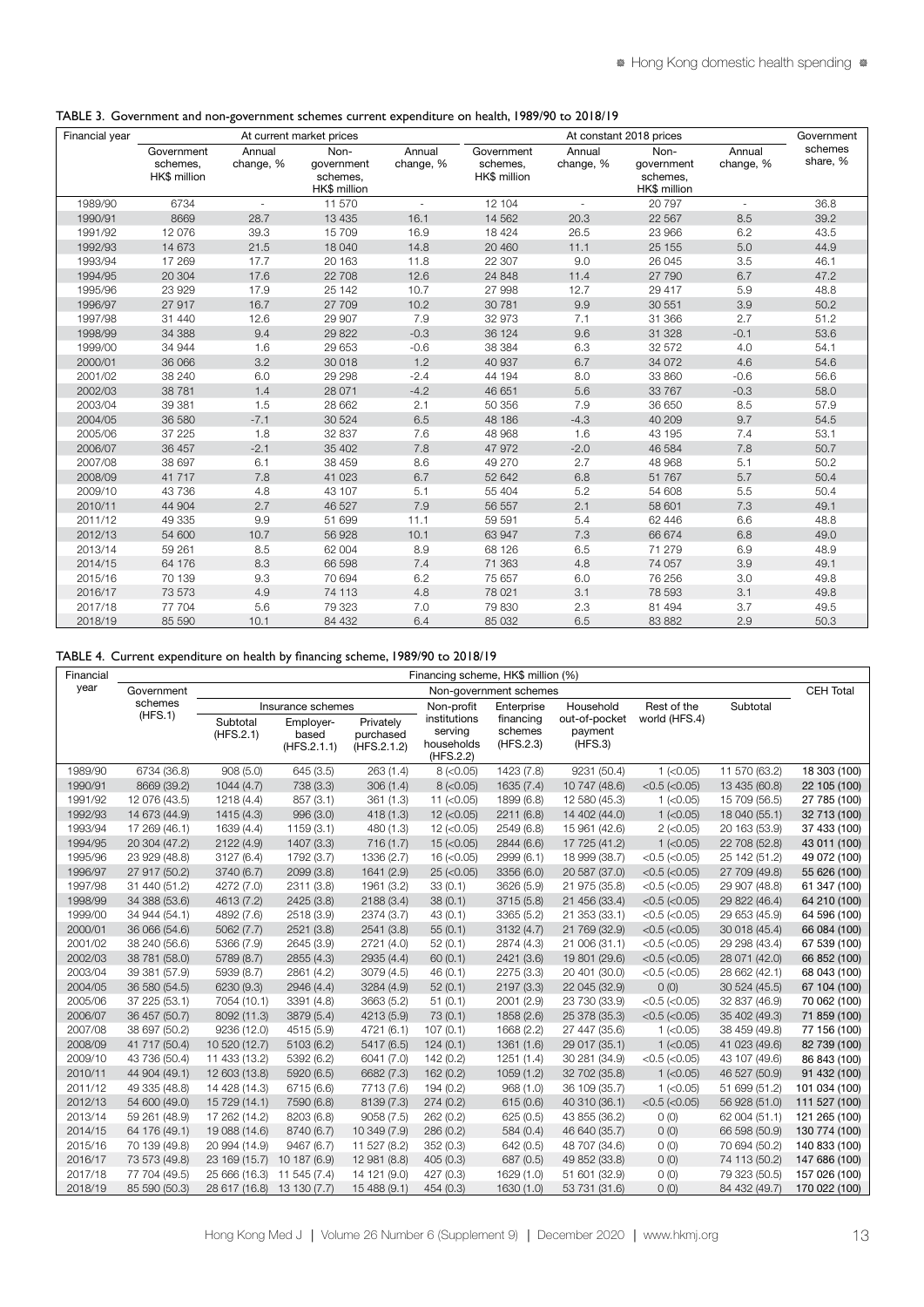| Financial |                                      |                             |                       |                              |                                  | Function, HK\$ million (%) |                         |                     |               |              |  |
|-----------|--------------------------------------|-----------------------------|-----------------------|------------------------------|----------------------------------|----------------------------|-------------------------|---------------------|---------------|--------------|--|
| year      |                                      |                             | Curative care         |                              |                                  | Rehabilitative             | Long-term               | Ancillary           | Medical goods | Preventive   |  |
|           | Subtotal<br>(HCF.1)                  | Inpatient care<br>(HCF.1.1) | Day care<br>(HCF.1.2) | Outpatient care<br>(HCF.1.3) | Home-<br>based care<br>(HCF.1.4) | care (HCF.2)               | care (health<br>[HCF.3] | services<br>(HCF.4) | (HCF.5)       | care (HCF.6) |  |
| 1989/90   | 12 840 (70.2)                        | 4283 (23.4)                 | 498 (2.7)             | 8059 (44.0)                  | 0(0)                             | 728 (4.0)                  | 568 (3.1                | 632 (3.5)           | 2455 (13.4)   | 494 (2.7)    |  |
| 1990/91   | 15 573 (70.5)                        | 5467 (24.7)                 | 643 (2.9)             | 9464 (42.8)                  | O(0)                             | 948 (4.3)                  | 711 (3.2)               | 786 (3.6)           | 2816 (12.7)   | 610(2.8)     |  |
| 1991/92   | 20 055 (72.2)                        | 7410 (26.7)                 | 885 (3.2)             | 11 759 (42.3)                | 0(0)                             | 1299 (4.7)                 | 900(3.2)                | 924(3.3)            | 3156 (11.4)   | 703 (2.5)    |  |
| 1992/93   | 23 660 (72.3)                        | 8775 (26.8)                 | 1042 (3.2)            | 13 823 (42.3)                | 19(0.1)                          | 1567 (4.8)                 | 1069(3.3)               | 1065 (3.3)          | 3485 (10.7)   | 768 (2.3)    |  |
| 1993/94   | 27 091 (72.4)                        | 10 165 (27.2)               | 1200 (3.2)            | 15 704 (42.0)                | 21(0.1)                          | 1892 (5.1)                 | 1305 (3.5)              | 1271 (3.4)          | 3848 (10.3)   | 874 (2.3)    |  |
|           | 1994/95 31 093 (72.3) 11 821 (27.5)  |                             | 1408 (3.3)            | 17 837 (41.5)                | 27(0.1)                          | 2214(5.1)                  | 1601 (3.7)              | 1454 (3.4)          | 4242 (9.9)    | 998 (2.3)    |  |
| 1995/96   | 35 288 (71.9) 13 674 (27.9           |                             | 1636 (3.3)            | 19 939 (40.6)                | 39(0.1)                          | 2677 (5.5)                 | 1932 (3.9)              | 1646 (3.4)          | 4704 (9.6)    | 1147 (2.3)   |  |
| 1996/97   | 39 728 (71.4) 15 814 (28.4)          |                             | 1846 (3.3)            | 21 924 (39.4)                | 144(0.3)                         | 3153(5.7)                  | 2335 (4.2)              | 1810 (3.3)          | 5469 (9.8)    | 1311(2.4)    |  |
| 1997/98   | 43 332 (70.6)                        | 17 601 (28.7)               | 1870 (3.0)            | 23 668 (38.6)                | 192 (0.3)                        | 3691 (6.0)                 | 2650 (4.3)              | 1990 (3.2)          | 6307 (10.3)   | 1490 (2.4)   |  |
| 1998/99   | 44 735 (69.7)                        | 18 631 (29.0)               | 2030 (3.2)            | 23 845 (37.1)                | 229(0.4)                         | 4119 (6.4)                 | 2988 (4.7)              | 2085 (3.2)          | 6691 (10.4)   | 1664 (2.6)   |  |
| 1999/00   | 44 133 (68.3)                        | 18 387 (28.5)               | 2076 (3.2)            | 23 433 (36.3)                | 238 (0.4)                        | 4327 (6.7)                 | 3374 (5.2)              | 2001(3.1)           | 7056 (10.9)   | 1727 (2.7)   |  |
| 2000/01   | 44 750 (67.7)                        | 18 794 (28.4)               | 2307 (3.5)            | 23 319 (35.3)                | 331 (0.5)                        | 4483 (6.8)                 | 3586 (5.4)              | 1987 (3.0)          | 7513 (11.4)   | 1781(2.7)    |  |
| 2001/02   | 45 507 (67.4) 19 490 (28.9)          |                             | 2526 (3.7)            | 23 145 (34.3)                | 345 (0.5)                        | 4825 (7.1)                 | 3758 (5.6)              | 2055 (3.0)          | 7331 (10.9)   | 1838 (2.7)   |  |
| 2002/03   | 44 628 (66.8)                        | 19 403 (29.0                | 2605 (3.9)            | 22 239 (33.3)                | 381 (0.6)                        | 4809 (7.2)                 | 3988 (6.0)              | 2083 (3.1           | 6906 (10.3)   | 1960 (2.9)   |  |
| 2003/04   | 44 847 (65.9)                        | 19 696 (28.9                | 2412 (3.5)            | 22 359 (32.9)                | 380 (0.6)                        | 4879 (7.2)                 | 4008 (5.9)              | 2010 (3.0)          | 6825 (10.0)   | 2920 (4.3)   |  |
| 2004/05   | 44 810 (66.8) 19 507 (29.1)          |                             | 2365 (3.5)            | 22 536 (33.6)                | 403(0.6)                         | 4702 (7.0)                 | 3818 (5.7)              | 1983 (3.0)          | 7330 (10.9)   | 2236 (3.3)   |  |
| 2005/06   | 46 983 (67.1) 20 507 (29.3)          |                             | 2511 (3.6)            | 23 536 (33.6)                | 430 (0.6)                        | 4780 (6.8)                 | 3962 (5.7)              | 2030 (2.9)          | 7638 (10.9)   | 2256 (3.2)   |  |
| 2006/07   | 47 812 (66.5) 21 044 (29.3)          |                             | 2565 (3.6)            | 23 787 (33.1)                | 414(0.6)                         | 4822 (6.7)                 | 3955 (5.5)              | 2124 (3.0)          | 7791 (10.8)   | 2529(3.5)    |  |
| 2007/08   | 51 402 (66.6) 22 988 (29.8)          |                             | 2962 (3.8)            | 25 013 (32.4)                | 439 (0.6)                        | 5187 (6.7)                 | 4144 (5.4)              | 2271 (2.9)          | 8359 (10.8)   | 2489 (3.2)   |  |
| 2008/09   | 55 169 (66.7) 25 066 (30.3)          |                             | 3432 (4.1)            | 26 183 (31.6)                | 488 (0.6)                        | 5554 (6.7)                 | 4291 (5.2)              | 2548 (3.1)          | 8724 (10.5)   | 2596(3.1)    |  |
|           | 2009/10 57 696 (66.4) 25 165 (29.0)  |                             | 3846 (4.4)            | 28 166 (32.4)                | 519 (0.6)                        | 5686 (6.5)                 | 4577 (5.3)              | 2690 (3.1           | 8833 (10.2)   | 3305 (3.8)   |  |
| 2010/11   | 60 983 (66.7) 26 088 (28.5)          |                             | 4082(4.5)             | 30 266 (33.1)                | 547 (0.6)                        | 5895 (6.4)                 | 4720 (5.2)              | 2872 (3.1           | 9601 (10.5)   | 2875(3.1)    |  |
|           | 2011/12 67 102 (66.4) 28 507 (28.2)  |                             | 4676 (4.6)            | 33 351 (33.0)                | 569 (0.6)                        | 6647 (6.6)                 | 5077 (5.0)              | 3152 (3.1           | 10 702 (10.6) | 3125(3.1)    |  |
|           | 2012/13 74 618 (66.9) 31 785 (28.5)  |                             | 5201(4.7)             | 37 047 (33.2)                | 585 (0.5)                        | 7286 (6.5)                 | 5679(5.1)               | 3263 (2.9)          | 11 645 (10.4) | 3644 (3.3)   |  |
|           | 2013/14 81 791 (67.4) 34 435 (28.4)  |                             | 5667 (4.7)            | 41 044 (33.8)                | 645 (0.5)                        | 7815 (6.4)                 | 6227 (5.1)              | 3490 (2.9)          | 12 305 (10.1) | 4104 (3.4)   |  |
|           | 2014/15 88 572 (67.7) 36 782 (28.1)  |                             | 6307 (4.8)            | 44 816 (34.3)                | 666 (0.5)                        | 8526 (6.5)                 | 7042 (5.4)              | 3560 (2.7)          | 12 823 (9.8)  | 3867 (3.0)   |  |
| 2015/16   | 95 380 (67.7) 40 020 (28.4)          |                             | 6778 (4.8)            | 47 868 (34.0)                | 714 (0.5)                        | 9277 (6.6)                 | 7602 (5.4)              | 3777 (2.7           | 13 617 (9.7)  | 4007 (2.8)   |  |
| 2016/17   | 99 218 (67.2) 41 654 (28.2)          |                             | 7280 (4.9)            | 49 515 (33.5)                | 768 (0.5)                        | 9852 (6.7)                 | 8100 (5.5)              | 3899 (2.6)          | 14 023 (9.5)  | 4129 (2.8)   |  |
| 2017/18   | 103 616 (66.0) 43 965 (28.0)         |                             | 7635 (4.9)            | 51 206 (32.6)                | 810 (0.5)                        | 10 449 (6.7                | 8493 (5.4)              | 4027 (2.6)          | 15 358 (9.8)  | 4467 (2.8)   |  |
|           | 2018/19 111 463 (65.6) 47 521 (27.9) |                             | 8621 (5.1)            | 54 458 (32.0)                | 864 (0.5)                        | 11 227 (6.6)               | 9103(5.4)               | 4328 (2.5)          | 16 881 (9.9)  | 4972 (2.9)   |  |

# TABLE 5. Current expenditure on health by function, expenditure on capital account, and health care–related functions, 1989/90 to 2018/19

TABLE 6. Current expenditure on health by provider, 1989/90 to 2018/19

| Financial |                   |            | Provider, HK\$ million (%)                                                                |                                         |  |
|-----------|-------------------|------------|-------------------------------------------------------------------------------------------|-----------------------------------------|--|
| year      | Hospitals (HCP.1) |            | Residential long-term care facilities (HCP.2) Providers of ambulatory health care (HCP.3) | Providers of ancillary services (HCP.4) |  |
| 1989/90   | 6195 (33.8)       | 349 (1.9)  | 7697 (42.1)                                                                               | 632 (3.5)                               |  |
| 1990/91   | 7920 (35.8)       | 422(1.9)   | 9012 (40.8)                                                                               | 786 (3.6)                               |  |
| 1991/92   | 11 311 (40.7)     | 480 (1.7)  | 10 631 (38.3)                                                                             | 924 (3.3)                               |  |
| 1992/93   | 13 640 (41.7)     | 589(1.8)   | 12 274 (37.5)                                                                             | 1065(3.3)                               |  |
| 1993/94   | 16 033 (42.8)     | 648 (1.7)  | 13 878 (37.1)                                                                             | 1271 (3.4)                              |  |
| 1994/95   | 18 766 (43.6)     | 828 (1.9)  | 15 668 (36.4)                                                                             | 1454(3.4)                               |  |
| 1995/96   | 22 024 (44.9)     | 1026(2.1)  | 17 214 (35.1)                                                                             | 1646 (3.4)                              |  |
| 1996/97   | 25 482 (45.8)     | 1253(2.3)  | 18 821 (33.8)                                                                             | 1810 (3.3)                              |  |
| 1997/98   | 28 261 (46.1)     | 1505(2.5)  | 20 147 (32.8)                                                                             | 1990 (3.2)                              |  |
| 1998/99   | 30 359 (47.3)     | 1702(2.7)  | 19 843 (30.9)                                                                             | 2085 (3.2)                              |  |
| 1999/00   | 30 540 (47.3)     | 2039 (3.2) | 19 150 (29.6)                                                                             | 2001(3.1)                               |  |
| 2000/01   | 31 496 (47.7)     | 2208(3.3)  | 18 882 (28.6)                                                                             | 1987 (3.0)                              |  |
| 2001/02   | 33 259 (49.2)     | 2370 (3.5) | 18 196 (26.9)                                                                             | 2055 (3.0)                              |  |
| 2002/03   | 33 498 (50.1)     | 2477 (3.7) | 17 194 (25.7)                                                                             | 2083(3.1)                               |  |
| 2003/04   | 34 293 (50.4)     | 2531 (3.7) | 16 667 (24.5)                                                                             | 2010 (3.0)                              |  |
| 2004/05   | 33 308 (49.6)     | 2619 (3.9) | 17 134 (25.5)                                                                             | 1983 (3.0)                              |  |
| 2005/06   | 34 823 (49.7)     | 2700 (3.9) | 17 917 (25.6)                                                                             | 2030 (2.9)                              |  |
| 2006/07   | 35 128 (48.9)     | 2798 (3.9) | 18 358 (25.5)                                                                             | 2124(3.0)                               |  |
| 2007/08   | 38 239 (49.6)     | 2998 (3.9) | 19 166 (24.8)                                                                             | 2271 (2.9)                              |  |
| 2008/09   | 41 895 (50.6)     | 3212 (3.9) | 19 565 (23.6)                                                                             | 2548(3.1)                               |  |
| 2009/10   | 43 355 (49.9)     | 3494 (4.0) | 21 142 (24.3)                                                                             | 2690(3.1)                               |  |
| 2010/11   | 45 663 (49.9)     | 3517 (3.8) | 22 056 (24.1)                                                                             | 2872 (3.1)                              |  |
| 2011/12   | 50 230 (49.7)     | 3817 (3.8) | 24 362 (24.1)                                                                             | 3152(3.1)                               |  |
| 2012/13   | 55 769 (50.0)     | 4175 (3.7) | 27 157 (24.3)                                                                             | 3263 (2.9)                              |  |
| 2013/14   | 60 339 (49.8)     | 4585 (3.8) | 30 334 (25.0)                                                                             | 3490 (2.9)                              |  |
| 2014/15   | 64 830 (49.6)     | 5344(4.1)  | 33 367 (25.5)                                                                             | 3560 (2.7)                              |  |
| 2015/16   | 70 476 (50.0)     | 5913 (4.2) | 35 446 (25.2)                                                                             | 3777 (2.7)                              |  |
| 2016/17   | 73 989 (50.1)     | 6326 (4.3) | 36 806 (24.9)                                                                             | 3899 (2.6)                              |  |
| 2017/18   | 78 868 (50.2)     | 6709 (4.3) | 38 245 (24.4)                                                                             | 4027 (2.6)                              |  |
| 2018/19   | 85 736 (50.4)     | 7214 (4.2) | 40 993 (24.1)                                                                             | 4328 (2.5)                              |  |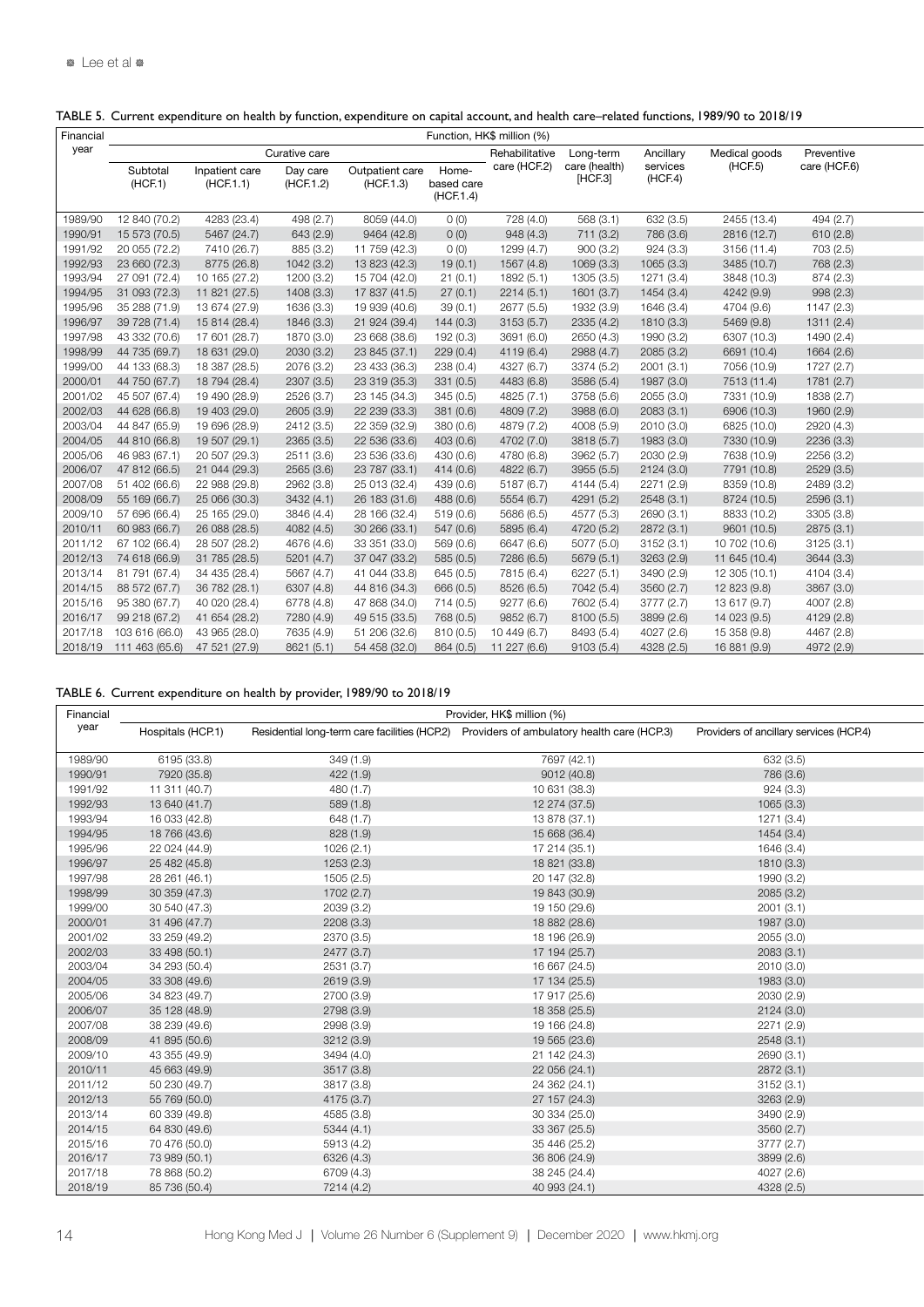| Function, HK\$ million (%)                                                                                                                  |               |                                     | Capital account. HK\$ million (%)             |                                                     |              |                                          | Health care-related functions. HK\$ million (%)        |            |              |
|---------------------------------------------------------------------------------------------------------------------------------------------|---------------|-------------------------------------|-----------------------------------------------|-----------------------------------------------------|--------------|------------------------------------------|--------------------------------------------------------|------------|--------------|
| Governance, health system<br>and financing administration<br>(HCF.7), and other health<br>care services not elsewhere<br>classified (HCF.9) | Total         | Gross fixed<br>capital<br>formation | Research<br>and develop-<br>ment in<br>health | Education<br>and training<br>of health<br>personnel | Subtotal     | Food and<br>drinking<br>water<br>control | Environmental Long-term<br>interventions care (social) |            | Subtotal     |
| 586 (3.2)                                                                                                                                   | 18 303 (100)  | 1721 (8.0)                          | 183 (0.9)                                     | 561 (2.6)                                           | 2465 (11.5)  | 61 (0.3)                                 | 309(1.4)                                               | 284 (1.3)  | 654 (3.1)    |
| 661 (3.0)                                                                                                                                   | 22 105 (100)  | 2145 (8.3)                          | 219(0.8)                                      | 683 (2.6)                                           | 3046 (11.7)  | 101(0.4)                                 | 355(1.4)                                               | 339(1.3)   | 795 (3.1)    |
| 748 (2.7)                                                                                                                                   | 27 785 (100)  | 2284(7.1)                           | 254(0.8)                                      | 839 (2.6)                                           | 3377 (10.5)  | 116(0.4)                                 | 473 (1.5)                                              | 380(1.2)   | 969 (3.0)    |
| 1099 (3.4)                                                                                                                                  | 32 713 (100)  | 2242(6.0)                           | 290(0.8)                                      | 871 (2.3)                                           | 3403 (9.1)   | 138(0.4)                                 | 640 (1.7)                                              | 464(1.2)   | 1243 (3.3)   |
| 1151(3.1)                                                                                                                                   | 37 433 (100)  | 3165 (7.2)                          | 359(0.8)                                      | 1080 (2.5)                                          | 4604 (10.5)  | 163 (0.4)                                | 999 (2.3)                                              | 509(1.2)   | 1670 (3.8)   |
| 1411(3.3)                                                                                                                                   | 43 011 (100)  | 3239 (6.4)                          | 446 (0.9)                                     | 1287 (2.6)                                          | 4972 (9.9)   | 182(0.4)                                 | 1458 (2.9)                                             | 672 (1.3)  | 2313 (4.6)   |
| 1677 (3.4)                                                                                                                                  | 49 072 (100)  | 3893 (6.7)                          | 551(1.0)                                      | 1582 (2.7)                                          | 6027 (10.4)  | 205(0.4)                                 | 1820 (3.1)                                             | 835 (1.4)  | 2860 (4.9)   |
| 1820 (3.3)                                                                                                                                  | 55 626 (100)  | 3618 (5.6)                          | 605 (0.9)                                     | 1824 (2.8)                                          | 6046 (9.3)   | 245(0.4)                                 | 1979 (3.0)                                             | 1026 (1.6) | 3249 (5.0)   |
| 1886 (3.1)                                                                                                                                  | 61 347 (100)  | 3350 (4.7)                          | 827 (1.2)                                     | 2105 (3.0)                                          | 6283 (8.8)   | 283(0.4)                                 | 2241(3.1)                                              | 1157 (1.6) | 3682 (5.2)   |
| 1928 (3.0)                                                                                                                                  | 64 210 (100)  | 4098 (5.4)                          | 1047(1.4)                                     | 2108 (2.8)                                          | 7253 (9.6)   | 345(0.5)                                 | 2353(3.1)                                              | 1321 (1.8) | 4020 (5.3)   |
| 1979 (3.1)                                                                                                                                  | 64 596 (100)  | 3080 (4.1)                          | 1110(1.5)                                     | 2237 (3.0)                                          | 6427 (8.6)   | 305(0.4)                                 | 2325 (3.1)                                             | 1487 (2.0) | 4117 (5.5)   |
| 1983 (3.0)                                                                                                                                  | 66 084 (100)  | 3064(4.0)                           | 1152(1.5)                                     | 2289 (3.0)                                          | 6505 (8.4)   | 228(0.3)                                 | 2681(3.5)                                              | 1638 (2.1) | 4548 (5.9)   |
| 2224 (3.3)                                                                                                                                  | 67 539 (100)  | 2947 (3.8)                          | 1184(1.5)                                     | 2101(2.7)                                           | 6233 (7.9)   | 227 (0.3)                                | 2727 (3.5)                                             | 1796 (2.3) | 4750 (6.0)   |
| 2478 (3.7)                                                                                                                                  | 66 852 (100)  | 1320(1.7)                           | 1252(1.7)                                     | 1614(2.1)                                           | 4186 (5.5)   | 228(0.3)                                 | 2599(3.4)                                              | 1871 (2.5) | 4697 (6.2)   |
| 2555 (3.8)                                                                                                                                  | 68 043 (100)  | 2320 (3.0)                          | 1351(1.7)                                     | 1479 (1.9)                                          | 5150 (6.6)   | 196 (0.3)                                | 2535 (3.3)                                             | 1901 (2.4) | 4632 (6.0)   |
| 2224 (3.3)                                                                                                                                  | 67 104 (100)  | 2246 (2.9)                          | 1372 (1.8)                                    | 1414 (1.8)                                          | 5031 (6.6)   | 183(0.2)                                 | 2386 (3.1)                                             | 1953 (2.5) | 4522 (5.9)   |
| 2412 (3.4)                                                                                                                                  | 70 062 (100)  | 2640 (3.3)                          | 1448 (1.8)                                    | 1432 (1.8)                                          | 5519 (6.9)   | 192 (0.2)                                | 2303 (2.9)                                             | 1952 (2.4) | 4446 (5.6)   |
| 2828 (3.9)                                                                                                                                  | 71 859 (100)  | 3141 (3.8)                          | 1544(1.9)                                     | 1512 (1.8)                                          | 6197 (7.5)   | 184(0.2)                                 | 2239(2.7)                                              | 1968 (2.4) | 4391 (5.3)   |
| 3304 (4.3)                                                                                                                                  | 77 156 (100)  | 3522 (4.0)                          | 1783 (2.0)                                    | 1617 (1.8)                                          | 6921 (7.8)   | 229(0.3)                                 | 2490 (2.8)                                             | 2029 (2.3) | 4748 (5.3)   |
| 3857 (4.7)                                                                                                                                  | 82 739 (100)  | 3156 (3.3)                          | 1983 (2.1)                                    | 1743 (1.8)                                          | 6882 (7.3)   | 256(0.3)                                 | 2783 (2.9)                                             | 2096 (2.2) | 5135(5.4)    |
| 4057 (4.7)                                                                                                                                  | 86 843 (100)  | 3692 (3.7)                          | 2075 (2.1)                                    | 1752 (1.8)                                          | 7519 (7.6)   | 266(0.3)                                 | 2526 (2.5)                                             | 2236 (2.2) | 5028(5.1)    |
| 4484 (4.9)                                                                                                                                  | 91 432 (100)  | 4426 (4.2)                          | 2187(2.1)                                     | 1780(1.7)                                           | 8392 (8.0)   | 269(0.3)                                 | 2570 (2.4)                                             | 2249(2.1)  | 5088 (4.9)   |
| 5229 (5.2)                                                                                                                                  | 101 034 (100) | 5358 (4.6)                          | 2590 (2.2)                                    | 1877 (1.6)                                          | 9824 (8.5)   | 291(0.3)                                 | 2739 (2.4)                                             | 2346 (2.0) | 5375 (4.6)   |
| 5393 (4.8)                                                                                                                                  | 111 527 (100) | 5106 (4.0)                          | 3125(2.4)                                     | 2028(1.6)                                           | 10 259 (8.0) | 321(0.3)                                 | 3017(2.4)                                              | 2552 (2.0) | 5890 (4.6)   |
| 5534 (4.6)                                                                                                                                  | 121 265 (100) | 6664 (4.8)                          | 3266 (2.3)                                    | 2175(1.6)                                           | 12 106 (8.7) | 318(0.2)                                 | 3284 (2.3)                                             | 2785 (2.0) | 6387 (4.6)   |
| 6385 (4.9)                                                                                                                                  | 130 774 (100) | 6734 (4.4)                          | 3475 (2.3)                                    | 2385 (1.6)                                          | 12 594 (8.2) | 339(0.2)                                 | 6466 (4.2)                                             | 3332 (2.2) | 10 137 (6.6) |
| 7173 (5.1)                                                                                                                                  | 140 833 (100) | 7163 (4.4)                          | 3696 (2.3)                                    | 2585 (1.6)                                          | 13 444 (8.2) | 354(0.2)                                 | 5924 (3.6)                                             | 3493 (2.1) | 9771 (6.0)   |
| 8465 (5.7)                                                                                                                                  | 147 686 (100) | 9233 (5.3)                          | 3946 (2.3)                                    | 2602(1.5)                                           | 15 781 (9.1) | 442 (0.3)                                | 5328 (3.1)                                             | 3725 (2.2) | 9495 (5.5)   |
| 10 617 (6.8)                                                                                                                                | 157 026 (100) | 9863 (5.4)                          | 4153 (2.3)                                    | 2655 (1.4)                                          | 16 671 (9.1) | 464 (0.3)                                | 5634 (3.1)                                             | 3938 (2.1) | 10 036 (5.5) |
| 12 047 (7.1)                                                                                                                                | 170 022 (100) | 7425 (3.8)                          | 4486 (2.3)                                    | 2826 (1.4)                                          | 14 737 (7.6) | 521(0.3)                                 | 5618(2.9)                                              | 4282 (2.2) | 10 421 (5.3) |
|                                                                                                                                             |               |                                     |                                               |                                                     |              |                                          |                                                        |            |              |

|                                                           | Provider, HK\$ million (%)           |                                                                           |                              | Total         |
|-----------------------------------------------------------|--------------------------------------|---------------------------------------------------------------------------|------------------------------|---------------|
| Retailers and other providers of medical<br>goods (HCP.5) | Providers of preventive care (HCP.6) | Providers of health care system admin-<br>istration and financing (HCP.7) | Rest of the world<br>(HCP.9) |               |
| 2309 (12.6)                                               | 461 (2.5)                            | 586 (3.2)                                                                 | 75 (0.4)                     | 18 303 (100)  |
| 2638 (11.9)                                               | 574(2.6)                             | 661 (3.0)                                                                 | 91(0.4)                      | 22 105 (100)  |
| 2918 (10.5)                                               | 662 (2.4)                            | 748 (2.7)                                                                 | 111 $(0.4)$                  | 27 785 (100)  |
| 3177(9.7)                                                 | 736 (2.3)                            | 1099(3.4)                                                                 | 132(0.4)                     | 32 713 (100)  |
| 3460 (9.2)                                                | 839 (2.2)                            | 1151(3.1)                                                                 | 153(0.4)                     | 37 433 (100)  |
| 3764 (8.8)                                                | 946(2.2)                             | 1411(3.3)                                                                 | 176(0.4)                     | 43 011 (100)  |
| 4163 (8.5)                                                | 1118(2.3)                            | 1677 (3.4)                                                                | 203(0.4)                     | 49 072 (100)  |
| 4935 (8.9)                                                | 1270 (2.3)                           | 1820 (3.3)                                                                | 235(0.4)                     | 55 626 (100)  |
| 5829 (9.5)                                                | 1451(2.4)                            | 1886 (3.1)                                                                | 278 (0.5)                    | 61 347 (100)  |
| 6351 (9.9)                                                | 1623(2.5)                            | 1928 (3.0)                                                                | 319(0.5)                     | 64 210 (100)  |
| 6868 (10.6)                                               | 1678 (2.6)                           | 1979 (3.1)                                                                | 341(0.5)                     | 64 596 (100)  |
| 7447 (11.3)                                               | 1720 (2.6)                           | 1983 (3.0)                                                                | 360(0.5)                     | 66 084 (100)  |
| 7264 (10.8)                                               | 1801 (2.7)                           | 2224 (3.3)                                                                | 368 (0.5)                    | 67 539 (100)  |
| 6842 (10.2)                                               | 1914 (2.9)                           | 2478 (3.7)                                                                | 367(0.5)                     | 66 852 (100)  |
| 6760 (9.9)                                                | 2872 (4.2)                           | 2555 (3.8)                                                                | 355(0.5)                     | 68 043 (100)  |
| 7261 (10.8)                                               | 2182(3.3)                            | 2224(3.3)                                                                 | 394(0.6)                     | 67 104 (100)  |
| 7564 (10.8)                                               | 2199(3.1)                            | 2412 (3.4)                                                                | 418 (0.6)                    | 70 062 (100)  |
| 7707 (10.7)                                               | 2468 (3.4)                           | 2828 (3.9)                                                                | 449(0.6)                     | 71 859 (100)  |
| 8265 (10.7)                                               | 2429 (3.1)                           | 3304 (4.3)                                                                | 484 (0.6)                    | 77 156 (100)  |
| 8625 (10.4)                                               | 2517 (3.0)                           | 3857 (4.7)                                                                | 519(0.6)                     | 82 739 (100)  |
| 8731 (10.1)                                               | 2801 (3.2)                           | 4057 (4.7)                                                                | 573 (0.7)                    | 86 843 (100)  |
| 9486 (10.4)                                               | 2730 (3.0)                           | 4484 (4.9)                                                                | 624(0.7)                     | 91 432 (100)  |
| 10 562 (10.5)                                             | 2980 (2.9)                           | 5229 (5.2)                                                                | 702 (0.7)                    | 101 034 (100) |
| 11 481 (10.3)                                             | 3440(3.1)                            | 5393 (4.8)                                                                | 850 (0.8)                    | 111 527 (100) |
| 12 117 (10.0)                                             | 3863 (3.2)                           | 5534 (4.6)                                                                | 1003(0.8)                    | 121 265 (100) |
| 12 606 (9.6)                                              | 3596 (2.7)                           | 6381 (4.9)                                                                | 1090(0.8)                    | 130 774 (100) |
| 13 326 (9.5)                                              | 3807 (2.7)                           | 7162 (5.1)                                                                | 926(0.7)                     | 140 833 (100) |
| 13 607 (9.2)                                              | 3942 (2.7)                           | 8309 (5.6)                                                                | 808 (0.5)                    | 147 686 (100) |
| 14 696 (9.4)                                              | 4216 (2.7)                           | 9433 (6.0)                                                                | 833 (0.5)                    | 157 026 (100) |
| 15 764 (9.3)                                              | 4595 (2.7)                           | 10 527 (6.2)                                                              | 865 (0.5)                    | 170 022 (100) |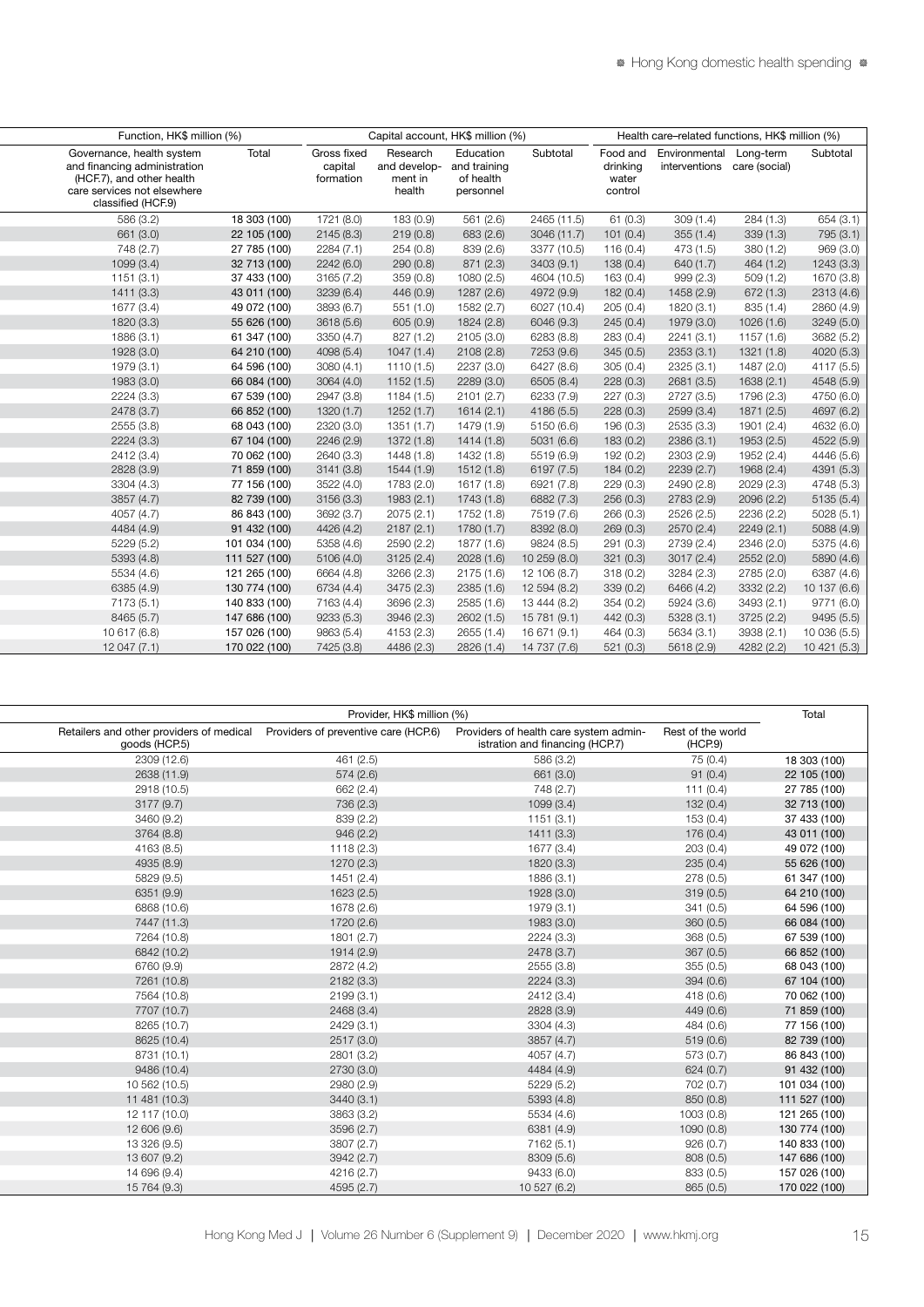| Health care functions                                  | Hong Kong                      |                         |                                        |                                           |                                               |                                 |                         | Health care provider (HCP), HK\$ million (% of function category / % of provider category) |                          |                                       |  |
|--------------------------------------------------------|--------------------------------|-------------------------|----------------------------------------|-------------------------------------------|-----------------------------------------------|---------------------------------|-------------------------|--------------------------------------------------------------------------------------------|--------------------------|---------------------------------------|--|
|                                                        | Domestic<br>Health             | HCP.1                   | HCP <sub>2</sub>                       | HCP <sub>3</sub>                          |                                               |                                 |                         | HCP <sub>3</sub>                                                                           |                          |                                       |  |
|                                                        | Account                        |                         |                                        |                                           | HCP.3.1.1                                     | HCP.3.1.2                       | <b>HCP.3.2</b>          | <b>HCP3.3</b>                                                                              | <b>HCP3.4</b>            | <b>HCP.3.5</b>                        |  |
|                                                        | <b>Health Care</b><br>Function |                         |                                        |                                           |                                               |                                 |                         |                                                                                            |                          |                                       |  |
|                                                        | (HCF) code                     |                         |                                        |                                           |                                               |                                 |                         |                                                                                            |                          |                                       |  |
|                                                        |                                |                         | Residential<br>long-term<br>facilities | Providers of<br>ambulatory<br>health care |                                               |                                 |                         | care<br>oner                                                                               | hulatory                 | lers of<br>health<br>ervices          |  |
|                                                        |                                | spitals                 |                                        |                                           | western                                       |                                 | tal                     |                                                                                            |                          |                                       |  |
|                                                        |                                |                         |                                        |                                           | Medical<br>practices                          | Medical<br>practices<br>Chinere |                         | Other<br>health<br>practi                                                                  | Ambui<br>health<br>***** | Providers<br>home heal<br>care servic |  |
| Curative care                                          | HCF.1                          | 75 777                  | $\overline{0}$                         | 34 578                                    | 21 650                                        | 5292                            | 6540                    | $\overline{0}$                                                                             | 234                      | 864                                   |  |
|                                                        |                                | (88.4 / 68.0)           | (0 / 0)                                | (84.4 / 31.0)                             | (98.6 / 19.4)                                 | (94.4 / 4.7)                    | (100/5.9)               | (0/0)                                                                                      | (16.1 / 0.2)             | (40.7 / 0.8)                          |  |
| Inpatient care                                         | <b>HCF.1.1</b>                 | 47 340                  | $\circ$                                | $\Omega$                                  | $\circ$                                       | $\overline{0}$                  | $\circ$                 | $\circ$                                                                                    | $\overline{0}$           | $\circ$                               |  |
|                                                        |                                | (55.2 / 99.6)           | (0/0)                                  | (0/0)                                     | (0 / 0)                                       | (0/0)                           | (0/0)                   | (0 / 0)                                                                                    | (0/0)                    | (0/0)                                 |  |
| Day care                                               | <b>HCF.1.2</b>                 | 8494<br>(9.9 / 98.5)    | $\overline{0}$<br>(0/0)                | 126<br>(0.3 / 1.5)                        | $\circ$<br>(0/0)                              | $\overline{0}$<br>(0/0)         | $\circ$<br>(0/0)        | $\circ$<br>(0/0)                                                                           | 126<br>(8.7 / 1.5)       | $\overline{0}$<br>(0 / 0)             |  |
| Outpatient care                                        | <b>HCF.1.3</b>                 | 19943                   | $\circ$                                | 33 588                                    | 21 650                                        | 5292                            | 6540                    | $\circ$                                                                                    | 107                      | $\circ$                               |  |
|                                                        |                                | (23.3 / 36.6)           | (0/0)                                  | (81.9 / 61.7)                             | (98.6 / 39.8)                                 | (94.4 / 9.7)                    | 100/12.0                | (0/0)                                                                                      | (7.4/0.2)                | (0 / 0)                               |  |
| Home-based care                                        | <b>HCF.1.4</b>                 | $\overline{0}$          | $\circ$                                | 864                                       | $\circ$                                       | $\overline{0}$                  | $\circ$                 | $\circ$                                                                                    | $\overline{0}$           | 864                                   |  |
|                                                        |                                | (0/0)                   | (0/0)                                  | (2.1 / 100)                               | (0/0)                                         | (0/0)                           | (0/0)                   | (0/0)                                                                                      | (0/0)                    | (40.7 / 100)                          |  |
| Rehabilitative care                                    | HCF.2                          | 6292                    | 1142                                   | 3793                                      | $\overline{0}$                                | $\overline{0}$                  | $\circ$                 | 2503                                                                                       | 94                       | 1196                                  |  |
|                                                        |                                | (7.3 / 56.0)            | (15.8 / 10.2)                          | (9.3 / 33.8)                              | (0/0)                                         | (0/0)                           | (0/0)                   | (75.7 / 22.3)                                                                              | (6.4 / 0.8)              | (56.4 / 10.6)                         |  |
| Inpatient care                                         | <b>HCF.2.1</b>                 | 4421<br>(5.2 / 97.0)    | 135<br>(1.9 / 3.0)                     | $\circ$<br>(0/0)                          | $\circ$<br>(0/0)                              | $\overline{0}$<br>(0/0)         | $\circ$<br>(0/0)        | $\circ$<br>(0/0)                                                                           | $\circ$<br>(0/0)         | $\circ$<br>(0 / 0)                    |  |
| Day care                                               | <b>HCF.2.2</b>                 | $\overline{0}$          | 1007                                   | $\circ$                                   | $\circ$                                       | $\overline{0}$                  | $\circ$                 | $\circ$                                                                                    | $\circ$                  | $\circ$                               |  |
|                                                        |                                | (0/0)                   | (14.0 / 100)                           | (0/0)                                     | (0/0)                                         | (0/0)                           | (0/0)                   | (0 / 0)                                                                                    | (0/0)                    | (0/0)                                 |  |
| Outpatient care                                        | <b>HCF.2.3</b>                 | 1871                    | $\circ$                                | 2597                                      | $\overline{0}$                                | $\overline{0}$                  | $\circ$                 | 2503                                                                                       | 94                       | $\circ$                               |  |
|                                                        |                                | (2.2 / 41.9)            | (0/0)                                  | (6.3 / 58.1)                              | (0/0)                                         | (0/0)                           | (0/0)                   | (75.7 / 56.0)                                                                              | (6.4 / 2.1)              | (0/0)                                 |  |
| Home-based care                                        | <b>HCF.2.4</b>                 | $\overline{0}$          | $\circ$                                | 1196                                      | $\circ$                                       | $\overline{0}$                  | $\circ$                 |                                                                                            | $\circ$                  | 1196                                  |  |
|                                                        |                                | (0 / 0)                 | (0/0)                                  | (2.9 / 100)                               | (0/0)                                         | (0/0)                           | (0/0)                   | (<0.05 / 0.1)                                                                              | (0/0)                    | (56.4 / 99.9)                         |  |
| Long-term care (health)                                | HCF.3                          | 2123                    | 6072                                   | 909                                       | $\circ$                                       | $\overline{0}$                  | $\circ$                 | $\circ$                                                                                    | 847                      | 62                                    |  |
|                                                        |                                | (2.5 / 23.3)            | (84.2 / 66.7)                          | (2.2 / 10.0)                              | (0/0)                                         | (0/0)                           | (0/0)                   | (0/0)                                                                                      | (58.3 / 9.3)             | (2.9 / 0.7)                           |  |
| Inpatient care                                         | <b>HCF.3.1</b>                 | 2123<br>(2.5 / 25.9)    | 6072<br>(84.2 / 74.1)                  | $\circ$<br>(0/0)                          | $\overline{0}$<br>(0/0)                       | $\overline{0}$<br>(0/0)         | $\circ$<br>(0/0)        | $\circ$<br>(0 / 0)                                                                         | $\overline{0}$<br>(0/0)  | $\circ$<br>(0/0)                      |  |
| Day care                                               | <b>HCF.3.2</b>                 | $\overline{0}$          | $\circ$                                | 414                                       | $\circ$                                       | $\overline{0}$                  | $\circ$                 | $\circ$                                                                                    | 414                      | $\circ$                               |  |
|                                                        |                                | (0/0)                   | (0 / 0)                                | (1.0 / 100)                               | (0/0)                                         | (0/0)                           | (0/0)                   | (0/0)                                                                                      | (28.5 / 100)             | (0/0)                                 |  |
| Home-based care                                        | <b>HCF.3.4</b>                 | $\overline{0}$          | $\circ$                                | 495                                       | $\circ$                                       | $\overline{0}$                  | $\circ$                 | $\circ$                                                                                    | 433                      | 62                                    |  |
|                                                        |                                | (0/0)                   | (0/0)                                  | (1.2 / 100)                               | (0/0)                                         | (0/0)                           | (0/0)                   | (0/0)                                                                                      | (29.8 / 87.5)            | (2.9 / 12.5)                          |  |
| Ancillary services                                     | HCF.4                          | $\overline{0}$          | $\circ$                                | $\circ$                                   | $\circ$                                       | $\overline{0}$                  | $\circ$                 | $\circ$                                                                                    | $\circ$                  | $\circ$                               |  |
|                                                        |                                | (0/0)                   | (0/0)                                  | (0/0)                                     | (0/0)                                         | (0/0)                           | (0/0)                   | (0 / 0)                                                                                    | (0/0)                    | (0 / 0)                               |  |
| Medical goods                                          | HCF.5                          | $\overline{0}$<br>(0/0) | $\circ$<br>(0/0)                       | 1117<br>(2.7/6.6)                         | $\circ$<br>(0/0)                              | 314<br>(5.6 / 1.9)              | $\circ$<br>(0/0)        | 804<br>(24.3 / 4.8)                                                                        | $\circ$<br>(0/0)         | $\circ$<br>(0 / 0)                    |  |
| Preventive care                                        | HCF.6                          | 25                      | $\circ$                                | 595                                       | 315                                           | $\overline{0}$                  | $\circ$                 | $\circ$                                                                                    | 280                      | $\circ$                               |  |
|                                                        |                                | (<0.05 / 0.5)           | (0 / 0)                                | (1.5 / 12.0)                              | (1.4/6.3)                                     | (0/0)                           | (0/0)                   | (0/0)                                                                                      | (19.2 / 5.6)             | (0/0)                                 |  |
| Governance, health system and HCF.7; 9                 |                                | 1520                    | $\circ$                                | $\circ$                                   | $\circ$                                       | $\overline{0}$                  | $\circ$                 | $\overline{0}$                                                                             | $\circ$                  | $\circ$                               |  |
| financing administration, and                          |                                | (1.8 / 12.6)            | (0/0)                                  | (0/0)                                     | (0/0)                                         | (0/0)                           | (0/0)                   | (0 / 0)                                                                                    | (0/0)                    | (0/0)                                 |  |
| other health care services not<br>elsewhere classified |                                |                         |                                        |                                           |                                               |                                 |                         |                                                                                            |                          |                                       |  |
| All current expenditure on                             |                                | 85736                   | 7214                                   | 40 993                                    | 21 965                                        | 5606                            | 6540                    | 3307                                                                                       | 1454                     | 2121                                  |  |
| health care                                            |                                | (100 / 50.4)            | (100 / 4.2)                            | (100 / 24.1)                              | (100 / 12.9)                                  | (100 / 3.3)                     | (100 / 3.8)             | (100 / 1.9)                                                                                | (100/0.9)                | (100 / 1.2)                           |  |
| Inpatient care                                         | HCF.1.1;                       | 53 883                  | 6207                                   | $\circ$                                   | $\circ$                                       | $\overline{0}$                  | $\circ$                 | $\overline{0}$                                                                             | $\overline{0}$           | $\overline{0}$                        |  |
|                                                        | 2.1; 3.1                       | (62.8 / 89.4)           | (86.0 / 10.3)                          | (0/0)                                     | (0/0)                                         | (0/0)                           | (0/0)                   | (0/0)                                                                                      | (0/0)                    | (0 / 0)                               |  |
| Day care                                               | HCF.1.2;<br>2.2; 3.2           | 8494<br>(9.9 / 84.6)    | 1007<br>(14.0 / 10.0)                  | 541<br>(1.3 / 5.4)                        | $\Omega$<br>(0/0)                             | $\overline{0}$<br>(0/0)         | $\overline{0}$<br>(0/0) | $\circ$                                                                                    | 541<br>(37.2 / 5.4)      | $\circ$<br>(0/0)                      |  |
|                                                        |                                | 21 814                  | $\overline{0}$                         |                                           |                                               | 5292                            | 6540                    | (0/0)<br>2503                                                                              |                          | $\overline{0}$                        |  |
| Outpatient care                                        | HCF.1.3; 2.3                   | (25.4 / 37.0)           | (0 / 0)                                | 36 185<br>(88.3 / 61.4)                   | 21 650<br>(98.6 / 36.7)                       | (94.4 / 9.0)                    | (100 / 11.1)            | (75.7 / 4.2)                                                                               | 201<br>(13.8 / 0.3)      | (0/0)                                 |  |
| Home-based care                                        | HCF.1.4;                       | $\circ$                 | $\circ$                                | 2555                                      | $\circ$                                       | $\overline{0}$                  | $\circ$                 |                                                                                            | 433                      | 2121                                  |  |
|                                                        | 2.4; 3.4                       | (0/0)                   | (0 / 0)                                | (6.2 / 100)                               | (0/0)                                         | (0/0)                           | (0/0)                   | (<0.05 / <0.05) (29.8 / 17.0)                                                              |                          | (100 / 83.0)                          |  |
| Current expenditure on                                 | HCF.1 to                       | 84 191                  | 7214                                   | 40 398                                    | 21 650                                        | 5606                            | 6540                    | 3307                                                                                       | 1175                     | 2121                                  |  |
| personal health care                                   | HCF.5                          | (98.2 / 55.0)           | (100 / 4.7)                            |                                           | $(98.5 / 26.4)$ $(98.6 / 14.1)$ $(100 / 3.7)$ |                                 | (100 / 4.3)             | (100 / 2.2)                                                                                | (80.8 / 0.8)             | (100 / 1.4)                           |  |

#### TABLE 7. Current expenditure on health by function and provider, 2018/19, HK\$ million (% of function category / % of provider category)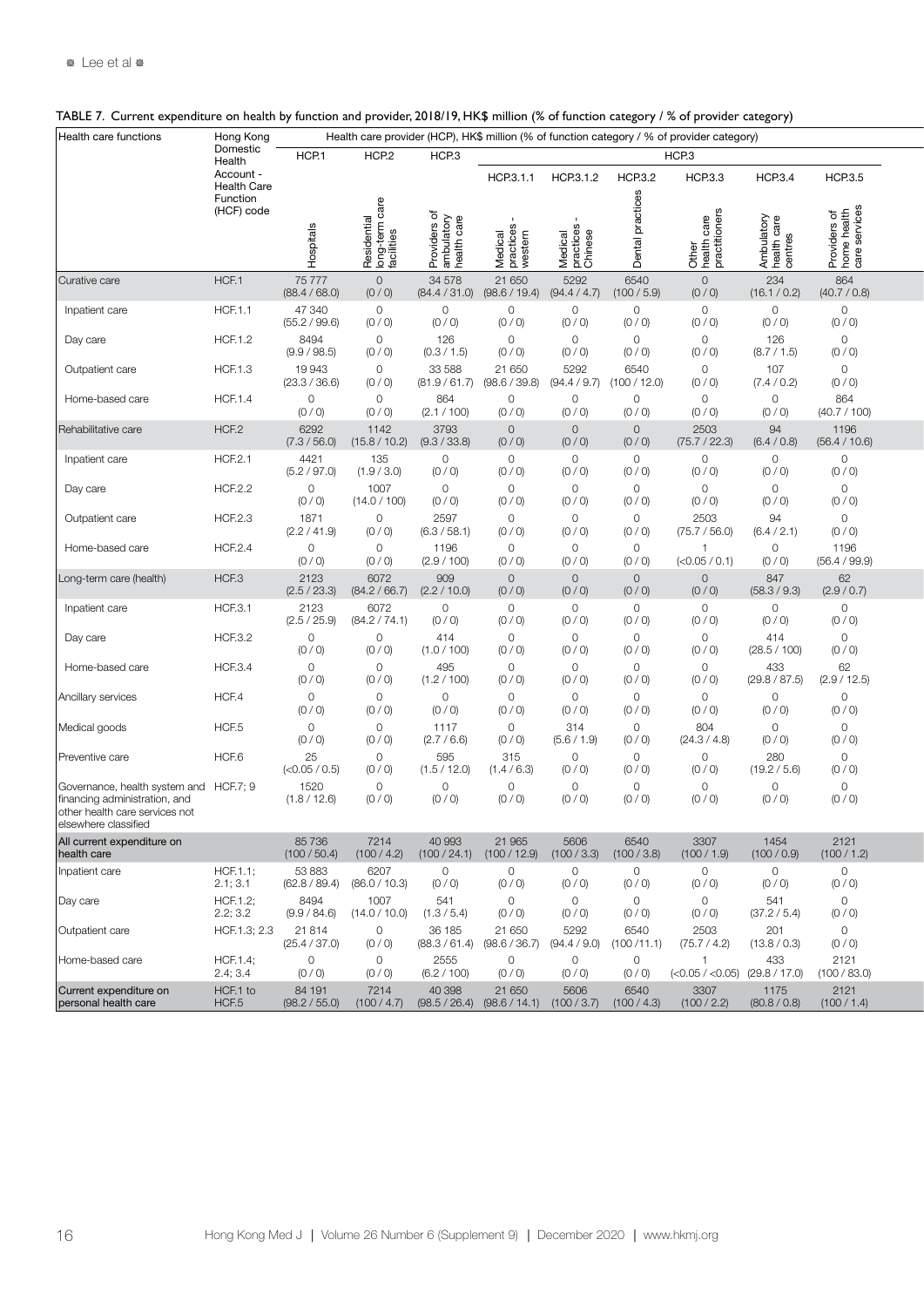| Health care provider (HCP), HK\$ million (% of function category / % of provider category) |                                                      |                                           |                                                         |                |                                                   |                                 |                                                          |                                        |                                                           |                      |              |
|--------------------------------------------------------------------------------------------|------------------------------------------------------|-------------------------------------------|---------------------------------------------------------|----------------|---------------------------------------------------|---------------------------------|----------------------------------------------------------|----------------------------------------|-----------------------------------------------------------|----------------------|--------------|
| HCP.4                                                                                      |                                                      | HCP.4                                     | HCP <sub>5</sub>                                        |                | HCP <sub>.5</sub>                                 | HCP.6                           | HCP.7                                                    |                                        | HCP.7                                                     | HCP.9                | Total        |
|                                                                                            | <b>HCP.4.1</b>                                       | <b>HCP.4.2</b>                            |                                                         | <b>HCP.5.1</b> | HCP.5.2 &<br><b>HCP.5.9</b>                       |                                 |                                                          | <b>HCP.7.1</b>                         | <b>HCP.7.3</b>                                            |                      |              |
|                                                                                            | Patient<br>transportation<br>and emergency<br>rescue |                                           | Retailers and<br>other providers<br>of medical<br>goods |                | Retail sale of<br>medical goods<br>and appliances | Providers of<br>preventive care | Health care<br>system<br>administration<br>and financing | Government<br>health<br>administration | Private health<br>insurance<br>administration<br>agencies |                      |              |
|                                                                                            |                                                      |                                           |                                                         |                |                                                   |                                 |                                                          |                                        |                                                           |                      |              |
| Providers<br>of ancillary<br>services                                                      |                                                      | Medical and<br>diagnostic<br>laboratories |                                                         | Pharmacies     |                                                   |                                 |                                                          | agencies                               |                                                           | Rest of the<br>world |              |
| $\circ$                                                                                    | $\circ$                                              | $\circ$                                   | $\circ$                                                 | $\overline{0}$ | $\circ$                                           | 243                             | $\overline{0}$                                           | $\circ$                                | $\circ$                                                   | 865                  | 111 463      |
| (0/0)                                                                                      | (0/0)                                                | (0/0)                                     | (0/0)                                                   | (0/0)          | (0 / 0)                                           | (5.3 / 0.2)                     | (0 / 0)                                                  | (0/0)                                  | (0/0)                                                     | (100 / 0.8)          | (65.6 / 100) |
| $\circ$                                                                                    | $\circ$                                              | $\circ$                                   | $\circ$                                                 | $\circ$        | $\circ$                                           | $\circ$                         | $\circ$                                                  | $\overline{0}$                         | $\circ$                                                   | 181                  | 47 521       |
| (0 / 0)                                                                                    | (0/0)                                                | (0/0)                                     | (0/0)                                                   | (0 / 0)        | (0/0)                                             | (0/0)                           | (0 / 0)                                                  | (0 / 0)                                | (0 / 0)                                                   | (21.0 / 0.4)         | (27.9 / 100) |
| $\circ$                                                                                    | $\circ$                                              | $\circ$                                   | $\circ$                                                 | $\circ$        | $\circ$                                           | $\circ$                         | $\circ$                                                  | $\circ$                                | $\circ$                                                   | $\circ$              | 8621         |
| (0/0)                                                                                      | (0 / 0)                                              | (0 / 0)                                   | (0/0)                                                   | (0 / 0)        | (0/0)                                             | (0 / 0)                         | (0 / 0)                                                  | (0/0)                                  | (0 / 0)                                                   | (0 / 0)              | (5.1 / 100)  |
| $\circ$                                                                                    | $\circ$                                              | $\circ$                                   | $\circ$                                                 | $\circ$        | $\circ$                                           | 243                             | $\circ$                                                  | $\circ$                                | $\circ$                                                   | 684                  | 54 458       |
| (0/0)                                                                                      | (0/0)                                                | (0/0)                                     | (0/0)                                                   | (0/0)          | (0/0)                                             | (5.3 / 0.4)                     | (0 / 0)                                                  | (0/0)                                  | (0 / 0)                                                   | (79.0 / 1.3)         | (32.0 / 100) |
| $\circ$                                                                                    | $\circ$                                              | $\circ$                                   | $\circ$                                                 | $\circ$        | $\circ$                                           | $\circ$                         | $\circ$                                                  | $\circ$                                | $\circ$                                                   | $\circ$              | 864          |
| (0 / 0)                                                                                    | (0 / 0)                                              | (0 / 0)                                   | (0/0)                                                   | (0 / 0)        | (0/0)                                             | (0/0)                           | (0 / 0)                                                  | (0/0)                                  | (0 / 0)                                                   | (0/0)                | (0.5 / 100)  |
| $\circ$                                                                                    | $\circ$                                              | $\circ$                                   | $\overline{0}$                                          | $\circ$        | $\circ$                                           | $\circ$                         | $\overline{0}$                                           | $\overline{0}$                         | $\circ$                                                   | $\circ$              | 11 2 27      |
| (0/0)                                                                                      | (0/0)                                                | (0/0)                                     | (0/0)                                                   | (0/0)          | (0/0)                                             | (0/0)                           | (0 / 0)                                                  | (0/0)                                  | (0/0)                                                     | (0 / 0)              | (6.6 / 100)  |
| $\circ$                                                                                    | $\circ$                                              | $\circ$                                   | $\circ$                                                 | $\circ$        | $\circ$                                           | $\circ$                         | $\circ$                                                  | $\circ$                                | $\circ$                                                   | $\circ$              | 4556         |
| (0 / 0)                                                                                    | (0 / 0)                                              | (0/0)                                     | (0/0)                                                   | (0 / 0)        | (0/0)                                             | (0/0)                           | (0 / 0)                                                  | (0/0)                                  | (0 / 0)                                                   | (0 / 0)              | (2.7 / 100)  |
| $\circ$                                                                                    | $\circ$                                              | $\circ$                                   | $\circ$                                                 | $\circ$        | $\circ$                                           | $\circ$                         | $\circ$                                                  | $\circ$                                | $\circ$                                                   | $\circ$              | 1007         |
| (0/0)                                                                                      | (0 / 0)                                              | (0 / 0)                                   | (0/0)                                                   | (0/0)          | (0 / 0)                                           | (0 / 0)                         | (0 / 0)                                                  | (0/0)                                  | (0 / 0)                                                   | (0 / 0)              | (0.6 / 100)  |
| $\circ$                                                                                    | $\circ$                                              | $\circ$                                   | $\circ$                                                 | $\circ$        | $\circ$                                           | $\circ$                         | $\circ$                                                  | $\circ$                                | $\circ$                                                   | $\circ$              | 4467         |
| (0/0)                                                                                      | (0 / 0)                                              | (0/0)                                     | (0/0)                                                   | (0/0)          | (0/0)                                             | (0/0)                           | (0 / 0)                                                  | (0/0)                                  | (0/0)                                                     | (0 / 0)              | (2.6 / 100)  |
| $\circ$                                                                                    | $\circ$                                              | $\circ$                                   | $\circ$                                                 | $\circ$        | $\circ$                                           | $\circ$                         | $\circ$                                                  | $\circ$                                | $\circ$                                                   | $\circ$              | 1196         |
| (0 / 0)                                                                                    | (0 / 0)                                              | (0 / 0)                                   | (0/0)                                                   | (0 / 0)        | (0 / 0)                                           | (0 / 0)                         | (0 / 0)                                                  | (0/0)                                  | (0 / 0)                                                   | (0 / 0)              | (0.7 / 100)  |
| $\circ$                                                                                    | $\circ$                                              | $\circ$                                   | $\circ$                                                 | $\circ$        | $\circ$                                           | $\circ$                         | $\overline{0}$                                           | $\overline{0}$                         | $\circ$                                                   | $\circ$              | 9103         |
| (0/0)                                                                                      | (0/0)                                                | (0/0)                                     | (0/0)                                                   | (0/0)          | (0 / 0)                                           | (0/0)                           | (0 / 0)                                                  | (0/0)                                  | (0/0)                                                     | (0 / 0)              | (5.4 / 100)  |
| $\circ$                                                                                    | $\circ$                                              | $\circ$                                   | $\circ$                                                 | $\circ$        | $\circ$                                           | $\overline{0}$                  | $\overline{0}$                                           | $\overline{0}$                         | $\circ$                                                   | $\overline{O}$       | 8194         |
| (0 / 0)                                                                                    | (0 / 0)                                              | (0 / 0)                                   | (0/0)                                                   | (0 / 0)        | (0/0)                                             | (0/0)                           | (0 / 0)                                                  | (0/0)                                  | (0 / 0)                                                   | (0 / 0)              | (4.8 / 100)  |
| $\circ$                                                                                    | $\circ$                                              | $\mathsf{O}\xspace$                       | $\circ$                                                 | $\circ$        | $\circ$                                           | $\circ$                         | $\circ$                                                  | $\circ$                                | $\circ$                                                   | $\circ$              | 414          |
| (0/0)                                                                                      | (0 / 0)                                              | (0 / 0)                                   | (0/0)                                                   | (0/0)          | (0 / 0)                                           | (0 / 0)                         | (0 / 0)                                                  | (0/0)                                  | (0 / 0)                                                   | (0/0)                | (0.2 / 100)  |
| $\circ$                                                                                    | $\circ$                                              | $\circ$                                   | $\circ$                                                 | $\circ$        | $\circ$                                           | $\circ$                         | $\circ$                                                  | $\mathbf 0$                            | $\circ$                                                   | $\circ$              | 495          |
| (0/0)                                                                                      | (0 / 0)                                              | (0/0)                                     | (0/0)                                                   | (0/0)          | (0/0)                                             | (0 / 0)                         | (0 / 0)                                                  | (0 / 0)                                | (0/0)                                                     | (0 / 0)              | (0.3 / 100)  |
| 4328                                                                                       | 2636                                                 | 1692                                      | $\circ$                                                 | $\circ$        | $\circ$                                           | $\circ$                         | $\circ$                                                  | $\circ$                                | $\circ$                                                   | $\circ$              | 4328         |
| (100 / 100)                                                                                | (100 / 60.9)                                         | (100 / 39.1)                              | (0/0)                                                   | (0 / 0)        | (0/0)                                             | (0 / 0)                         | (0 / 0)                                                  | (0/0)                                  | (0 / 0)                                                   | (0/0)                | (2.5 / 100)  |
| $\circ$                                                                                    | $\circ$                                              | $\circ$                                   | 15764                                                   | 6831           | 8933                                              | $\circ$                         | $\circ$                                                  | $\circ$                                | $\circ$                                                   | $\circ$              | 16881        |
| (0/0)                                                                                      | (0/0)                                                | (0/0)                                     | (100 / 93.4)                                            | (100 / 40.5)   | 100 / 52.9)                                       | (0/0)                           | (0 / 0)                                                  | (0 / 0)                                | (0 / 0)                                                   | (0 / 0)              | (9.9 / 100)  |
| $\overline{O}$                                                                             | $\circ$                                              | $\mathsf{O}$                              | $\overline{0}$                                          | $\circ$        | $\circ$                                           | 4352                            | $\circ$                                                  | $\overline{0}$                         | $\circ$                                                   | $\circ$              | 4972         |
| (0/0)                                                                                      | (0 / 0)                                              | (0/0)                                     | (0/0)                                                   | (0 / 0)        | (0 / 0)                                           | (94.7 / 87.5)                   | (0 / 0)                                                  | (0/0)                                  | (0 / 0)                                                   | (0 / 0)              | (2.9 / 100)  |
| $\circ$                                                                                    | $\circ$                                              | $\circ$                                   | $\circ$                                                 | $\circ$        | $\circ$                                           | $\circ$                         | 10 527                                                   | 1217                                   | 9310                                                      | $\circ$              | 12047        |
| (0/0)                                                                                      | (0 / 0)                                              | (0/0)                                     | (0/0)                                                   | (0 / 0)        | (0/0)                                             | (0/0)                           | (100 / 87.4)                                             | (100 / 10.1)                           | (100 / 77.3)                                              | (0 / 0)              | (7.1 / 100)  |
|                                                                                            |                                                      |                                           |                                                         |                |                                                   |                                 |                                                          |                                        |                                                           |                      |              |
| 4328                                                                                       | 2636                                                 | 1692                                      | 15764                                                   | 6831           | 8933                                              | 4595                            | 10 527                                                   | 1217                                   | 9310                                                      | 865                  | 170 022      |
| (100 / 2.5)                                                                                | (100 / 1.6)                                          | (100 / 1.0)                               | (100 / 9.3)                                             | (100 / 4.0)    | (100 / 5.3)                                       | (100 / 2.7)                     | (100/6.2)                                                | (100/0.7)                              | (100 / 5.5)                                               | (100/0.5)            | (100 / 100)  |
| $\circ$                                                                                    | $\overline{O}$                                       | $\circ$                                   | $\overline{0}$                                          | $\overline{0}$ | $\overline{0}$                                    | $\circ$                         | $\circ$                                                  | $\overline{0}$                         | $\overline{O}$                                            | 181                  | 60 271       |
| (0 / 0)                                                                                    | (0 / 0)                                              | (0/0)                                     | (0/0)                                                   | (0 / 0)        | (0 / 0)                                           | (0 / 0)                         | (0/0)                                                    | (0/0)                                  | (0/0)                                                     | (21.0 / 0.3)         | (35.4 / 100) |
| $\circ$                                                                                    | $\circ$                                              | $\circ$                                   | $\circ$                                                 | $\circ$        | $\circ$                                           | $\circ$                         | $\circ$                                                  | $\overline{0}$                         | $\overline{O}$                                            | $\overline{O}$       | 10042        |
| (0/0)                                                                                      | (0/0)                                                | (0/0)                                     | (0/0)                                                   | (0/0)          | (0/0)                                             | (0/0)                           | (0/0)                                                    | (0/0)                                  | (0/0)                                                     | (0/0)                | (5.9 / 100)  |
| $\circ$                                                                                    | $\circ$                                              | $\circ$                                   | $\circ$                                                 | $\overline{0}$ | $\overline{O}$                                    | 243                             | $\circ$                                                  | $\overline{0}$                         | $\overline{O}$                                            | 684                  | 58 9 26      |
| (0/0)                                                                                      | (0/0)                                                | (0/0)                                     | (0/0)                                                   | (0/0)          | (0/0)                                             | (5.3 / 0.4)                     | (0/0)                                                    | (0/0)                                  | (0/0)                                                     | (79.0 / 1.2)         | (34.7 / 100) |
| $\circ$                                                                                    | $\circ$                                              | $\circ$                                   | $\circ$                                                 | $\overline{0}$ | $\overline{0}$                                    | $\circ$                         | $\circ$                                                  | $\circ$                                | $\overline{0}$                                            | $\overline{O}$       | 2555         |
| (0/0)                                                                                      | (0/0)                                                | (0/0)                                     | (0/0)                                                   | (0/0)          | (0/0)                                             | (0/0)                           | (0/0)                                                    | (0/0)                                  | (0/0)                                                     | (0/0)                | (1.5 / 100)  |
| 4328                                                                                       | 2636                                                 | 1692                                      | 15764                                                   | 6831           | 8933                                              | 243                             | $\circ$                                                  | $\circ$                                | $\overline{0}$                                            | 865                  | 153 003      |
| (100 / 2.8)                                                                                | (100 / 1.7)                                          | (100/1.1)                                 | (100 / 10.3)                                            | (100 / 4.5)    | (100 / 5.8)                                       | (5.3 / 0.2)                     | (0/0)                                                    | (0/0)                                  | (0/0)                                                     | (100/0.6)            | (90.0 / 100) |
|                                                                                            |                                                      |                                           |                                                         |                |                                                   |                                 |                                                          |                                        |                                                           |                      |              |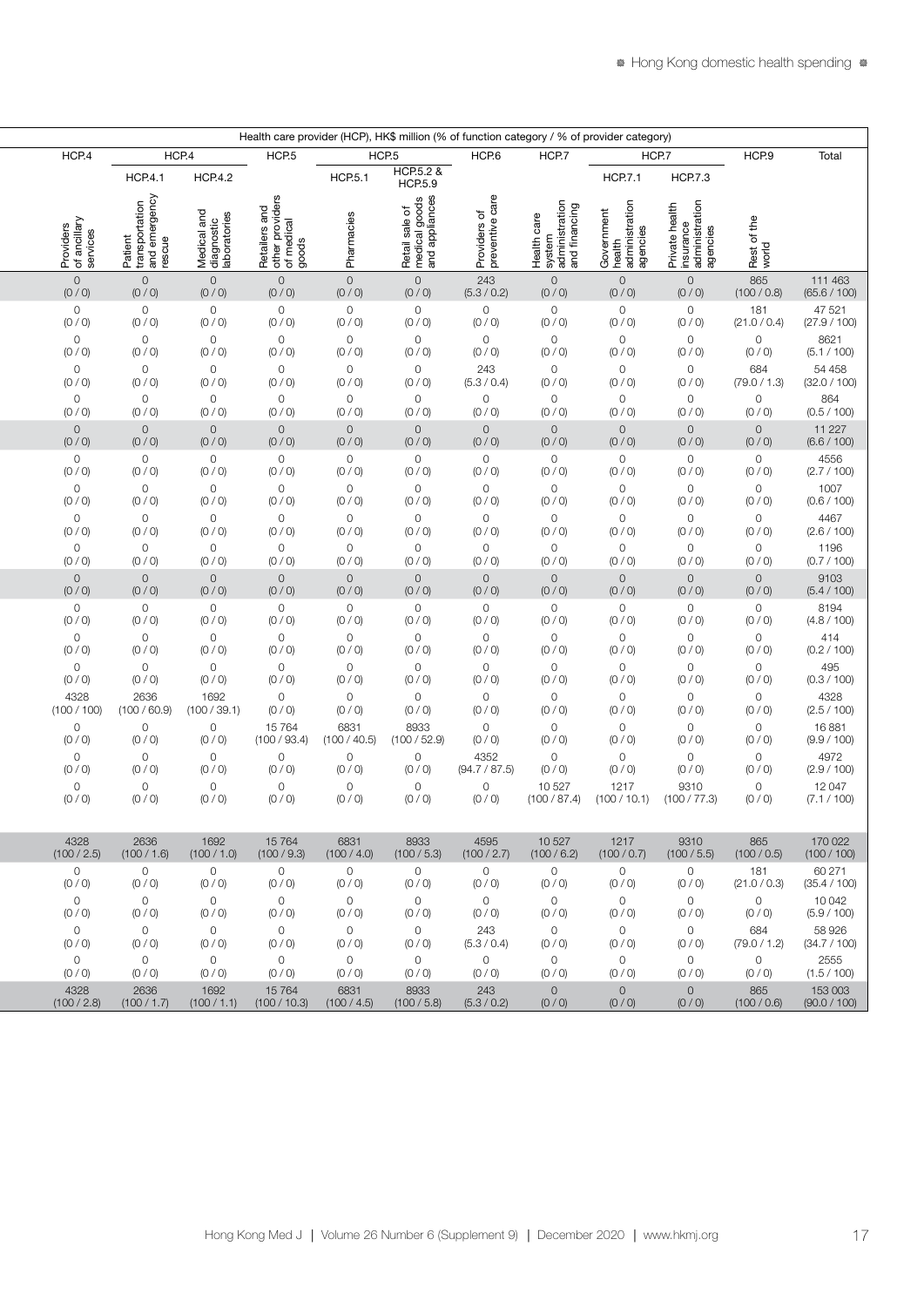TABLE 8. Current expenditure on health by provider and financing scheme, 2018/19, HK\$ million (% of provider category / % of financing scheme category)

| Health care providers                            | Hong Kong Domestic<br>Health Account -    |                      | Health care financing schemes (HFS), HK\$ million (% of provider category /<br>% of financing scheme category) |                             |  |
|--------------------------------------------------|-------------------------------------------|----------------------|----------------------------------------------------------------------------------------------------------------|-----------------------------|--|
|                                                  | <b>Health Care Provider</b><br>(HCP) code | HFS.1                |                                                                                                                | Non-government schemes      |  |
|                                                  |                                           | Government schemes   |                                                                                                                | HFS.2                       |  |
|                                                  |                                           |                      | <b>HFS.2.1</b><br>Insurance schemes                                                                            | HFS.2.1.1<br>Employer-based |  |
| Hospitals                                        | HCP.1                                     | 61 143 (71.4 / 71.3) | 10 506 (36.7 / 12.3)                                                                                           | 5507 (41.9 / 6.4)           |  |
| Residential long-term care facilities            | HCP <sub>2</sub>                          | 5872 (6.9 / 81.4)    | 0(0/0)                                                                                                         | 0(0/0)                      |  |
| Providers of ambulatory health care              | HCP.3                                     | 9189 (10.7 / 22.4)   | 7879 (27.5 / 19.2)                                                                                             | 4130 (31.5 / 10.1)          |  |
| Medical practices - western medicine             | HCP.3.1.1                                 | 2823 (3.3 / 12.9)    | 6505 (22.7 / 29.6)                                                                                             | 3410 (26.0 / 15.5)          |  |
| Medical practices - Chinese medicine             | HCP.3.1.2                                 | 657 (0.8 / 11.7)     | 663 (2.3 / 11.8)                                                                                               | 348(2.6/6.2)                |  |
| Dental practices                                 | <b>HCP.3.2</b>                            | 1550 (1.8 / 23.7)    | 457 (1.6 / 7.0)                                                                                                | 239 (1.8 / 3.7)             |  |
| Other health care practitioners                  | <b>HCP.3.3</b>                            | 918(1.1 / 27.7)      | 255 (0.9 / 7.7)                                                                                                | 133(1.0 / 4.0)              |  |
| Ambulatory health care centres                   | <b>HCP.3.4</b>                            | 1140 (1.3 / 78.4)    | 0(0/0)                                                                                                         | 0(0/0)                      |  |
| Providers of home health care services           | <b>HCP.3.5</b>                            | 2101 (2.5 / 99.1)    | 0(0/0)                                                                                                         | 0(0/0)                      |  |
| Providers of ancillary services                  | HCP.4                                     | 3236 (3.8 / 74.8)    | 921(3.2 / 21.3)                                                                                                | 483 (3.7 / 11.2)            |  |
| Patient transportation & emergency rescue        | <b>HCP.4.1</b>                            | 2625 (3.1 / 99.6)    | 0(0/0)                                                                                                         | 0(0/0)                      |  |
| Medical and diagnostic laboratories              | <b>HCP.4.2</b>                            | 611(0.7 / 36.1)      | 921(3.2 / 54.4)                                                                                                | 483 (3.7 / 28.5)            |  |
| Retailers and other providers of medical goods   | HCP <sub>5</sub>                          | 473 (0.6 / 3.0)      | 0(0/0)                                                                                                         | 0(0/0)                      |  |
| Pharmacies                                       | <b>HCP.5.1</b>                            | 0(0/0)               | 0(0/0)                                                                                                         | 0(0/0)                      |  |
| Retail sale of medical goods & appliances        | HCP.5.2; 5.9                              | 473 (0.6 / 5.3)      | 0(0/0)                                                                                                         | 0(0/0)                      |  |
| Providers of preventive care                     | HCP.6                                     | 4521 (5.3 / 98.4)    | 0(0/0)                                                                                                         | 0(0/0)                      |  |
| Health care system administration & financing    | HCP.7                                     | 1152 (1.3 / 10.9)    | 9310 (32.5 / 88.4)                                                                                             | 3010 (22.9 / 28.6)          |  |
| Government health administration agencies        | <b>HCP.7.1</b>                            | 1152 (1.3 / 94.7)    | 0(0/0)                                                                                                         | 0(0/0)                      |  |
| Private health insurance administration agencies | <b>HCP.7.3</b>                            | 0(0/0)               | 9310 (32.5 / 100)                                                                                              | 3010 (22.9 / 32.3)          |  |
| Rest of the world                                | HCP.9                                     | $4$ (<0.05 / 0.5)    | 0(0/0)                                                                                                         | 0(0/0)                      |  |
| All current expenditure on health care           |                                           | 85 590 (100 / 50.3)  | 28 617 (100 / 16.8)                                                                                            | 13 130 (100 / 7.7)          |  |

### TABLE 9. Current expenditure on health by function and financing scheme, 2018/19 (HK\$ million / % of function category / % of financing scheme category)

| Health care functions                                                                                              | Hong Kong<br>Domestic Health             |                      | Health care financing schemes (HFS), HK\$ million (% of function category / % of<br>financing scheme category) |                             |  |
|--------------------------------------------------------------------------------------------------------------------|------------------------------------------|----------------------|----------------------------------------------------------------------------------------------------------------|-----------------------------|--|
|                                                                                                                    | Account - Health<br><b>Care Function</b> | HFS.1                | Non-government schemes                                                                                         |                             |  |
|                                                                                                                    | (HCF) code                               | Government schemes   | HFS.2                                                                                                          |                             |  |
|                                                                                                                    |                                          |                      | <b>HFS.2.1</b><br>Insurance schemes                                                                            | HFS.2.1.1<br>Employer-based |  |
| Curative care                                                                                                      | HCF.1                                    | 58 411 (68.2 / 52.4) | 18 131 (63.4 / 16.3)                                                                                           | 9503 (72.4 / 8.5)           |  |
| Inpatient care                                                                                                     | <b>HCF.1.1</b>                           | 27 382 (32.0 / 57.6) | 10 506 (36.7 / 22.1)                                                                                           | 5507 (41.9 / 11.6)          |  |
| Day care                                                                                                           | <b>HCF.1.2</b>                           | 7669 (9.0 / 89.0)    | 0(0/0)                                                                                                         | 0(0/0)                      |  |
| Outpatient care                                                                                                    | <b>HCF.1.3</b>                           | 22 498 (26.3 / 41.3) | 7625 (26.6 / 14.0)                                                                                             | 3997 (30.4 / 7.3)           |  |
| Home-based care                                                                                                    | <b>HCF.1.4</b>                           | 862 (1.0 / 99.8)     | 0(0/0)                                                                                                         | 0(0/0)                      |  |
| Rehabilitative care                                                                                                | HCF.2                                    | 8557 (10.0 / 76.2)   | 255 (0.9 / 2.3)                                                                                                | 133(1.0/1.2)                |  |
| Inpatient care                                                                                                     | <b>HCF.2.1</b>                           | 4456 (5.2 / 97.8)    | 0(0/0)                                                                                                         | 0(0/0)                      |  |
| Day care                                                                                                           | <b>HCF.2.2</b>                           | 994 (1.2 / 98.7)     | 0(0/0)                                                                                                         | 0(0/0)                      |  |
| Outpatient care                                                                                                    | <b>HCF.2.3</b>                           | 1928 (2.3 / 43.1)    | 255 (0.9 / 5.7)                                                                                                | 133 (1.0 / 3.0)             |  |
| Home-based care                                                                                                    | <b>HCF.2.4</b>                           | 1179 (1.4 / 98.5)    | 0(0/0)                                                                                                         | 0(0/0)                      |  |
| Long-term care (health)                                                                                            | HCF.3                                    | 7696 (9.0 / 84.5)    | 0(0/0)                                                                                                         | 0(0/0)                      |  |
| Inpatient care                                                                                                     | <b>HCF.3.1</b>                           | 6840 (8.0 / 83.5)    | 0(0/0)                                                                                                         | 0(0/0)                      |  |
| Day care                                                                                                           | <b>HCF.3.2</b>                           | 376 (0.4 / 90.7)     | 0(0/0)                                                                                                         | 0(0/0)                      |  |
| Home-based care                                                                                                    | <b>HCF.3.4</b>                           | 480 (0.6 / 97.0)     | 0(0/0)                                                                                                         | 0(0/0)                      |  |
| Ancillary services                                                                                                 | HCF.4                                    | 3236 (3.8 / 74.8)    | 921(3.2 / 21.3)                                                                                                | 483 (3.7 / 11.2)            |  |
| Medical goods                                                                                                      | HCF.5                                    | 1276 (1.5 / 7.6)     | 0(0/0)                                                                                                         | 0(0/0)                      |  |
| Preventive care                                                                                                    | HCF.6                                    | 4642 (5.4 / 93.4)    | 0(0/0)                                                                                                         | 0(0/0)                      |  |
| Governance, health system and financing administration, and<br>other health care services not elsewhere classified | <b>HCF.7; 9</b>                          | 1772 (2.1 / 14.7)    | 9310 (32.5 / 77.3)                                                                                             | 3010 (22.9 / 25.0)          |  |
| All current expenditure on health care                                                                             |                                          | 85 590 (100 / 50.3)  | 28 617 (100 / 16.8)                                                                                            | 13 130 (100 / 7.7)          |  |
| Inpatient care                                                                                                     | HCF.1.1; 2.1; 3.1                        | 38 679 (45.2 / 64.2) | 10 506 (36.7 / 17.4)                                                                                           | 5507 (41.9 / 9.1)           |  |
| Day care                                                                                                           | HCF.1.2; 2.2; 3.2                        | 9039 (10.6 / 90.0)   | 0(0/0)                                                                                                         | 0(0/0)                      |  |
| Outpatient care                                                                                                    | HCF.1.3; 2.3                             | 24 425 (28.5 / 41.5) | 7879 (27.5 / 13.4)                                                                                             | 4130 (31.5 / 7.0)           |  |
| Home-based care                                                                                                    | HCF.1.4; 2.4; 3.4                        | 2521 (2.9 / 98.7)    | 0(0/0)                                                                                                         | 0(0/0)                      |  |
| Current expenditure on personal health care                                                                        | HCF.1 to HCF.5                           | 79 175 (92.5 / 51.7) | 19 307 (67.5 / 12.6)                                                                                           | 10 120 (77.1 / 6.6)         |  |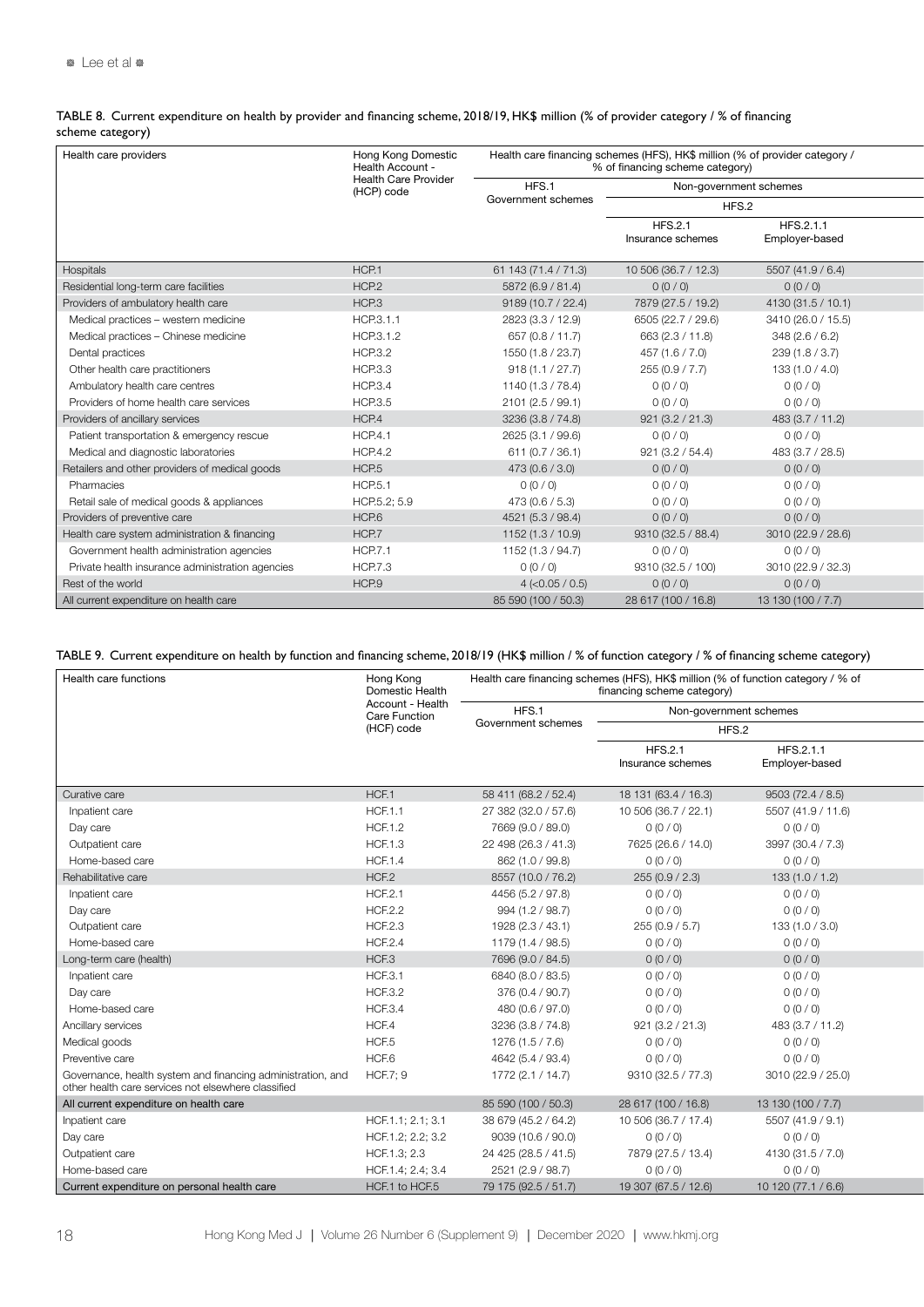٦

|                                  |                                                                 |                                                   | Health care imancing schemes (HFS), HK\$ million (% of provider category / % of imancing scheme category) |                      |                      |                     |
|----------------------------------|-----------------------------------------------------------------|---------------------------------------------------|-----------------------------------------------------------------------------------------------------------|----------------------|----------------------|---------------------|
|                                  |                                                                 | Non-government schemes                            |                                                                                                           |                      |                      | Total               |
|                                  | HFS.2                                                           |                                                   | HFS.3                                                                                                     | HFS.4                | Subtotal             |                     |
| HFS.2.1.2<br>Privately purchased | <b>HFS.2.2</b><br>Non-profit institutions<br>serving households | <b>HFS.2.3</b><br>Enterprise financing<br>schemes | Household out-of-<br>pocket payment                                                                       | Rest of the<br>world |                      |                     |
| 4999 (32.3 / 5.8)                | 0(0/0)                                                          | 1128 (69.2 / 1.3)                                 | 12 959 (24.1 / 15.1)                                                                                      | $0 (- / 0)$          | 24 593 (29.1 / 28.7) | 85 736 (50.4 / 100) |
| 0(0/0)                           | 161 (35.6 / 2.2)                                                | 0(0/0)                                            | 1180 (2.2 / 16.4)                                                                                         | $0 (- / 0)$          | 1341 (1.6 / 18.6)    | 7214 (4.2 / 100)    |
| 3749 (24.2 / 9.1)                | 278 (61.4 / 0.7)                                                | 446(27.4 / 1.1)                                   | 23 200 (43.2 / 56.6)                                                                                      | $0 (- / 0)$          | 31 804 (37.7 / 77.6) | 40 993 (24.1 / 100) |
| 3095 (20.0 / 14.1)               | 5(1.2 / < 0.05)                                                 | 377 (23.2 / 1.7)                                  | 12 254 (22.8 / 55.8)                                                                                      | $0 (- / 0)$          | 19 142 (22.7 / 87.1) | 21 965 (12.9 / 100) |
| 316(2.0 / 5.6)                   | 178 (39.3 / 3.2)                                                | 0(0/0)                                            | 4107 (7.6 / 73.3)                                                                                         | $0 (- / 0)$          | 4949 (5.9 / 88.3)    | 5606 (3.3 / 100)    |
| 217(1.4/3.3)                     | 70(15.5 / 1.1)                                                  | 0(0/0)                                            | 4463 (8.3 / 68.2)                                                                                         | $0 (- 0)$            | 4989 (5.9 / 76.3)    | 6540 (3.8 / 100)    |
| 121(0.8/3.7)                     | 0(0/0)                                                          | 69 (4.2 / 2.1)                                    | 2066 (3.8 / 62.5)                                                                                         | $0 (- 0)$            | 2390 (2.8 / 72.3)    | 3307 (1.9 / 100)    |
| 0(0/0)                           | 25(5.5/1.7)                                                     | 0(0/0)                                            | 289 (0.5 / 19.9)                                                                                          | $0 (- / 0)$          | 314(0.4 / 21.6)      | 1454 (0.9 / 100)    |
| 0(0/0)                           | 0(0/0)                                                          | 0(0/0)                                            | $20$ (<0.05 / 0.9)                                                                                        | $0 (- / 0)$          | $20$ (<0.05 / 0.9)   | 2121 (1.2 / 100)    |
| 438 (2.8 / 10.1)                 | 7(1.4/0.2)                                                      | 36(2.2/0.8)                                       | 128(0.2 / 3.0)                                                                                            | $0 (- 0)$            | 1092 (1.3 / 25.2)    | 4328 (2.5 / 100)    |
| 0(0/0)                           | 7(1.4/0.2)                                                      | 2(0.1/0.1)                                        | $3$ (<0.05 / 0.1)                                                                                         | $0 (- / 0)$          | 11 $(< 0.05 / 0.4)$  | 2636 (1.6 / 100)    |
| 438 (2.8 / 25.9)                 | 0(0/0)                                                          | 34(2.1 / 2.0)                                     | 125(0.2 / 7.4)                                                                                            | $0 (- / 0)$          | 1081 (1.3 / 63.9)    | 1692 (1.0 / 100)    |
| 0(0/0)                           | 0(0/0)                                                          | 0(0/0)                                            | 15 291 (28.5 / 97.0)                                                                                      | $0 (- 0)$            | 15 291 (18.1 / 97.0) | 15 764 (9.3 / 100)  |
| 0(0/0)                           | 0(0/0)                                                          | 0(0/0)                                            | 6831 (12.7 / 100)                                                                                         | $0 (- 0)$            | 6831 (8.1 / 100)     | 6831 (4.0 / 100)    |
| 0(0/0)                           | 0(0/0)                                                          | 0(0/0)                                            | 8460 (15.7 / 94.7)                                                                                        | $0 (- 0)$            | 8460 (10.0 / 94.7)   | 8933 (5.3 / 100)    |
| 0 (0 / 0)                        | 7(1.6/0.2)                                                      | 12(0.7/0.3)                                       | 54(0.1 / 1.2)                                                                                             | $0 (- / 0)$          | 74 (0.1 / 1.6)       | 4595 (2.7 / 100)    |
| 6301 (40.7 / 59.9)               | 0(0/0)                                                          | 8(0.5/0.1)                                        | 57(0.1/0.5)                                                                                               | $0 (- / 0)$          | 9375 (11.1 / 89.1)   | 10 527 (6.2 / 100)  |
| 0(0/0)                           | 0(0/0)                                                          | 8(0.5/0.7)                                        | 57(0.1 / 4.7)                                                                                             | $0 (- / 0)$          | 65 $(0.1 / 5.3)$     | 1217 (0.7 / 100)    |
| 6301 (40.7 / 67.7)               | 0(0/0)                                                          | 0(0/0)                                            | 0(0/0)                                                                                                    | $0 (- 0)$            | 9310 (11.0 / 100)    | 9310 (5.5 / 100)    |
| 0(0/0)                           | 0 (0 / 0)                                                       | 0 (0 / 0)                                         | 861 (1.6 / 99.5)                                                                                          | $0 (- 0)$            | 861 (1.0 / 99.5)     | 865 (0.5 / 100)     |
| 15 488 (100 / 9.1)               | 454 (100 / 0.3)                                                 | 1630 (100 / 1.0)                                  | 53 731 (100 / 31.6)                                                                                       | $0 (- 0)$            | 84 432 (100 / 49.7)  | 170 022 (100 / 100) |

Health care financing schemes (HFS), HK\$ million (% of provider category / % of financing scheme category)

Health care financing schemes (HFS), HK\$ million (% of function category / % of financing scheme category)

| Total                | Non-government schemes |                   |                                     |                                                   |                                                                 |                                  |
|----------------------|------------------------|-------------------|-------------------------------------|---------------------------------------------------|-----------------------------------------------------------------|----------------------------------|
|                      | Subtotal               | HFS.4             | HFS.3                               |                                                   | HFS.2                                                           |                                  |
|                      |                        | Rest of the world | Household out-of-<br>pocket payment | <b>HFS.2.3</b><br>Enterprise financing<br>schemes | <b>HFS.2.2</b><br>Non-profit institutions<br>serving households | HFS.2.1.2<br>Privately purchased |
| 111 463 (65.6 / 100) | 53 052 (62.8 / 47.6)   | $0 (- 0)$         | 34 049 (63.4 / 30.5)                | 606 (37.2 / 0.5)                                  | 266 (58.6 / 0.2)                                                | 8628 (55.7 / 7.7)                |
| 47 521 (27.9 / 100)  | 20 139 (23.9 / 42.4)   | $0 (- / 0)$       | 9411 (17.5 / 19.8)                  | 221 (13.6 / 0.5)                                  | 0(0/0)                                                          | 4999 (32.3 / 10.5)               |
| 8621 (5.1 / 100)     | 952 (1.1 / 11.0)       | $0 (- 0)$         | 941 (1.8 / 10.9)                    | 1(0.1 / < 0.05)                                   | 9(2.0/0.1)                                                      | 0(0/0)                           |
| 54 458 (32.0 / 100)  | 31 960 (37.9 / 58.7)   | $0 (- 0)$         | 23 696 (44.1 / 43.5)                | 384 (23.5 / 0.7)                                  | 256 (56.5 / 0.5)                                                | 3628 (23.4 / 6.7)                |
| 864 (0.5 / 100)      | $2$ (<0.05 / 0.2)      | $0 (- 0)$         | $2$ (<0.05 / 0.2)                   | 0(0/0)                                            | 0(0/0)                                                          | 0(0/0)                           |
| 11 227 (6.6 / 100)   | 2670 (3.2 / 23.8)      | $0 (- / 0)$       | 2345 (4.4 / 20.9)                   | 69 (4.2 / 0.6)                                    | 2(0.5 / < 0.05)                                                 | 121(0.8/1.1)                     |
| 4556 (2.7 / 100)     | 100(0.1 / 2.2)         | $0 (- 0)$         | 97(0.2 / 2.1)                       | 0(0/0)                                            | 2(0.5/0.1)                                                      | 0(0/0)                           |
| 1007 (0.6 / 100)     | $13 (-0.05 / 1.3)$     | $0 (- 0)$         | $13 (-0.05 / 1.3)$                  | 0(0/0)                                            | 0(0/0)                                                          | 0(0/0)                           |
| 4467 (2.6 / 100)     | 2540 (3.0 / 56.9)      | $0 (- 0)$         | 2217 (4.1 / 49.6)                   | 69 (4.2 / 1.5)                                    | 0(0/0)                                                          | 121(0.8/2.7)                     |
| 1196 (0.7 / 100)     | $17 (-0.05 / 1.5)$     | $0 (- / 0)$       | $17$ (<0.05 / 1.5)                  | 0(0/0)                                            | 0(0/0)                                                          | 0(0/0)                           |
| 9103 (5.4 / 100)     | 1407(1.7/15.5)         | $0 (- / 0)$       | 1249 (2.3 / 13.7)                   | 0(0/0)                                            | 159 (35.0 / 1.7)                                                | 0(0/0)                           |
| 8194 (4.8 / 100)     | 1354 (1.6 / 16.5)      | $0 (- 0)$         | 1195 (2.2 / 14.6)                   | 0(0/0)                                            | 159 (35.0 / 1.9)                                                | 0(0/0)                           |
| 414 (0.2 / 100)      | $38 (-0.05 / 9.3)$     | $0 (- 0)$         | 38(0.1 / 9.3)                       | 0(0/0)                                            | 0(0/0)                                                          | 0(0/0)                           |
| 495 (0.3 / 100)      | $15 (-0.05 / 3.0)$     | $0 (- 0)$         | 15 (< 0.05 / 3.0)                   | 0(0/0)                                            | 0(0/0)                                                          | 0(0/0)                           |
| 4328 (2.5 / 100)     | 1092 (1.3 / 25.2)      | $0 (- / 0)$       | 128(0.2 / 3.0)                      | 36(2.2 / 0.8)                                     | 7(1.4/0.2)                                                      | 438 (2.8 / 10.1)                 |
| 16 881 (9.9 / 100)   | 15 605 (18.5 / 92.4)   | $0 (- 0)$         | 15 605 (29.0 / 92.4)                | 0(0/0)                                            | 0(0/0)                                                          | 0(0/0)                           |
| 4972 (2.9 / 100)     | 330(0.4/6.6)           | $0 (- 0)$         | 298 (0.6 / 6.0)                     | 12(0.7/0.2)                                       | 20(4.4/0.4)                                                     | 0(0/0)                           |
| 12 047 (7.1 / 100)   | 10 274 (12.2 / 85.3)   | $0 (- 0)$         | 57(0.1/0.5)                         | 907(55.7 / 7.5)                                   | 0(0/0)                                                          | 6301 (40.7 / 52.3)               |
| 170 022 (100 / 100)  | 84 432 (100 / 49.7)    | $0 (- / 0)$       | 53 731 (100 / 31.6)                 | 1630 (100 / 1.0)                                  | 454 (100 / 0.3)                                                 | 15 488 (100 / 9.1)               |
| 60 271 (35.4 / 100)  | 21 592 (25.6 / 35.8)   | $0 (- 0)$         | 10 703 (19.9 / 17.8)                | 221 (13.6 / 0.4)                                  | 161 (35.6 / 0.3)                                                | 4999 (32.3 / 8.3)                |
| 10 042 (5.9 / 100)   | 1003 (1.2 / 10.0)      | $0 (- 0)$         | 993 (1.8 / 9.9)                     | 1(0.1 / < 0.05)                                   | 9(2.0/0.1)                                                      | O(O/O)                           |
| 58 926 (34.7 / 100)  | 34 500 (40.9 / 58.5)   | $0 (- 0)$         | 25 912 (48.2 / 44.0)                | 452 (27.7 / 0.8)                                  | 256 (56.5 / 0.4)                                                | 3749 (24.2 / 6.4)                |
| 2555 (1.5 / 100)     | $34 (-0.05 / 1.3)$     | $0 (- 0)$         | 34(0.1 / 1.3)                       | 0(0/0)                                            | 0(0/0)                                                          | 0(0/0)                           |
| 153 003 (90.0 / 100) | 73 827 (87.4 / 48.3)   | $0 (- 0)$         | 53 376 (99.3 / 34.9)                | 711 (43.6 / 0.5)                                  | 434 (95.6 / 0.3)                                                | 9187 (59.3 / 6.0)                |
|                      |                        |                   |                                     |                                                   |                                                                 |                                  |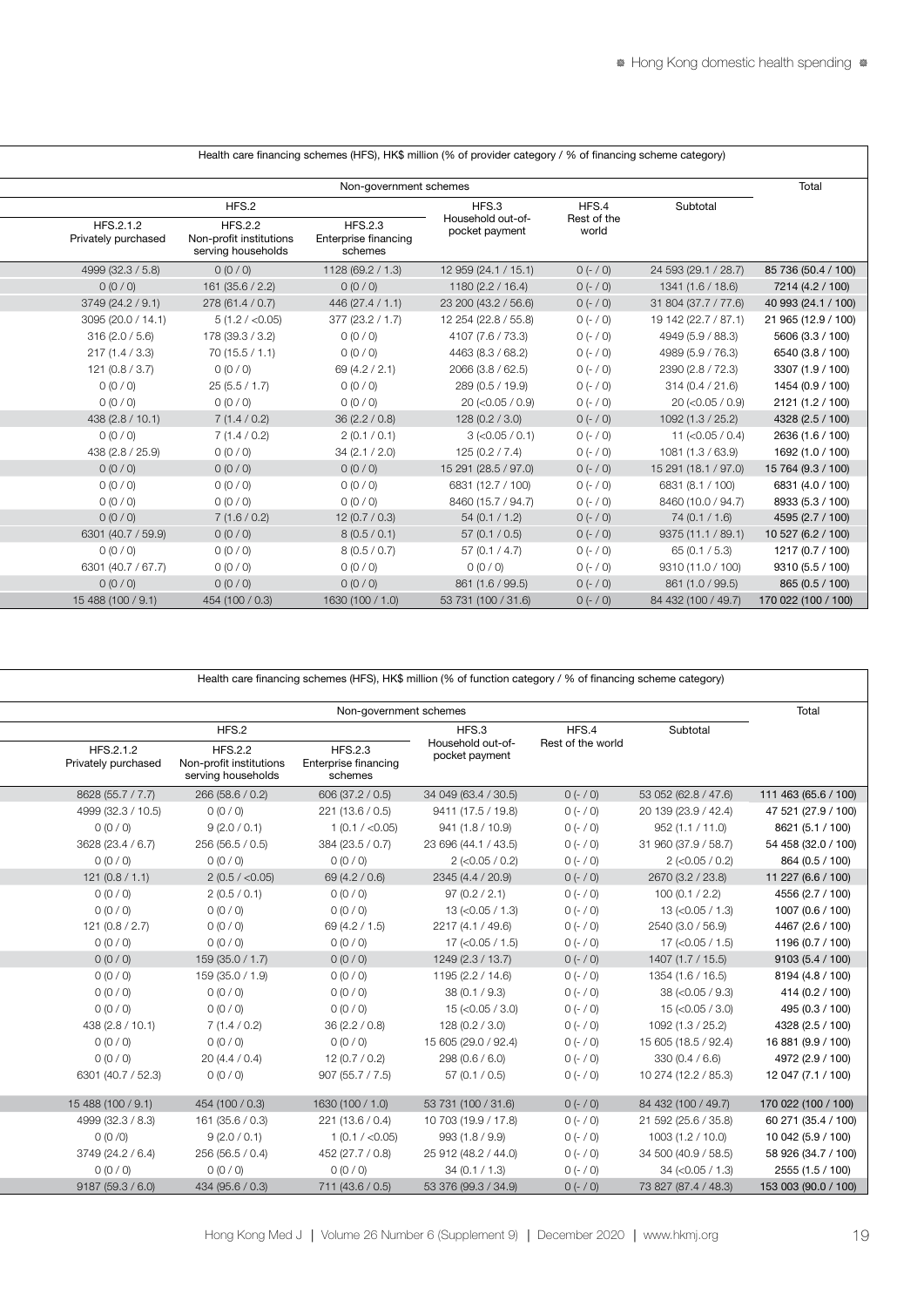TABLE 10. Current expenditure on health by function and financing scheme in terms of public providers, 2018/19, HK\$ million (% of function category / % of financing scheme category)

| Health care functions                                                                                              | Hong Kong<br>Domestic Health             |                      | Health care financing schemes, HK\$ million (% of function category /<br>% of financing scheme category) |                                     |                             |
|--------------------------------------------------------------------------------------------------------------------|------------------------------------------|----------------------|----------------------------------------------------------------------------------------------------------|-------------------------------------|-----------------------------|
|                                                                                                                    | Account - Health<br><b>Care Function</b> | HFS.1                | Non-government schemes                                                                                   |                                     |                             |
|                                                                                                                    | (HCF) code                               | Government schemes   | HFS.2                                                                                                    |                                     |                             |
|                                                                                                                    |                                          |                      |                                                                                                          | <b>HFS.2.1</b><br>Insurance schemes | HFS.2.1.1<br>Employer-based |
| Curative care                                                                                                      | HCF.1                                    | 55 895 (73.9 / 93.5) | $0 (- / 0)$                                                                                              | $0 (- / 0)$                         |                             |
| Inpatient care                                                                                                     | <b>HCF.1.1</b>                           | 27 382 (36.2 / 96.0) | $0 (- 0)$                                                                                                | $0 (- / 0)$                         |                             |
| Day care                                                                                                           | <b>HCF.1.2</b>                           | 7669 (10.1 / 99.1)   | $0 (- 0)$                                                                                                | $0 (- / 0)$                         |                             |
| Outpatient care                                                                                                    | <b>HCF.1.3</b>                           | 19 982 (26.4 / 88.2) | $0 (- 0)$                                                                                                | $0 (- / 0)$                         |                             |
| Home-based care                                                                                                    | <b>HCF.1.4</b>                           | 862 (1.1 / 99.8)     | $0 (- 0)$                                                                                                | $0 (- / 0)$                         |                             |
| Rehabilitative care                                                                                                | HCF.2                                    | 8345 (11.0 / 96.8)   | $0 (- / 0)$                                                                                              | $0 (- / 0)$                         |                             |
| Inpatient care                                                                                                     | <b>HCF.2.1</b>                           | 4326 (5.7 / 97.8)    | $0 (- / 0)$                                                                                              | $0 (- / 0)$                         |                             |
| Day care                                                                                                           | <b>HCF.2.2</b>                           | 994 (1.3 / 98.7)     | $0 (- 0)$                                                                                                | $0 (- / 0)$                         |                             |
| Outpatient care                                                                                                    | <b>HCF.2.3</b>                           | 1848 (2.4 / 92.5)    | $0 (- 0)$                                                                                                | $0 (- / 0)$                         |                             |
| Home-based care                                                                                                    | <b>HCF.2.4</b>                           | 1178 (1.6 / 98.5)    | $0 (- / 0)$                                                                                              | $0 (- / 0)$                         |                             |
| Long-term care (health)                                                                                            | HCF.3                                    | 2153 (2.8 / 98.6)    | $0 (- / 0)$                                                                                              | $0 (- / 0)$                         |                             |
| Inpatient care                                                                                                     | <b>HCF.3.1</b>                           | 2092 (2.8 / 98.6)    | $0 (- 0)$                                                                                                | $0 (- / 0)$                         |                             |
| Day care                                                                                                           | <b>HCF.3.2</b>                           | $0(0/-)$             | $O(-/-)$                                                                                                 | $O(-/-)$                            |                             |
| Home-based care                                                                                                    | <b>HCF.3.4</b>                           | 61 (0.1 / 98.5)      | $0 (- / 0)$                                                                                              | $0 (- / 0)$                         |                             |
| Ancillary services                                                                                                 | HCF.4                                    | 3192 (4.2 / 99.9)    | $0 (- / 0)$                                                                                              | $0 (- / 0)$                         |                             |
| Medical goods                                                                                                      | HCF.5                                    | $0(0/-)$             | $O(-/-)$                                                                                                 | $O(-/-)$                            |                             |
| Preventive care                                                                                                    | HCF.6                                    | 4327 (5.7 / 98.6)    | $0 (- 0)$                                                                                                | $0 (- / 0)$                         |                             |
| Governance, health system and financing administration, and<br>other health care services not elsewhere classified | <b>HCF.7: 9</b>                          | 1772 (2.3 / 96.5)    | $0 (- / 0)$                                                                                              | $0 (- / 0)$                         |                             |
| All current expenditure on health care                                                                             |                                          | 75 685 (100 / 94.6)  | $0 (- / 0)$                                                                                              | $0 (- / 0)$                         |                             |
| Inpatient care                                                                                                     | HCF.1.1; 2.1; 3.1                        | 33 800 (44.7 / 96.4) | $0 (- / 0)$                                                                                              | $0 (- / 0)$                         |                             |
| Day care                                                                                                           | HCF.1.2; 2.2; 3.2                        | 8663 (11.4 / 99.0)   | $0 (- / 0)$                                                                                              | $0 (- 0)$                           |                             |
| Outpatient care                                                                                                    | HCF.1.3; 2.3                             | 21 830 (28.8 / 88.5) | $0 (- 0)$                                                                                                | $0 (- / 0)$                         |                             |
| Home-based care                                                                                                    | HCF.1.4; 2.4; 3.4                        | 2101 (2.8 / 99.1)    | $0 (- / 0)$                                                                                              | $0 (- 0)$                           |                             |
| Current expenditure on personal health care                                                                        | HCF.1 to HCF.5                           | 69 586 (91.9 / 94.3) | $0 (- / 0)$                                                                                              | $0 (- / 0)$                         |                             |

| TABLE 11. Current expenditure on health by function and financing scheme in terms of private providers, 2018/19, HK\$ million (% of function category / |  |
|---------------------------------------------------------------------------------------------------------------------------------------------------------|--|
| % of financing scheme category)                                                                                                                         |  |

| Health care functions                                                                                              | Hong Kong<br>Domestic Health       |                    | Health care financing schemes, HK\$ million (% of function category /<br>% of financing scheme category) |                             |
|--------------------------------------------------------------------------------------------------------------------|------------------------------------|--------------------|----------------------------------------------------------------------------------------------------------|-----------------------------|
|                                                                                                                    | Account - Health                   | HFS.1              | Non-government schemes                                                                                   |                             |
|                                                                                                                    | <b>Care Function</b><br>(HCF) code | Government schemes | HFS.2                                                                                                    |                             |
|                                                                                                                    |                                    |                    | <b>HFS.2.1</b><br>Insurance schemes                                                                      | HFS.2.1.1<br>Employer-based |
|                                                                                                                    |                                    |                    |                                                                                                          |                             |
| Curative care                                                                                                      | HCF.1                              | 2515 (25.4 / 4.9)  | 18 131 (63.4 / 35.1)                                                                                     | 9503 (72.4 / 18.4)          |
| Inpatient care                                                                                                     | <b>HCF.1.1</b>                     | 0(0/0)             | 10 506 (36.7 / 55.3)                                                                                     | 5507 (41.9 / 29.0)          |
| Day care                                                                                                           | <b>HCF.1.2</b>                     | 0(0/0)             | 0(0/0)                                                                                                   | 0(0/0)                      |
| Outpatient care                                                                                                    | <b>HCF.1.3</b>                     | 2515 (25.4 / 7.9)  | 7625 (26.6 / 24.0)                                                                                       | 3997 (30.4 / 12.6)          |
| Home-based care                                                                                                    | <b>HCF.1.4</b>                     | $0(0/-)$           | $0(0/-)$                                                                                                 | $0(0/-)$                    |
| Rehabilitative care                                                                                                | HCF <sub>2</sub>                   | 211(2.1/8.1)       | 255 (0.9 / 9.8)                                                                                          | 133(1.0/5.1)                |
| Inpatient care                                                                                                     | HCF.2.                             | 131 (1.3 / 96.9)   | 0(0/0)                                                                                                   | 0(0/0)                      |
| Day care                                                                                                           | <b>HCF.2.2</b>                     | $0(0/-)$           | $0(0/-)$                                                                                                 | $0(0/-)$                    |
| Outpatient care                                                                                                    | <b>HCF.2.3</b>                     | 80(0.8/3.2)        | 255 (0.9 / 10.3)                                                                                         | 133(1.0/5.4)                |
| Home-based care                                                                                                    | <b>HCF.2.4</b>                     | $1$ (<0.05 / 100)  | 0(0/0)                                                                                                   | 0(0/0)                      |
| Long-term care (health)                                                                                            | HCF.3                              | 5543 (56.0 / 80.1) | 0(0/0)                                                                                                   | 0(0/0)                      |
| Inpatient care                                                                                                     | <b>HCF.3.1</b>                     | 4748 (47.9 / 78.2) | 0(0/0)                                                                                                   | 0(0/0)                      |
| Day care                                                                                                           | <b>HCF.3.2</b>                     | 376 (3.8 / 90.7)   | 0(0/0)                                                                                                   | 0(0/0)                      |
| Home-based care                                                                                                    | <b>HCF.3.4</b>                     | 419 (4.2 / 96.8)   | 0(0/0)                                                                                                   | 0(0/0)                      |
| Ancillary services                                                                                                 | HCF.4                              | 44(0.4/3.9)        | 921(3.2/81.4)                                                                                            | 483 (3.7 / 42.7)            |
| Medical goods                                                                                                      | HCF.5                              | 1276 (12.9 / 7.6)  | 0(0/0)                                                                                                   | 0(0/0)                      |
| Preventive care                                                                                                    | HCF.6                              | 315(3.2 / 54.0)    | 0(0/0)                                                                                                   | 0(0/0)                      |
| Governance, health system and financing administration, and<br>other health care services not elsewhere classified | <b>HCF.7: 9</b>                    | 0(0/0)             | 9310 (32.5 / 91.2)                                                                                       | 3010 (22.9 / 29.5)          |
| All current expenditure on health care                                                                             |                                    | 9905 (100 / 11.0)  | 28 617 (100 / 31.8)                                                                                      | 13 130 (100 / 14.6)         |
| Inpatient care                                                                                                     | HCF.1.1; 2.1; 3.1                  | 4879 (49.3 / 19.4) | 10 506 (36.7 / 41.7)                                                                                     | 5507 (41.9 / 21.9)          |
| Day care                                                                                                           | HCF.1.2; 2.2; 3.2                  | 376 (3.8 / 29.1)   | 0(0/0)                                                                                                   | 0(0/0)                      |
| Outpatient care                                                                                                    | HCF.1.3; 2.3                       | 2595 (26.2 / 7.6)  | 7879 (27.5 / 23.0)                                                                                       | 4130 (31.5 / 12.1)          |
| Home-based care                                                                                                    | HCF.1.4; 2.4; 3.4                  | 420 (4.2 / 96.8)   | 0(0/0)                                                                                                   | 0(0/0)                      |
| Current expenditure on personal health care                                                                        | HCF.1 to HCF.5                     | 9589 (96.8 / 12.1) | 19 307 (67.5 / 24.4)                                                                                     | 10 120 (77.1 / 12.8)        |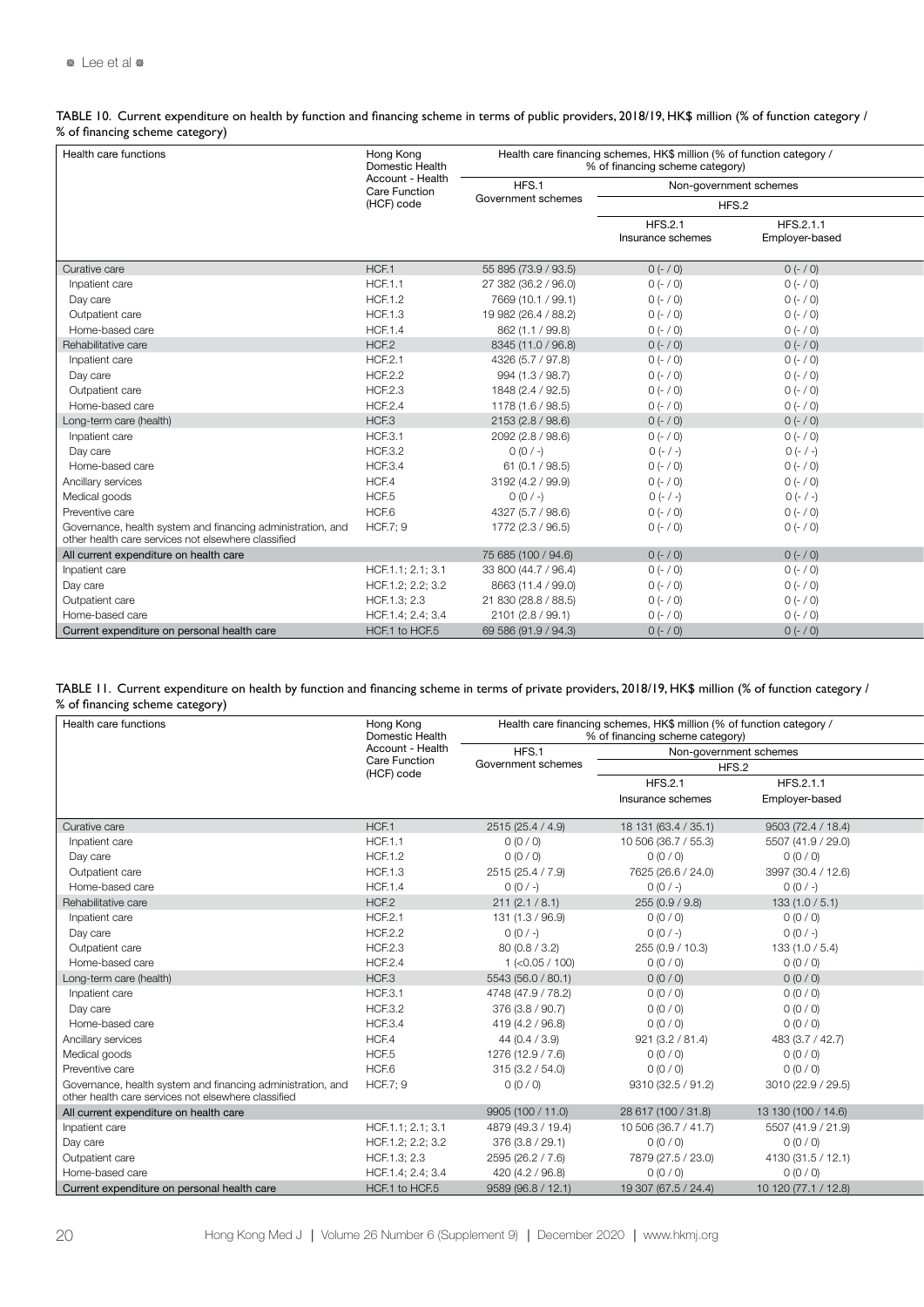|                                  |                                                                 | Health care financing schemes, HK\$ million (% of function category / % of financing scheme category) |                                     |                   |                    |                     |
|----------------------------------|-----------------------------------------------------------------|-------------------------------------------------------------------------------------------------------|-------------------------------------|-------------------|--------------------|---------------------|
|                                  |                                                                 | Non-government schemes                                                                                |                                     |                   |                    | Total               |
|                                  | HFS.2                                                           |                                                                                                       | HFS.3                               | HFS.4             | Subtotal           |                     |
| HFS.2.1.2<br>Privately purchased | <b>HFS.2.2</b><br>Non-profit institutions<br>serving households | <b>HFS.2.3</b><br>Enterprise financing<br>schemes                                                     | Household out-of-<br>pocket payment | Rest of the world |                    |                     |
| $0 (- / 0)$                      | 0(0/0)                                                          | 0(0/0)                                                                                                | 3906 (90.4 / 6.5)                   | $O(-/O)$          | 3906 (89.9 / 6.5)  | 59 801 (74.7 / 100) |
| $0 (- / 0)$                      | 0(0/0)                                                          | 0(0/0)                                                                                                | 1152 (26.7 / 4.0)                   | $0 (- / 0)$       | 1152 (26.5 / 4.0)  | 28 534 (35.7 / 100) |
| $0 (- 0)$                        | 0(0/0)                                                          | 0(0/0)                                                                                                | 73 (1.7 / 0.9)                      | $0 (- / 0)$       | 73 (1.7 / 0.9)     | 7743 (9.7 / 100)    |
| $0 (- 0)$                        | 0(0/0)                                                          | 0(0/0)                                                                                                | 2679 (62.0 / 11.8)                  | $0 (- 0)$         | 2679 (61.7 / 11.8) | 22 661 (28.3 / 100) |
| $0 (- 0)$                        | 0(0/0)                                                          | 0(0/0)                                                                                                | $2$ (<0.05 / 0.2)                   | $0 (- / 0)$       | $2$ (<0.05 / 0.2)  | 864 (1.1 / 100)     |
| $0 (- / 0)$                      | 0(0/0)                                                          | 0(0/0)                                                                                                | 277(6.4/3.2)                        | $O(-70)$          | 277(6.4/3.2)       | 8622 (10.8 / 100)   |
| $0 (- 0)$                        | 0(0/0)                                                          | 0 (0 / 0)                                                                                             | 95(2.2 / 2.2)                       | $0 (- / 0)$       | 95(2.2 / 2.2)      | 4421 (5.5 / 100)    |
| $0 (- 0)$                        | 0(0/0)                                                          | 0(0/0)                                                                                                | 13(0.3/1.3)                         | $0 (- / 0)$       | 13(0.3/1.3)        | 1007 (1.3 / 100)    |
| $0 (- 0)$                        | 0(0/0)                                                          | 0 (0 / 0)                                                                                             | 150(3.5 / 7.5)                      | $0 (- / 0)$       | 150(3.5 / 7.5)     | 1998 (2.5 / 100)    |
| $0 (- 0)$                        | 0(0/0)                                                          | 0(0/0)                                                                                                | 17(0.4/1.5)                         | $0 (- / 0)$       | 17(0.4/1.5)        | 1196 (1.5 / 100)    |
| $O(-/O)$                         | 0(0/0)                                                          | 0(0/0)                                                                                                | 31(0.7/1.4)                         | $0 (- / 0)$       | 31(0.7/1.4)        | 2185 (2.7 / 100)    |
| $O(-70)$                         | 0(0/0)                                                          | 0(0/0)                                                                                                | 30(0.7 / 1.4)                       | $0 (- / 0)$       | 30(0.7 / 1.4)      | 2123 (2.7 / 100)    |
| $0 (- / -)$                      | $0(0/-)$                                                        | $0(0/-)$                                                                                              | $0(0/-)$                            | $O(-/-)$          | $0(0/-)$           | $0(0/-)$            |
| $0 (- 0)$                        | 0(0/0)                                                          | 0(0/0)                                                                                                | $1$ (<0.05 / 1.5)                   | $0 (- 0)$         | $1$ (<0.05 / 1.5)  | 62 (0.1 / 100)      |
| $0 (- 0)$                        | 0(0/0)                                                          | 0(0/0)                                                                                                | 4(0.1/0.1)                          | $0 (- / 0)$       | 4(0.1/0.1)         | 3196 (4.0 / 100)    |
| $0 (- / -)$                      | $0(0/-)$                                                        | $0(0/-)$                                                                                              | $0(0/-)$                            | $O(-/-)$          | $0(0/-)$           | $0(0/-)$            |
| $0 (- / 0)$                      | 4(100/0.1)                                                      | 12(59.3/0.3)                                                                                          | 45(1.1 / 1.0)                       | $0 (- / 0)$       | 62 $(1.4 / 1.4)$   | 4389 (5.5 / 100)    |
| $0 (- 0)$                        | 0(0/0)                                                          | 8(40.7 / 0.5)                                                                                         | 57(1.3/3.1)                         | $0 (- / 0)$       | 65(1.5/3.5)        | 1837 (2.3 / 100)    |
| $O(-/O)$                         | 4(100 / < 0.05)                                                 | 20(100 / < 0.05)                                                                                      | 4320 (100 / 5.4)                    | $O(-/O)$          | 4344 (100 / 5.4)   | 80 029 (100 / 100)  |
| $0 (- / 0)$                      | 0(0/0)                                                          | 0(0/0)                                                                                                | 1278 (29.6 / 3.6)                   | $0 (- 0)$         | 1278 (29.4 / 3.6)  | 35 078 (43.8 / 100) |
| $0 (- / 0)$                      | 0(0/0)                                                          | 0(0/0)                                                                                                | 87 (2.0 / 1.0)                      | $0 (- / 0)$       | 87 (2.0 / 1.0)     | 8750 (10.9 / 100)   |
| $0 (- 0)$                        | 0(0/0)                                                          | 0(0/0)                                                                                                | 2829 (65.5 / 11.5)                  | $0 (- / 0)$       | 2829 (65.1 / 11.5) | 24 659 (30.8 / 100) |
| $0 (- 0)$                        | 0(0/0)                                                          | 0(0/0)                                                                                                | 20(0.5/0.9)                         | $0 (- / 0)$       | 20(0.5/0.9)        | 2121 (2.7 / 100)    |
| $0 (- 0)$                        | 0(0/0)                                                          | 0(0/0)                                                                                                | 4218 (97.6 / 5.7)                   | $0 (- / 0)$       | 4218 (97.1 / 5.7)  | 73 804 (92.2 / 100) |

Health care financing schemes, HK\$ million (% of function category / % of financing scheme category)

Health care financing schemes, HK\$ million (% of function category / % of financing scheme category)

|                                             | Non-government schemes |                      |                             |                         |                     |  |
|---------------------------------------------|------------------------|----------------------|-----------------------------|-------------------------|---------------------|--|
| Subtotal                                    | HFS.4                  | HFS.3                |                             | HFS.2                   |                     |  |
|                                             | Rest of the world      | Household out-of-    | <b>HFS.2.3</b>              | <b>HFS.2.2</b>          | HFS.2.1.2           |  |
|                                             |                        | pocket payment       | <b>Enterprise financing</b> | Non-profit institutions | Privately purchased |  |
|                                             |                        |                      | schemes                     | serving households      |                     |  |
| 51 662 (57.4 / 100)<br>49 146 (61.4 / 95.1) | $0 (- / 0)$            | 30 143 (61.0 / 58.3) | 606 (37.7 / 1.2)            | 266 (59.1 / 0.5)        | 8628 (55.7 / 16.7)  |  |
| 18 986 (21.1 / 100)<br>18 986 (23.7 / 100)  | $0 (- / 0)$            | 8259 (16.7 / 43.5)   | 221 (13.7 / 1.2)            | 0(0/0)                  | 4999 (32.3 / 26.3)  |  |
| 878 (1.0 / 100)<br>878 (1.1 / 100)          | $0 (- / 0)$            | 867 (1.8 / 98.8)     | 1(0.1/0.2)                  | 9(2.1 / 1.1)            | 0(0/0)              |  |
| 29 282 (36.6 / 92.1)<br>31 797 (35.3 / 100) | $0 (- / 0)$            | 21 017 (42.5 / 66.1) | 384 (23.8 / 1.2)            | 256 (57.1 / 0.8)        | 3628 (23.4 / 11.4)  |  |
| $0(0/-)$<br>$0(0/-)$                        | $0 (- / -)$            | $0(0/-)$             | $0(0/-)$                    | $0(0/-)$                | $0(0/-)$            |  |
| 2394 (3.0 / 91.9)<br>2605 (2.9 / 100)       | $0 (- / 0)$            | 2068 (4.2 / 79.4)    | 69 (4.3 / 2.6)              | 2(0.6/0.1)              | 121 $(0.8 / 4.7)$   |  |
| 135 (0.2 / 100)<br>$4$ ( $<$ 0.05 / 3.1)    | $0 (- / 0)$            | $2$ (<0.05 / 1.3)    | 0(0/0)                      | 2(0.6 / 1.8)            | 0(0/0)              |  |
| $O(O / -)$<br>$0(0/-)$                      | $0 (- / -)$            | $0(0/-)$             | $0(0/-)$                    | $0(0/-)$                | $0(0/-)$            |  |
| 2390 (3.0 / 96.8)<br>2469 (2.7 / 100)       | $0 (- / 0)$            | 2066 (4.2 / 83.7)    | 69 (4.3 / 2.8)              | 0(0/0)                  | 121(0.8/4.9)        |  |
| 0(0/0)<br>$1$ (<0.05 / 100)                 | $0 (- / 0)$            | 0(0/0)               | 0(0/0)                      | 0(0/0)                  | 0(0/0)              |  |
| 1376 (1.7 / 19.9)<br>6919 (7.7 / 100)       | $O(-/O)$               | 1217 (2.5 / 17.6)    | 0(0/0)                      | 159 (35.4 / 2.3)        | 0(0/0)              |  |
| 1324 (1.7 / 21.8)<br>6072 (6.7 / 100)       | $0 (- / 0)$            | 1165 (2.4 / 19.2)    | 0(0/0)                      | 159 (35.4 / 2.6)        | 0(0/0)              |  |
| $38 (-0.05 / 9.3)$<br>414 (0.5 / 100)       | $0 (- / 0)$            | 38(0.1/9.3)          | 0(0/0)                      | 0(0/0)                  | 0(0/0)              |  |
| $14 (-0.05 / 3.2)$<br>433 (0.5 / 100)       | $0 (- 0)$              | $14 (-0.05 / 3.2)$   | 0(0/0)                      | 0(0/0)                  | 0(0/0)              |  |
| 1132 (1.3 / 100)<br>1088 (1.4 / 96.1)       | $0 (- / 0)$            | 125 (0.3 / 11.0)     | 36(2.2 / 3.2)               | 7(1.5/0.6)              | 438 (2.8 / 38.7)    |  |
| 16 881 (18.8 / 100)<br>15 605 (19.5 / 92.4) | $0 (- 0)$              | 15 605 (31.6 / 92.4) | 0(0/0)                      | 0(0/0)                  | 0(0/0)              |  |
| 268 (0.3 / 46.0)<br>584 (0.6 / 100)         | $0 (- / 0)$            | 253 (0.5 / 43.3)     | 0(0/0)                      | 16(3.5 / 2.7)           | 0(0/0)              |  |
| 10 209 (11.3 / 100)<br>10 209 (12.7 / 100)  | $0 (- / 0)$            | 0(0/0)               | 899 (55.8 / 8.8)            | 0(0/0)                  | 6301 (40.7 / 61.7)  |  |
|                                             |                        |                      |                             |                         |                     |  |
| 80 088 (100 / 89.0)<br>89 992 (100 / 100)   | $0 (- / 0)$            | 49 411 (100 / 54.9)  | 1610 (100 / 1.8)            | 449 (100 / 0.5)         | 15 488 (100 / 17.2) |  |
| 20 314 (25.4 / 80.6)<br>25 193 (28.0 / 100) | $0 (- / 0)$            | 9425 (19.1 / 37.4)   | 221 (13.7 / 0.9)            | 161 (35.9 / 0.6)        | 4999 (32.3 / 19.8)  |  |
| 916 (1.1 / 70.9)<br>1292 (1.4 / 100)        | $0 (- 0)$              | 906 (1.8 / 70.1)     | 1(0.1/0.1)                  | 9(2.1/0.7)              | 0(0/0)              |  |
| 34 267 (38.1 / 100)<br>31 671 (39.5 / 92.4) | $0 (- / 0)$            | 23 083 (46.7 / 67.4) | 452 (28.1 / 1.3)            | 256 (57.1 / 0.7)        | 3749 (24.2 / 10.9)  |  |
| $14$ (<0.05 / 3.2)<br>434 (0.5 / 100)       | $0 (- 0)$              | $14 (-0.05 / 3.2)$   | 0(0/0)                      | 0(0/0)                  | 0(0/0)              |  |
| 79 199 (88.0 / 100)<br>69 610 (86.9 / 87.9) | $0 (- 0)$              | 49 159 (99.5 / 62.1) | 711 (44.2 / 0.9)            | 434 (96.5 / 0.5)        | 9187 (59.3 / 11.6)  |  |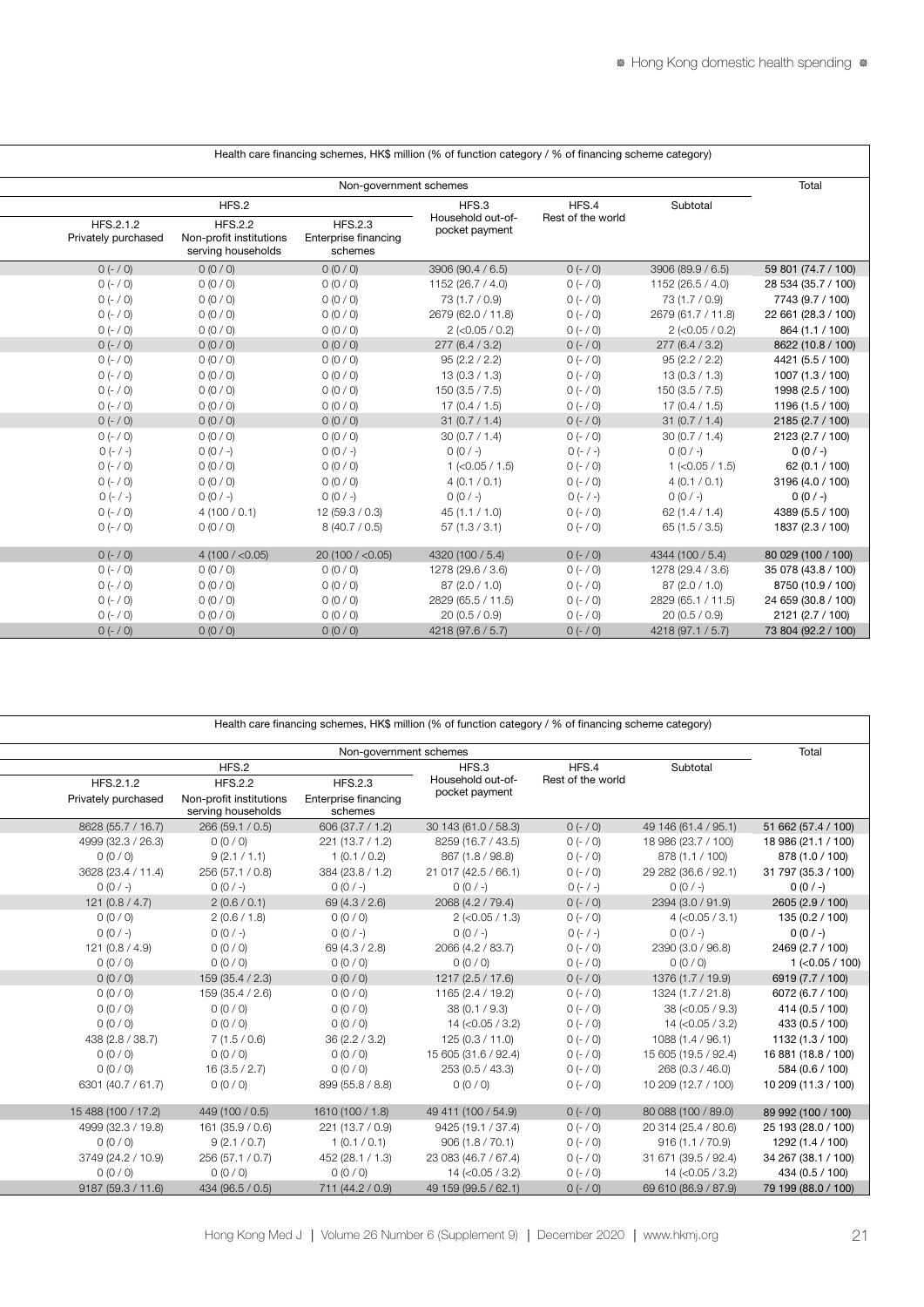| Economy                               |      | CEH as a % of GDP |         |      | Share of government / compulsory<br>Government funding, %<br>schemes, % |      |                          |                          |      |  |
|---------------------------------------|------|-------------------|---------|------|-------------------------------------------------------------------------|------|--------------------------|--------------------------|------|--|
|                                       | 2008 | 2013              | 2018    | 2008 | 2013                                                                    | 2018 | 2008                     | 2013                     | 2018 |  |
| United States of America <sup>t</sup> | 15.3 | 16.2              | 16.9    | 47.3 | 48.9                                                                    | 84.7 | 34.9                     | 37.0                     | 38.5 |  |
| Switzerland                           | 9.8  | 10.8              | 11.9    | 63.6 | 67.0                                                                    | 64.4 | 29.9                     | 31.4                     | 29.7 |  |
| Germany                               | 10.3 | 11.0              | 11.5    | 75.1 | 83.8                                                                    | 84.6 | 11.9                     | 13.6                     | 13.9 |  |
| France                                | 10.5 | 11.4              | 11.3    | 76.5 | 76.3                                                                    | 83.6 | 19.3                     | 19.6                     | 18.2 |  |
| Japan                                 | 8.2  | 10.8              | 11.0    | 81.2 | 84.3                                                                    | 84.1 | 41.4                     | 42.2                     | 38.0 |  |
| Sweden                                | 8.2  | 10.9              | 10.9    | 82.5 | 84.0                                                                    | 85.1 | 82.5                     | 84.0                     | 85.1 |  |
| Canada                                | 9.6  | 10.3              | 10.8    | 70.0 | 71.2                                                                    | 70.4 | 71.6                     | 72.8                     | 72.0 |  |
| Belgium                               | 9.6  | 10.6              | 10.3    | 75.5 | 76.0                                                                    | 75.8 | 36.2                     | 38.9                     | 36.9 |  |
| Austria                               | 9.7  | 10.3              | 10.3    | 75.0 | 74.0                                                                    | 74.7 | 32.0                     | 32.7                     | 32.6 |  |
| Denmark                               | 9.5  | 10.2              | 10.1    | 84.0 | 84.3                                                                    | 83.9 | 84.0                     | 84.3                     | 83.9 |  |
| Norway                                | 8.0  | 8.9               | 10.0    | 84.1 | 85.0                                                                    | 85.3 | 84.1                     | 85.0                     | 85.3 |  |
| United Kingdom                        | 9.2  | 10.0              | 10.0    | 81.3 | 79.2                                                                    | 77.8 | 81.7                     | 79.8                     | 78.6 |  |
| Netherlands                           | 9.3  | 10.6              | 10.0    | 82.7 | 81.1                                                                    | 82.1 | 20.6                     | 18.6                     | 22.5 |  |
| Portugal                              | 9.3  | 9.1               | 9.4     | 68.4 | 66.9                                                                    | 61.5 | 67.8                     | 66.2                     | 60.0 |  |
| Australia                             | 8.3  | 8.8               | 9.3     | 69.0 | 64.8                                                                    | 66.7 | 72.3                     | 67.6                     | 69.1 |  |
| New Zealand                           | 9.1  | 9.4               | 9.2     | 80.9 | 80.1                                                                    | 79.2 | 74.1                     | 74.8                     | 72.0 |  |
| Finland                               | 8.3  | 9.8               | 9.0     | 77.4 | 77.9                                                                    | 76.9 | 70.7                     | 71.8                     | 74.9 |  |
| Spain                                 | 8.4  | 9.1               | 9.0     | 73.3 | 71.0                                                                    | 70.4 | 69.8                     | 67.6                     | 67.0 |  |
| Italy                                 | 8.5  | 8.8               | 8.7     | 77.7 | 75.8                                                                    | 73.9 | 77.6                     | 75.5                     | 73.7 |  |
| Iceland                               | 8.6  | 8.2               | 8.5     | 82.6 | 80.2                                                                    | 82.4 | 82.6                     | 80.2                     | 82.4 |  |
| Greece                                | 8.8  | 8.3               | 7.7     | 65.3 | 61.7                                                                    | 58.7 | 40.9                     | 38.0                     | 30.1 |  |
| Korea                                 | 5.4  | 6.2               | 7.6     | 59.0 | 59.1                                                                    | 59.9 | 19.0                     | 18.1                     | 16.6 |  |
| Israel                                | 7.0  | 7.1               | 7.5     | 61.3 | 63.4                                                                    | 64.7 | 35.1                     | 37.0                     | 40.4 |  |
| Ireland                               | 9.1  | 10.3              | 6.9     | 79.3 | 71.2                                                                    | 73.9 | 79.0                     | 70.9                     | 73.3 |  |
| Hungary                               | 7.1  | 7.2               | 6.7     | 68.9 | 66.6                                                                    | 69.5 | 33.3                     | 45.4                     | 50.5 |  |
| Saudi Arabia                          | 3.0  | 4.5               | 6.4     | 63.6 | 69.6                                                                    | 73.4 | 63.6                     | 69.6                     | 62.4 |  |
| Poland                                | 6.4  | 6.4               | 6.3     | 71.7 | 70.7                                                                    | 71.5 | 14.2                     | 11.6                     | 11.0 |  |
| Taiwan                                | 5.9  | 6.0               | 6.1     | 60.8 | 62.2                                                                    | 63.5 | $\overline{\phantom{a}}$ | $\overline{\phantom{a}}$ | 26.5 |  |
| Hong Kong SAR*                        | 4.9  | 5.6               | 5.9     | 50.4 | 48.9                                                                    | 50.3 | 50.4                     | 48.9                     | 50.3 |  |
| Mexico                                | 5.7  | 5.9               | 5.5     | 45.9 | 52.8                                                                    | 50.8 | 20.3                     | 23.2                     | 27.7 |  |
| China                                 | 3.9  | 4.7               | 5.4     | 44.5 | 57.1                                                                    | 56.6 | 26.1                     | 32.4                     | 28.5 |  |
| Russia                                | 4.9  | 5.1               | 5.3     | 62.6 | 62.4                                                                    | 59.5 | 51.5                     | 43.8                     | 37.8 |  |
| Luxembourg                            | 6.5  | 5.5               | 5.3     | 87.3 | 83.1                                                                    | 84.1 | 36.8                     | 36.1                     | 37.1 |  |
| Singapore                             | 3.2  | 3.7               | 4.5     | 37.3 | 47.3                                                                    | 55.2 | 31.0                     | 36.8                     | 41.9 |  |
| United Arab Emirates                  | 2.9  | 3.6               | 4.2     | 63.9 | 72.0                                                                    | 77.5 | 63.9                     | 72.0                     | 51.6 |  |
| Thailand                              | 3.5  | 3.5               | 3.8     | 78.2 | 78.2                                                                    | 79.1 | 70.4                     | 70.3                     | 70.5 |  |
| Malaysia                              | 3.0  | 3.5               | $3.8\,$ | 53.0 | 53.9                                                                    | 51.3 | 52.5                     | 53.1                     | 50.4 |  |
| India                                 | 3.7  | 3.5               | 3.5     | 23.1 | 22.1                                                                    | 27.2 | 21.9                     | 21.1                     | 23.4 |  |

TABLE 12. Current expenditure on health (CEH) as a percentage of gross domestic product (GDP), share of government / compulsory schemes, and government funding in Hong Kong and selected economies, 2008, 2013, and 2018

Source: World Health Organization Global Health Expenditure Database and OECD.stat accessed in December 2020. Data for Taiwan extracted from Statistical Bureau of Taiwan.

Refers to Hong Kong Domestic Health Account with financial year starting April 1st

† On the introduction of the Affordable Care Act in 2014, all private health insurance is included under the category of compulsory private insurance. Medigap plans and Property and Casualty insurance, which are of a more voluntary nature and would normally be reported under 'voluntary health insurance scheme', are included under 'compulsory private insurance schemes'.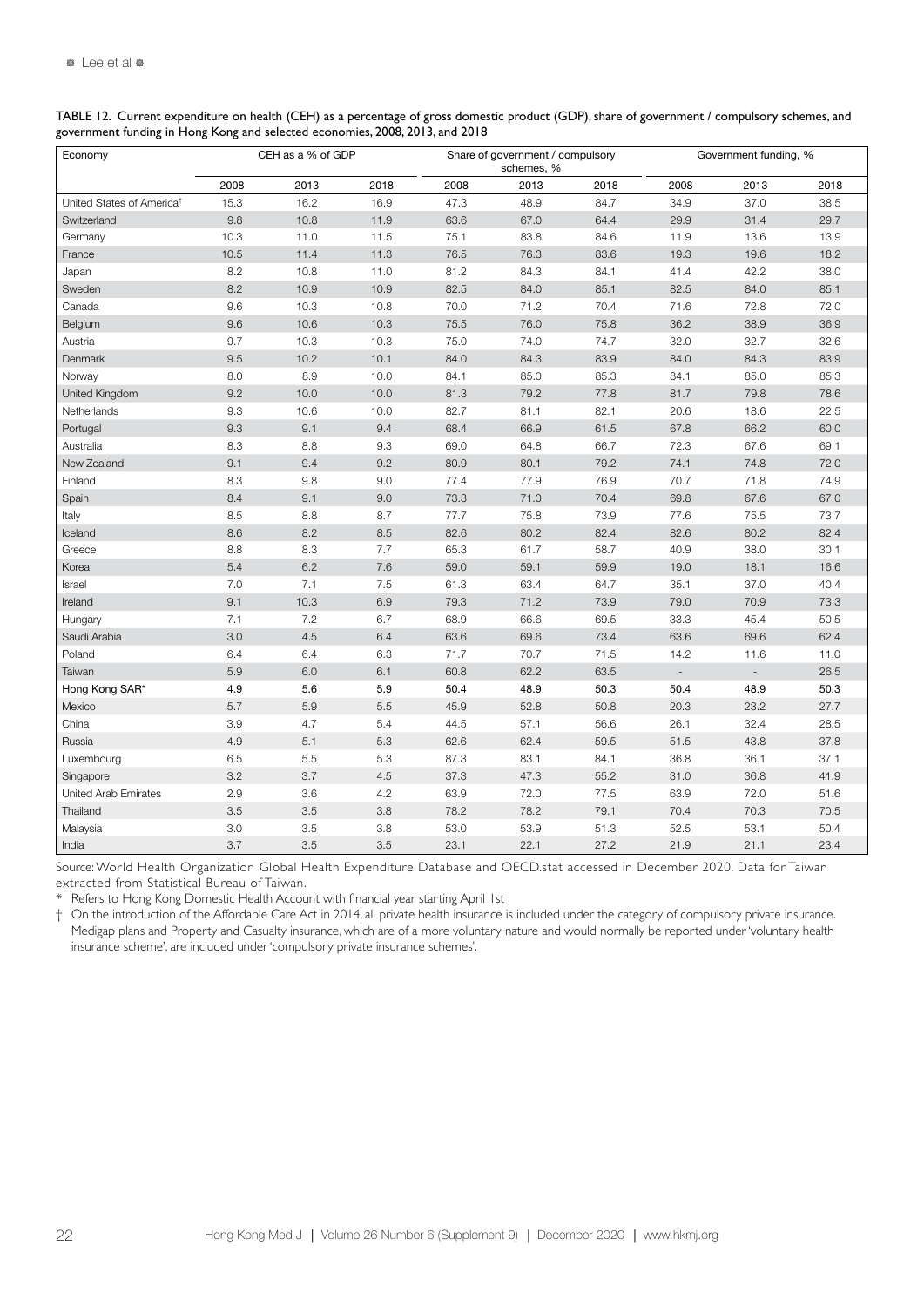|  |  | TABLE 13 Mix of current expenditure on health (CEH) in Hong Kong and selected economies, 2018 |
|--|--|-----------------------------------------------------------------------------------------------|
|--|--|-----------------------------------------------------------------------------------------------|

| Economy                  | % of CEH   |                                                  |                                       |                          |                                                          |  |  |  |  |  |  |
|--------------------------|------------|--------------------------------------------------|---------------------------------------|--------------------------|----------------------------------------------------------|--|--|--|--|--|--|
|                          |            | Government / compulsory schemes                  |                                       | Non-government schemes   |                                                          |  |  |  |  |  |  |
|                          | Government | Insurance / compulsory<br>medical saving account | Out-of-pocket payment<br>(households) | Voluntary insurance      | All other private funds (including<br>rest of the world) |  |  |  |  |  |  |
| United States of America | 26.0       | 58.7                                             | 10.8                                  | ÷,                       | 4.5                                                      |  |  |  |  |  |  |
| Switzerland              | 22.1       | 42.3                                             | 28.0                                  | 6.6                      | 1.1                                                      |  |  |  |  |  |  |
| Germany                  | 6.5        | 78.1                                             | 12.5                                  | 1.4                      | 1.5                                                      |  |  |  |  |  |  |
| France                   | 5.4        | 78.2                                             | 9.2                                   | 6.5                      | 0.6                                                      |  |  |  |  |  |  |
| Japan                    | 8.4        | 75.7                                             | 12.7                                  | 2.3                      | 0.9                                                      |  |  |  |  |  |  |
| Sweden                   | 85.1       | $\overline{a}$                                   | 13.8                                  | 0.6                      | 0.5                                                      |  |  |  |  |  |  |
| Canada                   | 68.9       | 1.5                                              | 14.7                                  | 13.0                     | 1.9                                                      |  |  |  |  |  |  |
| Belgium                  | 20.4       | 55.4                                             | 19.1                                  | 5.1                      | 0.0                                                      |  |  |  |  |  |  |
| Austria                  | 30.2       | 44.5                                             | 18.4                                  | 5.1                      | 1.8                                                      |  |  |  |  |  |  |
| Denmark                  | 83.9       | $\overline{\phantom{a}}$                         | 13.8                                  | 2.3                      | 0.1                                                      |  |  |  |  |  |  |
| Norway                   | 85.3       | ÷,                                               | 14.3                                  | $\bar{\phantom{a}}$      | 0.4                                                      |  |  |  |  |  |  |
| United Kingdom           | 77.8       | 0.0                                              | 16.7                                  | 2.9                      | 2.6                                                      |  |  |  |  |  |  |
| Netherlands              | 6.4        | 75.7                                             | 10.8                                  | 5.6                      | 1.5                                                      |  |  |  |  |  |  |
| Portugal                 | 59.1       | 2.4                                              | 29.5                                  | 8.1                      | 0.9                                                      |  |  |  |  |  |  |
| Australia                | 65.6       | 1.1                                              | 17.7                                  | 13.2                     | 2.4                                                      |  |  |  |  |  |  |
| New Zealand              | 69.8       | 9.5                                              | 12.9                                  | 5.3                      | 2.6                                                      |  |  |  |  |  |  |
| Finland                  | 63.0       | 13.9                                             | 18.4                                  | 2.0                      | 2.7                                                      |  |  |  |  |  |  |
| Spain                    | 66.2       | 4.2                                              | 22.2                                  | 7.1                      | 0.4                                                      |  |  |  |  |  |  |
| Italy                    | 73.7       | 0.1                                              | 23.5                                  | 1.9                      | 0.6                                                      |  |  |  |  |  |  |
| Iceland                  | 82.4       | $\overline{\phantom{a}}$                         | 15.9                                  | $\overline{\phantom{a}}$ | 1.7                                                      |  |  |  |  |  |  |
| Greece                   | 27.5       | 31.3                                             | 36.4                                  | 4.4                      | 0.4                                                      |  |  |  |  |  |  |
| Korea                    | 10.1       | 49.8                                             | 32.5                                  | 6.4                      | 1.2                                                      |  |  |  |  |  |  |
| Israel                   | 16.1       | 48.6                                             | 21.1                                  | 11.2                     | 3.0                                                      |  |  |  |  |  |  |
| Ireland                  | 73.3       | 0.6                                              | 12.1                                  | 12.0                     | 2.0                                                      |  |  |  |  |  |  |
| Hungary                  | 8.6        | 60.9                                             | 26.9                                  | 1.9                      | 1.8                                                      |  |  |  |  |  |  |
| Saudi Arabia             | 62.4       | 10.9                                             | 14.4                                  | 10.7                     | 1.5                                                      |  |  |  |  |  |  |
| Poland                   | 10.0       | 61.5                                             | 20.4                                  | 6.1                      | 2.0                                                      |  |  |  |  |  |  |
| Taiwan                   | 6.5        | 57.0                                             | 35.5                                  | 0.8                      | 0.1                                                      |  |  |  |  |  |  |
| Hong Kong SAR*           | 50.3       | L.                                               | 31.6                                  | 16.8                     | 1.2                                                      |  |  |  |  |  |  |
| Mexico                   | 23.3       | 27.5                                             | 41.4                                  | 6.0                      | 1.7                                                      |  |  |  |  |  |  |
| China                    | 18.1       | 38.5                                             | 35.8                                  | 5.4                      | 2.2                                                      |  |  |  |  |  |  |
| Russia                   | 22.1       | 37.3                                             | 38.3                                  | 2.0                      | 0.2                                                      |  |  |  |  |  |  |
| Luxembourg               | 4.4        | 79.7                                             | 10.4                                  | 3.1                      | 2.4                                                      |  |  |  |  |  |  |
| Singapore                | 41.9       | 13.4                                             | 31.0                                  | 2.0                      | 11.8                                                     |  |  |  |  |  |  |
| United Arab Emirates     | 50.2       | 27.4                                             | 12.7                                  | 9.6                      | 0.2                                                      |  |  |  |  |  |  |
| Thailand                 | 67.8       | 11.4                                             | 11.0                                  | 6.8                      | 3.1                                                      |  |  |  |  |  |  |
| Malaysia                 | 50.4       | 0.9                                              | 35.1                                  | 9.6                      | 4.0                                                      |  |  |  |  |  |  |
| India                    | 22.7       | 4.5                                              | 62.7                                  | 5.0                      | 5.1                                                      |  |  |  |  |  |  |

Source: World Health Organization Global Health Expenditure Database and OECD.stat accessed in December 2020. Data for Taiwan extracted from Statistical Bureau of Taiwan.

\* Refers to Hong Kong Domestic Health Account with financial year star ting April 1st

#### TABLE 14. Estimates of public health expenditure under Hong Kong Domestic Health Account (HKDHA) and Government Accounts, 2010/11 to 2018/19

|                                                                                            | 2010/11 | 2011/12 | 2012/13 | 2013/14 | 2014/15 | 2015/16             | 2016/17 | 2017/18 | 2018/19 |
|--------------------------------------------------------------------------------------------|---------|---------|---------|---------|---------|---------------------|---------|---------|---------|
| HKDHA current expenditure on health, HK\$ million (a)                                      | 44 904  | 49 333  | 54 591  | 59 257  | 64 174  | 70 132              | 73 565  | 77 700  | 85 586  |
| Accrual-based operating expenses of General Revenue<br>Account on health, HK\$ million (b) | 37 432  | 42 330  | 47 142* | 50 991  | 55 009  | 57 430 <sup>t</sup> | 59 911  | 63 901  | 73 968  |
| Difference $[(a - b) / (b)]$                                                               | 20.0%   | 16.5%   | 15.8%   | 16.2%   | 16.7%   | 22.1%               | 22.8%   | 21.6%   | 15.7%   |

Source of Government Accounts:Accrual-based consolidated financial statements of the Government of the Hong Kong Special Administrative Region

\* Excluding a one-off injection of HK\$10 billion from the Government into the Samaritan Fund

† Excluding a one-off injection of HK\$10 billion from the Government into the Hospital Authority Public-Private Partnership Fund